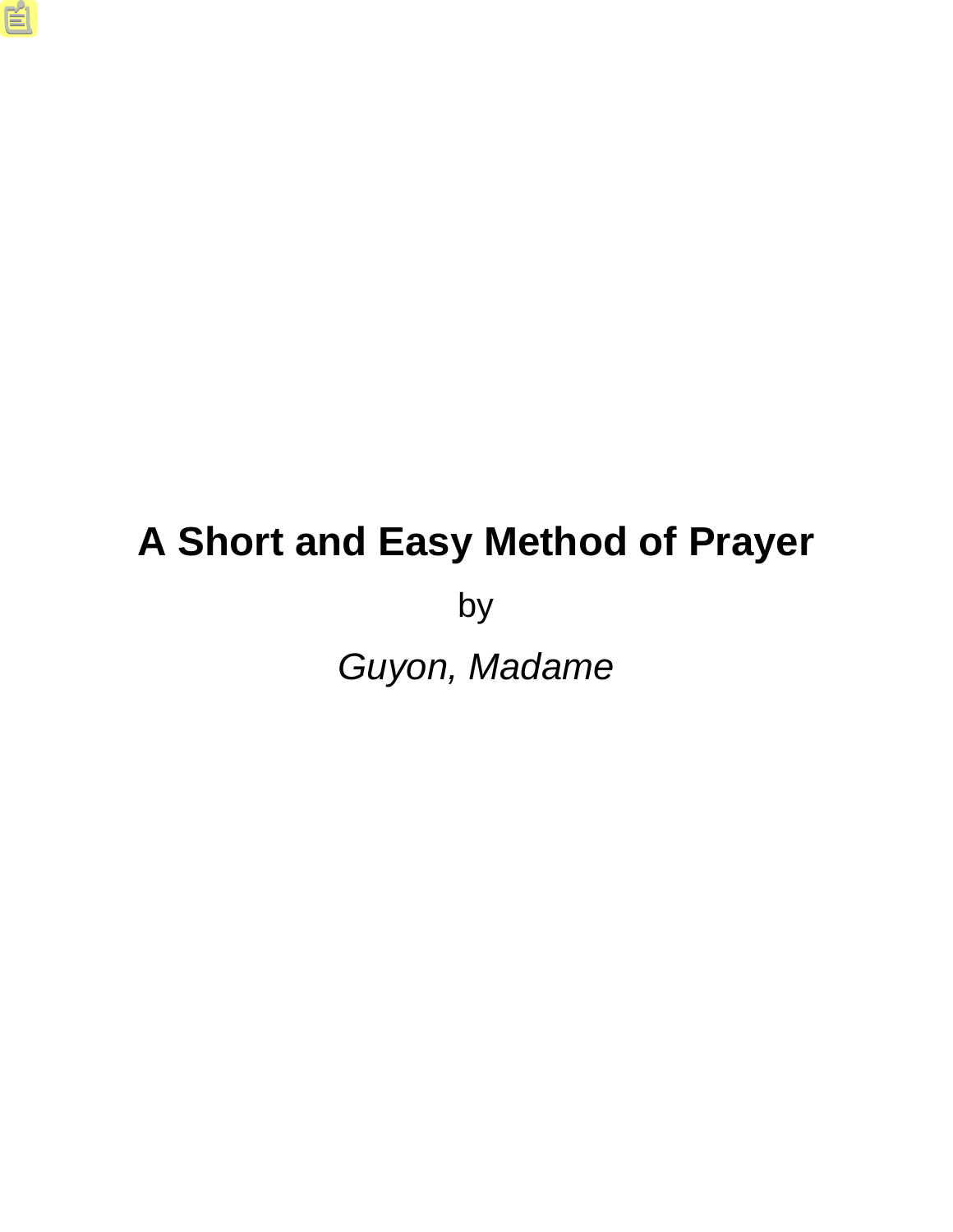# About *A Short and Easy Method of Prayer* by Guyon, Madame

<span id="page-1-0"></span>

| Title:                   | A Short and Easy Method of Prayer                                                                                  |
|--------------------------|--------------------------------------------------------------------------------------------------------------------|
| URL:                     | http://www.ccel.org/ccel/guyon/prayer.html                                                                         |
| Author(s):               | Madame Guyon                                                                                                       |
| <b>Publisher:</b>        | Grand Rapids, MI: Christian Classics Ethereal Library                                                              |
| <b>Rights:</b>           | <b>Public Domain</b>                                                                                               |
| Date Created:            | 2002-04-14                                                                                                         |
| <b>General Comments:</b> | Originally from a digital facsimile edition. A narration by Ruth Lomas                                             |
|                          | is available.                                                                                                      |
| <b>CCEL Subjects:</b>    | All; Classic; Mysticism; Proofed                                                                                   |
| <b>LC Call no:</b>       | BV209.G9                                                                                                           |
| <b>LC Subjects:</b>      | Practical theology                                                                                                 |
|                          | Worship (Public and Private) Including the church year, Christian<br>symbols, liturgy, prayer, hymnology<br>Prayer |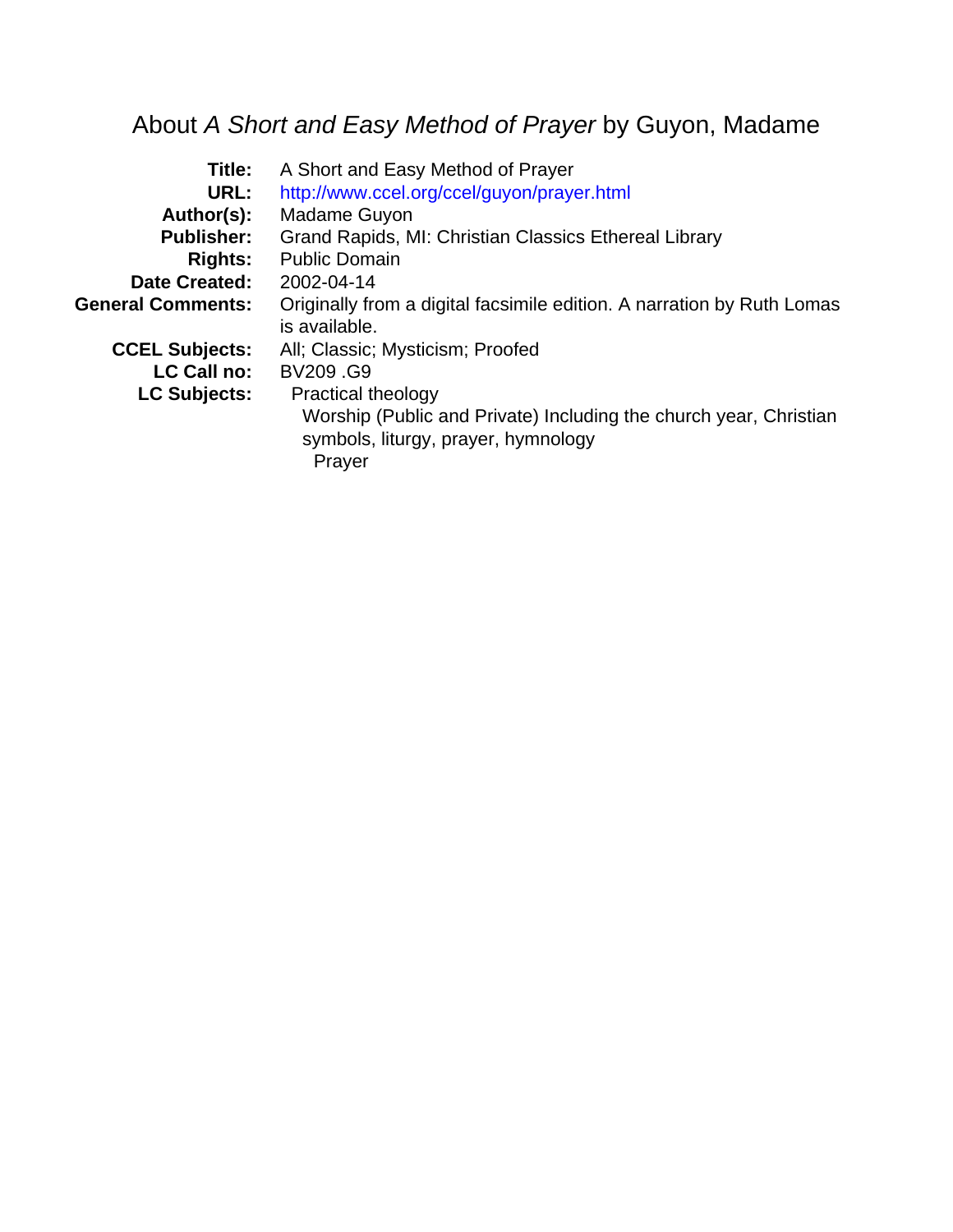# Table of Contents

| Chapter XXI. The Noble Results of this Species of Prayer. p. 32 |
|-----------------------------------------------------------------|
|                                                                 |
|                                                                 |
|                                                                 |
|                                                                 |
|                                                                 |
|                                                                 |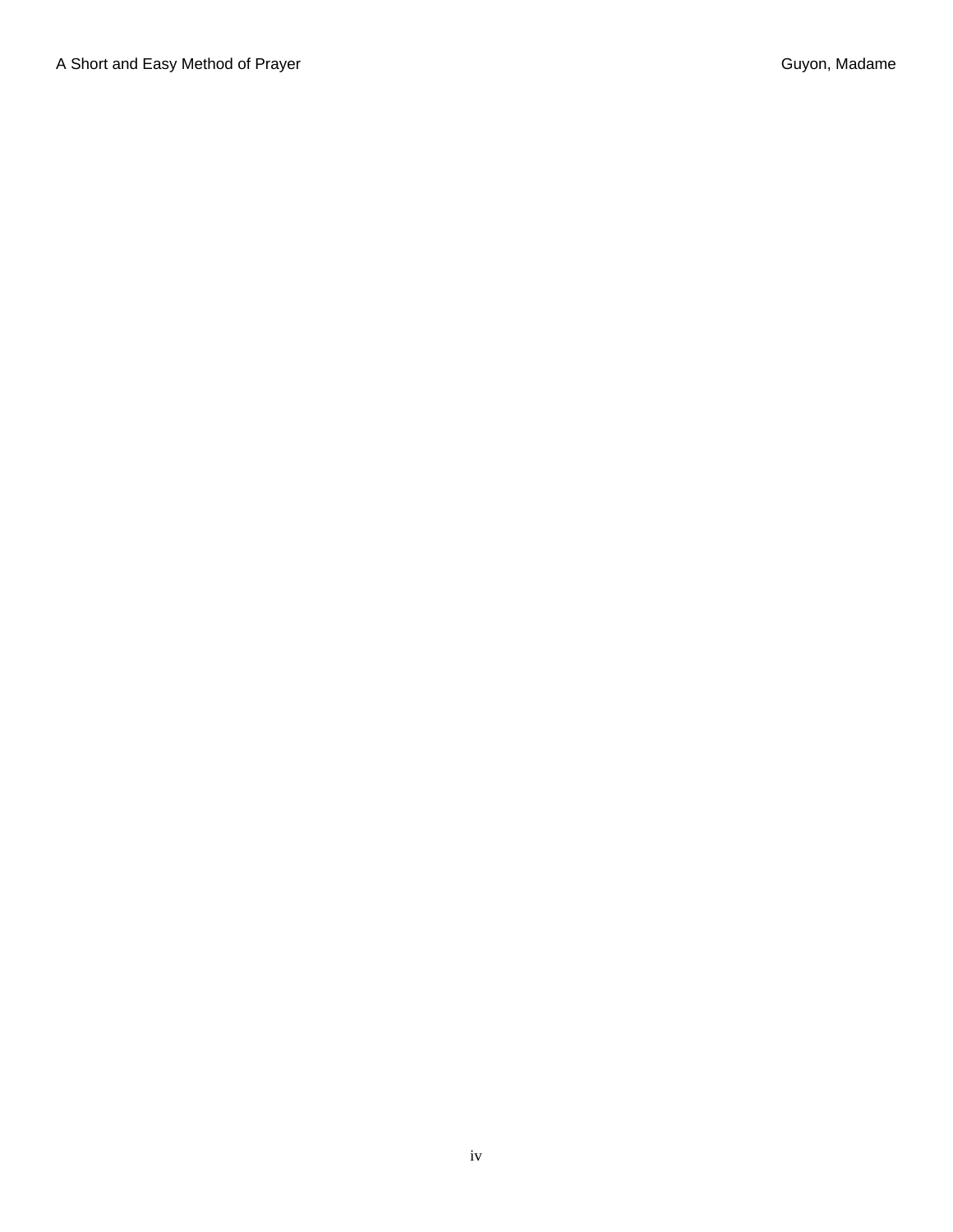<span id="page-4-4"></span><span id="page-4-3"></span>[4](http://www.ccel.org/ccel/guyon/prayer/png/0004=4.htm)

[5](http://www.ccel.org/ccel/guyon/prayer/png/0005=5.htm)

## <span id="page-4-1"></span><span id="page-4-0"></span>HEART AND LIFE BOOKLETS. No 14.

### **A SHORT AND EASY**

#### **METHOD OF PRAYER**

## [23](http://www.ccel.org/ccel/guyon/prayer/png/0002=2.htm) **A SHORT AND EASY**

# <span id="page-4-2"></span>**METHOD OF PRAYER**

*BY*

#### **MADAME GUYON**

*AUTHOR OF*

*"A CONCISE VIEW OF THE WAY TO GOD"*

*"SPIRITUAL TORRENTS"*

*"AUTOBIOGRAPHY"*

*ETC.*

### **LONDON: H. R. ALLENSON, LTD.**

*RACQUET COURT, 114 FLEET STREET*

*Printed in Great Britain by Ebenezer Baylis & Son Ltd., The Trinity Press, Worcestor, and London*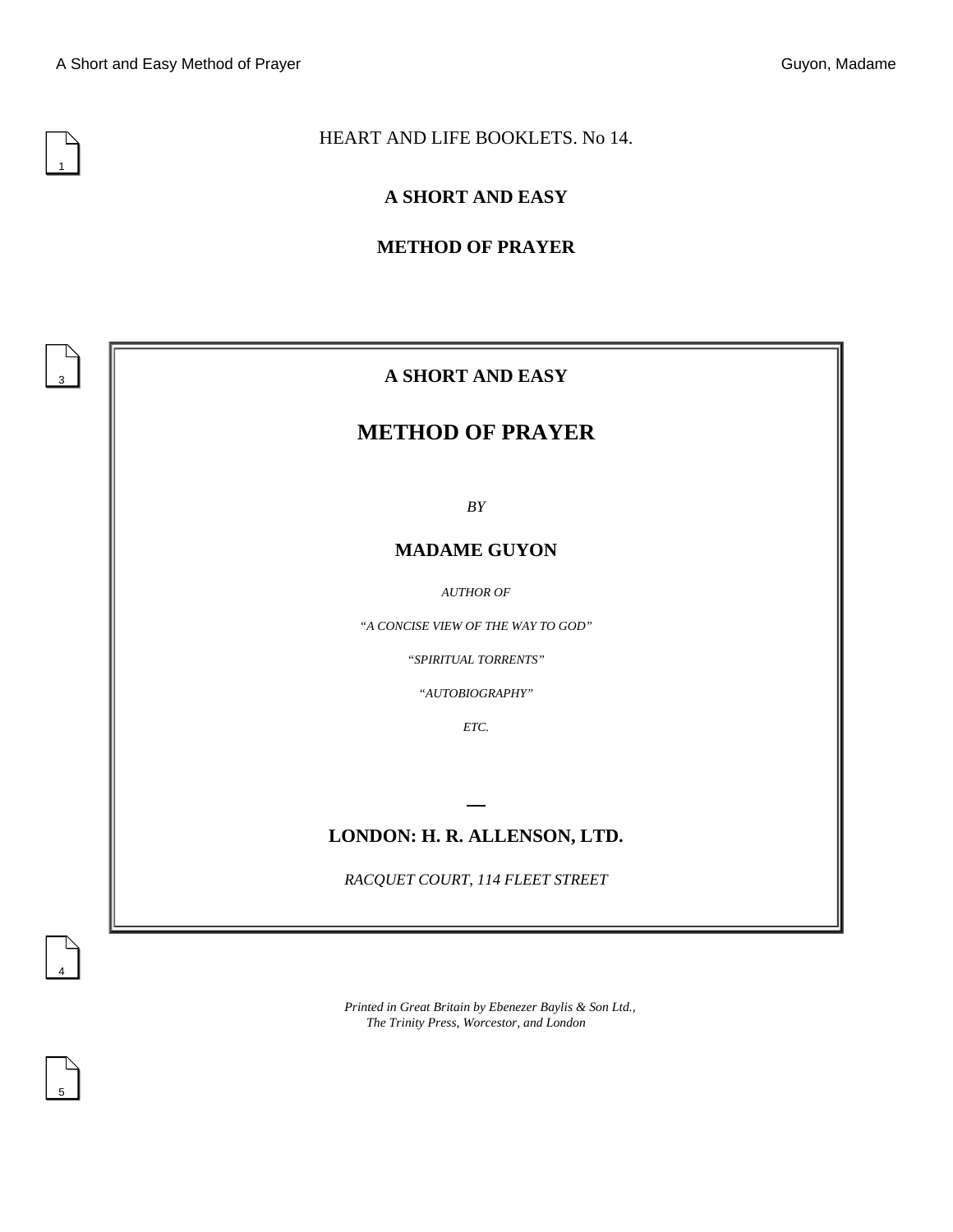<span id="page-5-2"></span><span id="page-5-0"></span>

### [6](http://www.ccel.org/ccel/guyon/prayer/png/0006=6.htm) **PREFACE TO THIS EDITION**

THIS little book has exercised a very great influence in both secular and religious circles. It was published at the suggestion of a friend. Madame Guyon thus speaks of it<sup>1</sup>: "Among my intimate friends was a civilian, a counsellor of the Parliament of Grenoble, who might be described as a model of piety. Seeing on my table my manuscript treatise on Prayer, he desired me to lend it to him. Being much pleased with it, he lent it to some of his friends. Others wanted copies of it. He resolved, therefore, to have it printed. I was requested to write a preface, which I did."

It immediately won a great notoriety, five or six editions being required in a very short time. It became the storm-centre in France for a number of years, and was directly the cause of Madame Guyon being attacked and defended by some of the most brilliant writers of her day. Bossuet opposed, and Fénelon as vigorously, and ultimately with complete success, supported the gentle authoress. In the meantime the result upon Madame Guyon was imprisonment in the Bastille!

It has, too, had weighty effect upon English History, particularly in its influence upon the school of modern Christian Mysticism.

<span id="page-5-3"></span>The reader is advised that the versions of the Bible to which Madame Guyon in 1685 had opportunity of access were not the same as theirs of to-day, and therefore oftentimes discrepancies apparently occur in her quotations from the Bible. Very often, too, she is quoting direct from the Vulgate.

# [7](http://www.ccel.org/ccel/guyon/prayer/png/0007=7.htm) **THE AUTHOR'S PREFACE TO THE ORIGINAL EDITION**

THIS little treatise, conceived in great simplicity, was not originally intended for publication: it was written for a few individuals, who were desirous to love Gop with their whole heart; some of whom, because of the profit they received in reading the manuscript, wished to obtain copies of it; and on this account alone, it was committed to the press.

It still remains in its original simplicity, without any censure on the various Divine Leadings of others: and we submit the whole to the judgment of those who are skilled and experienced in Divine matters; requesting them, however, not to decide without first entering into the main design of the Author, which is to induce the world to love GOD and to serve Him with comfort and success, in a simple and easy manner, adapted to those who are unqualified for learned and deep researches, and are, indeed, incapable of anything but a hearty desire to be truly devoted to GOD.

<span id="page-5-1"></span>An unprejudiced reader may find hidden under the most common expressions, a secret unction, which will excite him to seek after that Sovereign Good, whom all should wish to enjoy.

In speaking of the attainment of perfection, the word FACILITY is used, because GoD is indeed found with facility when we seek Him within ourselves. But, in contradiction to this, some perhaps may urge that passage in S. John, *"Ye shall seek me, and shall not find me"* ([John vii. 34](http://www.ccel.org/b/bible/asv/xml/asv.John.7.xml#John.7.34)). This apparent difficulty, however, is removed by another passage, where He, who cannot contradict

<sup>1</sup> Upham's "Life of Madame Guyon," p. 234.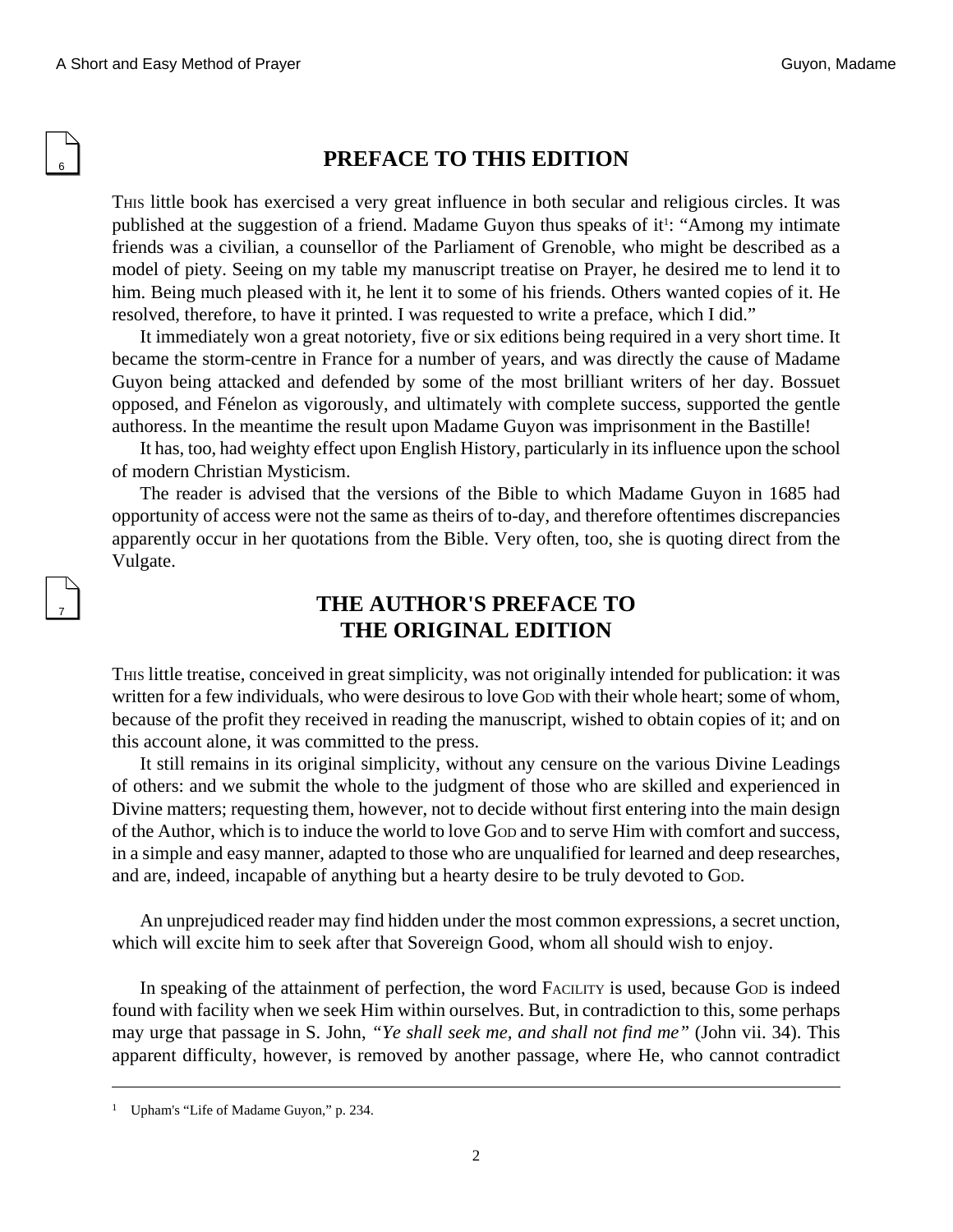<span id="page-6-4"></span><span id="page-6-1"></span>Himself, hath said to all, "*Seek and ye shall find*" ([Matt. vii. 7\)](http://www.ccel.org/b/bible/asv/xml/asv.Matt.7.xml#Matt.7.7). It is true, indeed, that he who would seek GOD, and is yet unwilling to forsake his sins, shall not find Him, because he seeks not aright; and therefore it is added, *"Ye shall die in your sins."* On the other hand, he who diligently seeks GOD in his heart, and that he may draw near unto Him sincerely forsakes sin, shall infallibly find Him.

A life of devotion appears so formidable, and the Spirit of Prayer of such difficult attainment, that most persons are discouraged from taking a single step towards it. The difficulties inseparable from all great undertakings are, indeed, either nobly surmounted, or left to subsist in all their terrors, just as success is the object of despair or hope. I have therefore endeavoured to show the facility of the method proposed in this treatise, the great advantages to be derived from it, and the certainty of their attainment by those that faithfully persevere.

<span id="page-6-3"></span><span id="page-6-2"></span>O were we once truly sensible of the goodness of GOD toward His poor creatures, and of His infinite desire to communicate Himself unto them, we should not allow imaginary difficulties to affright us, nor despair of obtaining that good which He is so earnest to bestow: *"He that spared not his own son, but delivered him up for us all; how shall he not, with him, also freely give us all things?"* ([Rom. viii 32](http://www.ccel.org/b/bible/asv/xml/asv.Rom.8.xml#Rom.8.32)). But we want courage and perseverance; we have both to a high degree in our temporal concerns, but want them in *"the one thing needful"* ([Luke x. 42](http://www.ccel.org/b/bible/asv/xml/asv.Luke.10.xml#Luke.10.42)).

If any think that GOD is not easily to be found in this way of Simple Love and Pure Adherence, let them not, on my testimony, alter their opinion, but rather make trial of it, and their own experience will convince them that the reality far exceeds all my representations of it.

<span id="page-6-5"></span>Beloved reader, peruse this little treatise with a humble, sincere and candid spirit, and not with an inclination to cavil and criticize, and you will not fail to reap some degree of profit from it. It was written with a hearty desire that you might wholly devote yourself to GOD; receive it, then, with a like desire for your own perfection: for nothing more is intended by it than to invite the simple and child-like to approach their FATHER, who delights in the humble confidence of His children, and is grieved at the smallest instance of their diffidence or distrust. With a sincere desire, therefore, to forsake sin, seek nothing from the unpretending method here proposed but the LOVE OF GOD, and you shall undoubtedly obtain it.

Without setting up our opinions above those of others, we mean only, with truth and candour, to declare, from our own experience and the experience of others, the happy effects produced by thus SIMPLY FOLLOWING OUR LORD.

<span id="page-6-0"></span>As this treatise was intended only to instruct in Prayer, there are many things which we respect and esteem, totally omitted, as not immediately relative to our main subject: it is, however, certain, that nothing will be found herein to offend, provided it be read in the spirit with which it was written; and it is still more certain, that those who in right earnest make trial of the way, will find we have written the Truth.

It is Thou alone, O HOLY JESUS, who lovest simplicity and innocence, *"and whose delight is to dwell with the children of men"* ([Prov. viii. 3](http://www.ccel.org/b/bible/asv/xml/asv.Prov.8.xml#Prov.8.3)), with those who are, indeed, willing to become "little children"; it is Thou alone, who canst render this little work of any value by imprinting it on the

[9](http://www.ccel.org/ccel/guyon/prayer/png/0009=9.htm)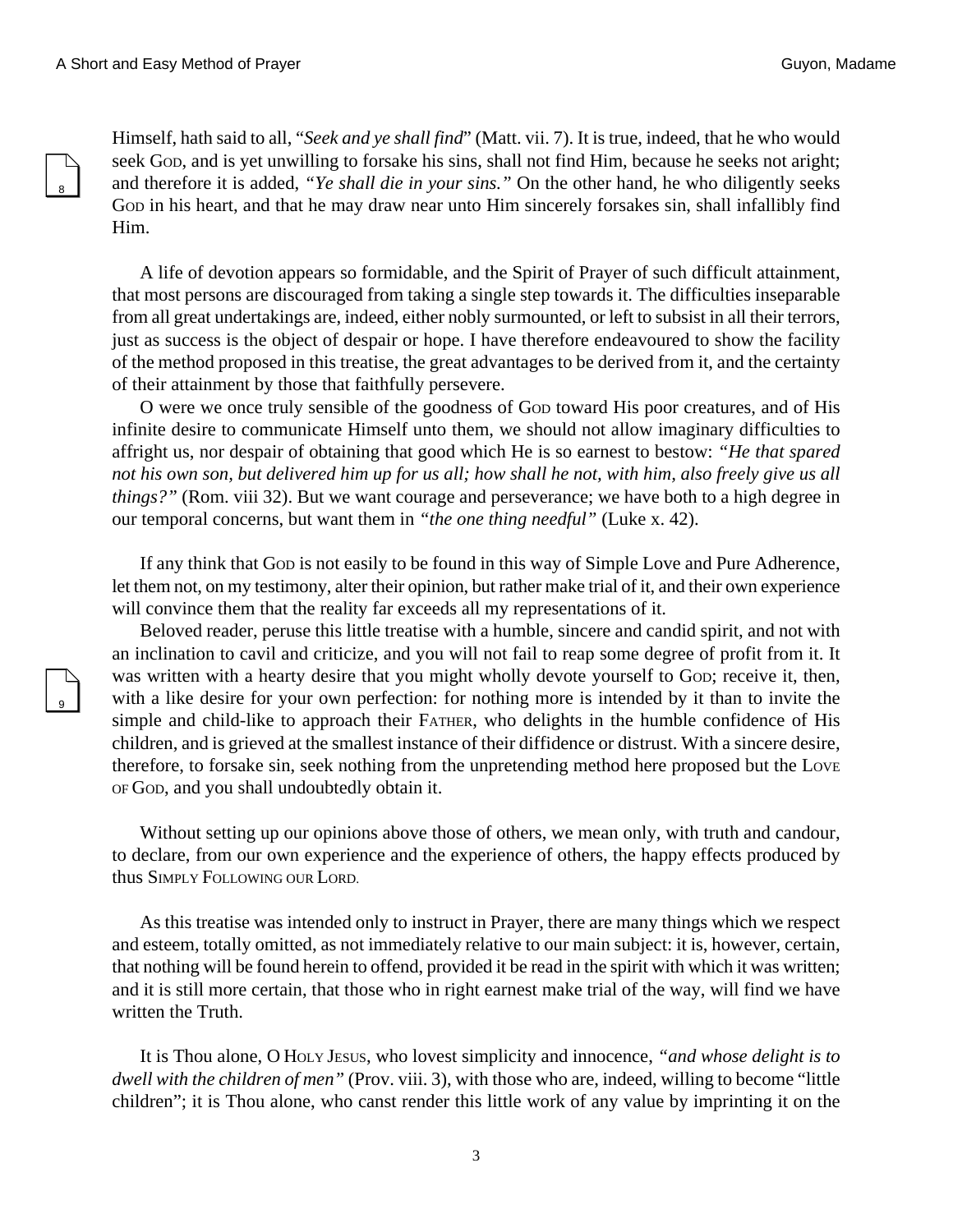<span id="page-7-0"></span>

hearts of all who read it, and leading them to seek Thee within themselves, where Thou reposest as in the manger, waiting to receive proofs of their love, and to give them testimony of Thine. Yet alas! They may still lose these unspeakable advantages by their negligence and insensibility! But it belongeth unto Thee, O thou Uncreated Love! Thou Silent and Eternal Word! it belongeth unto Thee, to awaken, attract, and convert; to make Thyself be heard, tasted, and beloved! I know Thou canst do it, and I trust Thou wilt do it by this humble work which belongeth entirely to Thee, proceedeth wholly from Thee, and tendeth only to Thee! And, O most Gracious and adorable Saviour!

TO THEE BE ALL THE GLORY!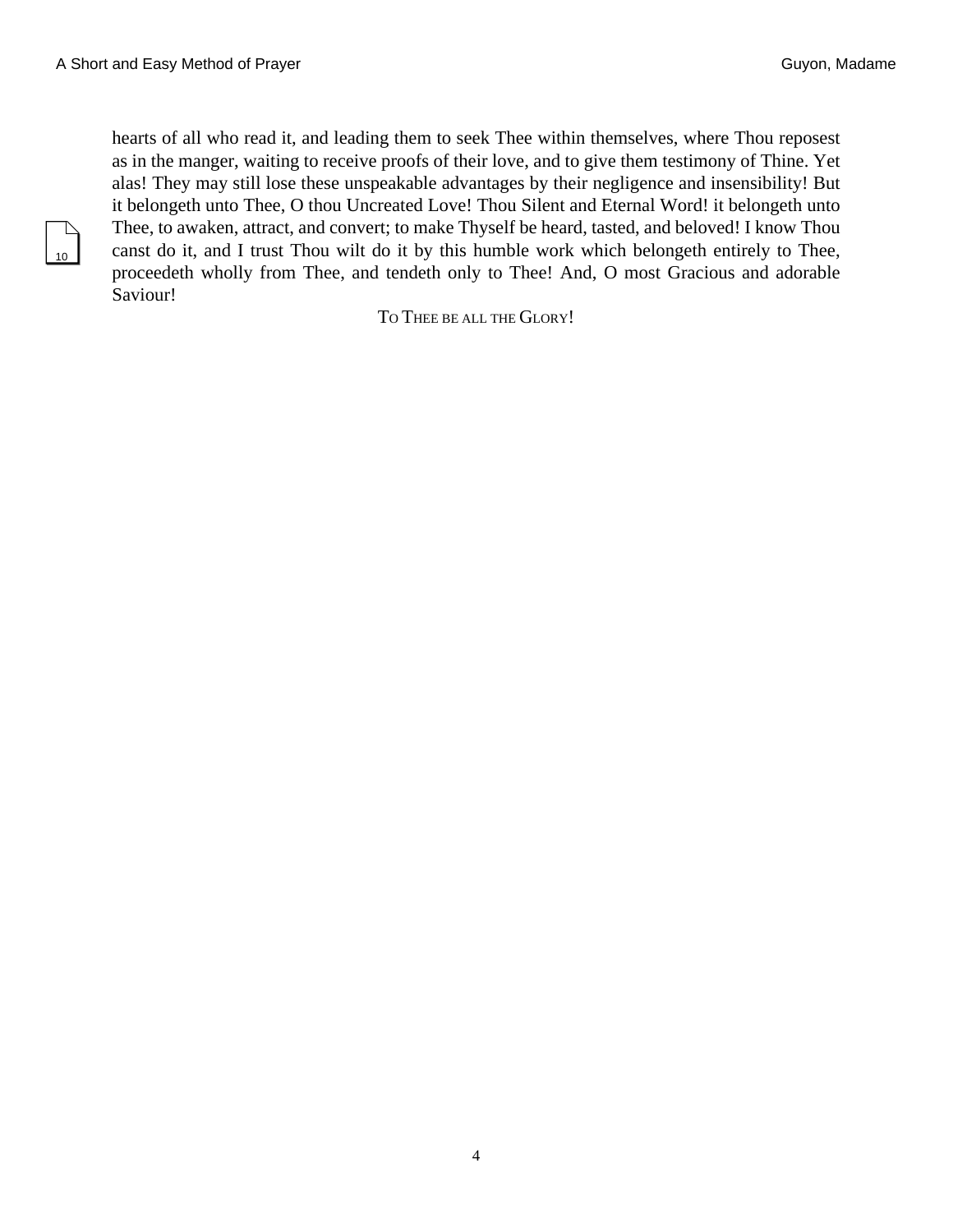# [11](http://www.ccel.org/ccel/guyon/prayer/png/0011=11.htm) **A SHORT AND EASY METHOD OF PRAYER**

#### **CHAPTER I**

#### **The Universal Call to Prayer**

<span id="page-8-6"></span><span id="page-8-0"></span>WHAT a dreadful delusion hath prevailed over the greater part of mankind, in supposing that they are not called to a state of prayer! whereas all are capable of prayer, and are called thereto, as all are called to and are capable of salvation.

<span id="page-8-4"></span><span id="page-8-3"></span>Prayer is the application of the heart to GOD, and the internal exercise of love. S. Paul hath enjoined us to *"pray without ceasing"* ([1 Thess. v 17\)](http://www.ccel.org/b/bible/asv/xml/asv.iThess.5.xml#iThess.5.17), and our Lord saith, "*I say unto you all, watch and pray"* [\(Mark xiii. 33, 37\)](http://www.ccel.org/b/bible/asv/xml/asv.Mark.13.xml#Mark.13.33 Bible:Mark.13.37): all therefore may, and all ought to practice prayer. I grant that meditation is attainable but by few, for few are capable of it; and therefore, my beloved brethren who are athirst for salvation, meditative prayer is not the prayer which GoD requires of you, nor which we would recommend.

<span id="page-8-5"></span><span id="page-8-2"></span>Let all pray: we should live by prayer, as we should live by love. *"I counsel you to buy of me gold tried in the fire, that ye may be rich"* ([Rev. iii. 8](http://www.ccel.org/b/bible/asv/xml/asv.Rev.3.xml#Rev.3.8)), this is much more easily obtained than we can conceive. "*Come, all ye that are athirst, to these living waters";* nor lose your precious moments in *"hewing out cisterns, broken cisterns that will hold no water"* ([John vii. 37;](http://www.ccel.org/b/bible/asv/xml/asv.John.7.xml#John.7.37) [Jer ii. 13](http://www.ccel.org/b/bible/asv/xml/asv.Jer.2.xml#Jer.2.13)). Come, ye famished souls, who find naught whereon to feed; come, and ye shall be fully satisfied!

<span id="page-8-7"></span>Come, ye poor afflicted ones, who groan beneath your load of wretchedness and pain, and ye shall find ease and comfort! Come, ye sick, to your Physician, and be not fearful of approaching Him because ye are filled with diseases; expose them to His view and they shall be healed!

Children, draw near to your Father, and He will embrace you in the arms of love! Come, ye poor, stray, wandering sheep, return to your Shepherd! Come, sinners, to your Saviour! Come, ye dull, ignorant, and illiterate, ye who think yourselves the most incapable of prayer! ye are more peculiarly called and adapted thereto. Let all without exception come, for JESUS CHRIST hath called all.

Yet let not those come who are without a heart; they are not asked; for there must be a heart, that there may be love. But who is without a heart? O come, then, give this heart to GOD; and here learn how to make the donation.

<span id="page-8-1"></span>All who are desirous of prayer may easily pray, enabled by those ordinary graces and gifts of the HOLY SPIRIT which are common to all men.

Prayer is the guide to perfection and the sovereign good; it delivers us from every vice, and obtains us every virtue; for the one great means to become perfect, is to walk in the presence of GOD: He Himself hath said, *"walk in my presence and be ye perfect"* ([Gen. xvii. 1\)](http://www.ccel.org/b/bible/asv/xml/asv.Gen.17.xml#Gen.17.1). It is by prayer alone, that we are brought into this presence, and maintained in it without interruption.

You must then learn a species of prayer, which may be exercised at all times; which doth not obstruct outward employments; and which may be equally practiced by princes, kings, prelates, priests and magistrates, soldiers and children, tradesmen, labourers, women and sick persons: it cannot, therefore, be the prayer of the head, but of the heart; not a prayer of the understanding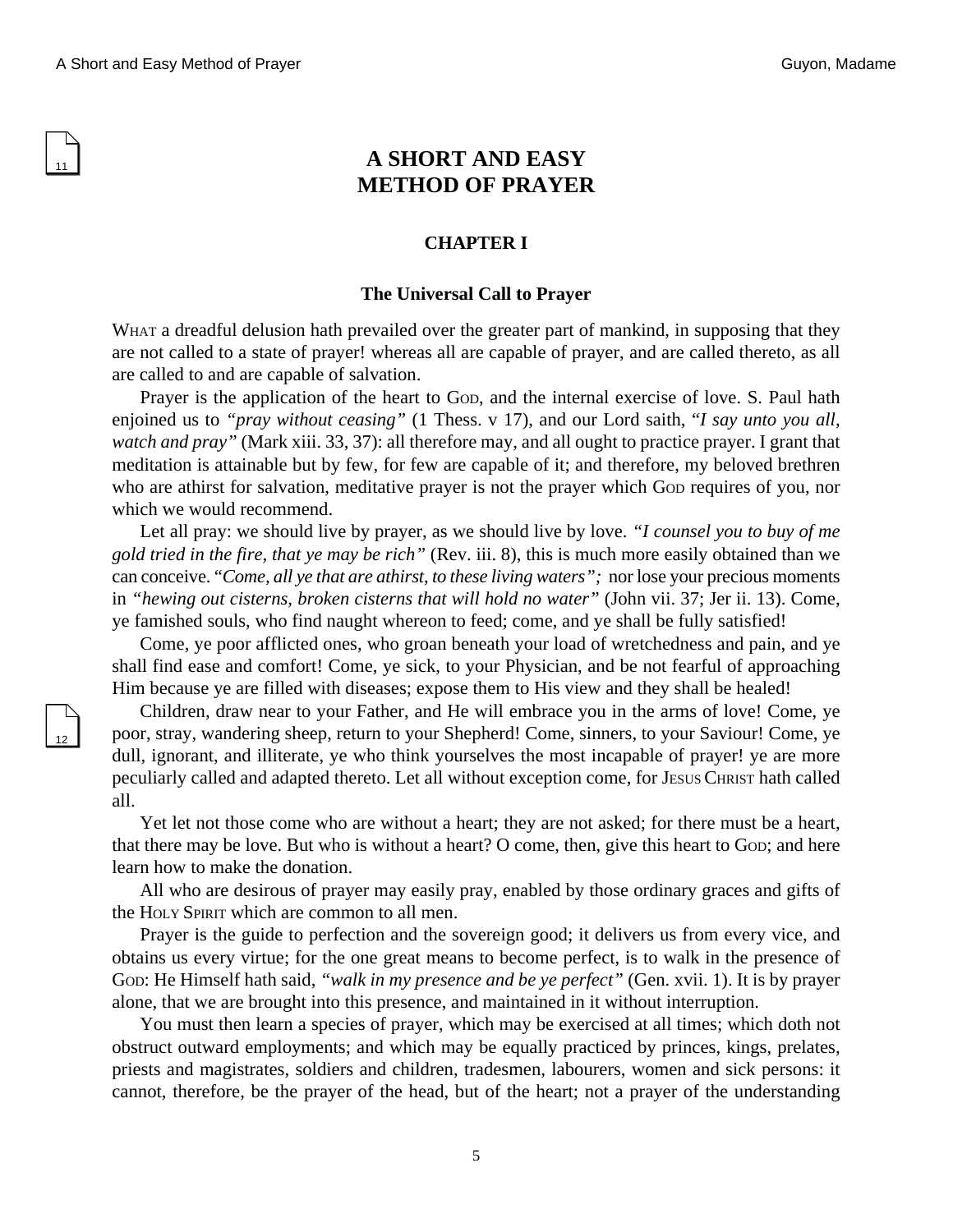alone, which is so limited in its operations that it can have but one object at one time; but the prayer of the heart is not interrupted by the exercises of reason: indeed nothing can interrupt this prayer, but irregular and disordered affections: and when once we have tasted of GOD, and the sweetness of His love, we shall find it impossible to relish aught but Himself?

<span id="page-9-0"></span>Nothing is so easily obtained as the possession and enjoyment of GOD, for *"in him we live, move, and have our being;"* and He is more desirous to give Himself into us, than we can be to receive Him.

All consists in the manner of seeking Him; and to seek aright, is easier and more natural to us than breathing. Though you think yourselves ever so stupid, dull, and incapable of sublime attainments, yet, by prayer, you may live in GOD Himself with less difficulty or interruption than you live in the vital air. Will it not then be highly sinful to neglect prayer? But this I trust you will not, when you have learnt the method, which is exceedingly easy.

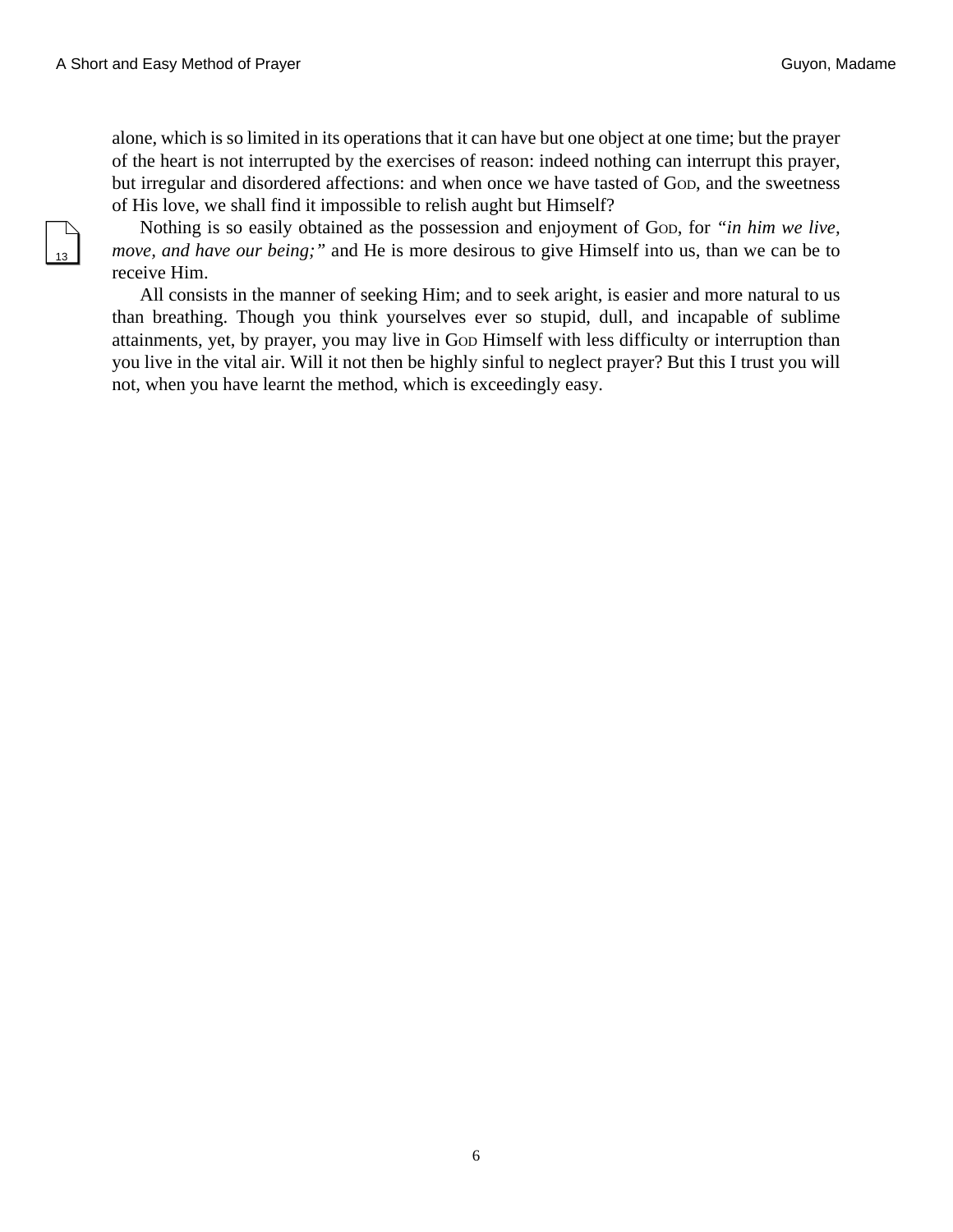[15](http://www.ccel.org/ccel/guyon/prayer/png/0015=15.htm)

#### **CHAPTER II**

#### **The Method of Prayer**

<span id="page-10-0"></span>THERE are two ways of introducing a soul into prayer, which should for some time be pursued; the one is Meditation, the other is Reading accompanied with Meditation.

Meditative Reading is the choosing some important practical or speculative truth, always preferring the practical, and proceeding thus: whatever truth you have chosen, read only a small portion of it, endeavouring to taste and digest it, to extract the essence and substance thereof, and proceed no farther while any savour or relish remains in the passage: when this subsides, take up your book again and proceed as before, seldom reading more than half a page at a time, for it is not the quantity that is read, but the manner of reading, that yields us profit.

<span id="page-10-2"></span>Those who read fast reap no more advantage than a bee would by only skimming over the surface of the flower, instead of waiting to penetrate into it, and extract its sweets. Much reading is rather for scholastic subjects than divine truths: indeed, to receive real profit from spiritual books, we must read as I have described; and I am certain, if that method were pursued, we should become gradually habituated to, and more fully disposed for prayer.

Meditation, which is the other method, is to be practiced at an appropriated season, and not in the time of reading. I believe the best manner of meditating is as follows:—When, by an act of lively faith, you are placed in the Presence of GOD, recollect some truth wherein there is substance and food; pause gently and sweetly thereon, not to employ the reason, but merely to calm and fix the mind: for you must observe, that your principal exercise should ever be the Presence of GOD; your subject, therefore, should rather serve to stay the mind, than exercise the understanding.

<span id="page-10-1"></span>From this procedure, it will necessarily follow, that the lively faith in a Gop immediately present in our inmost soul, will produce an eager and vehement pressing inwardly into ourselves, and a restraining all our senses from wandering abroad: this serves to extricate us speedily from numberless distractions, to remove us far from external objects, and to bring us nigh unto our GOD, Who is only to be found in our inmost centre, which is the Holy of Holies wherein He dwelleth.

He hath even promised *"to come and make his abode with him that doth his will"* ([John xiv.](http://www.ccel.org/b/bible/asv/xml/asv.John.14.xml#John.14.23) [23](http://www.ccel.org/b/bible/asv/xml/asv.John.14.xml#John.14.23)). S. Augustine accuses himself of wasting his time, by not having from the first sought GOD in this manner of prayer.

<span id="page-10-3"></span>When we are thus fully introverted, and warmly penetrated throughout with a living sense of the Divine Presence; when the senses are all recollected, and withdrawn from the circumference to the centre, and the soul is sweetly and silently employed on the truths we have read, not in reasoning, but in feeding thereon, and in animating the will by affection, rather than fatiguing the understanding by study; when, I say, the affections are in this state, which, however difficult it may appear at first, is, as I shall hereafter show, easily attainable; we must allow them sweetly to repose, and peacefully to drink in that of which they have tasted: for as a person may enjoy the flavour of the finest viand in mastication, yet receive no nourishment therefrom, if he does not cease the action and swallow the food; so, when our affections are enkindled, if we endeavour to stir them up yet more, we extinguish their flame, and the soul is deprived of its nourishment; we should, therefore, in stillness and repose, with respect, confidence and love, swallow the blessed food of which we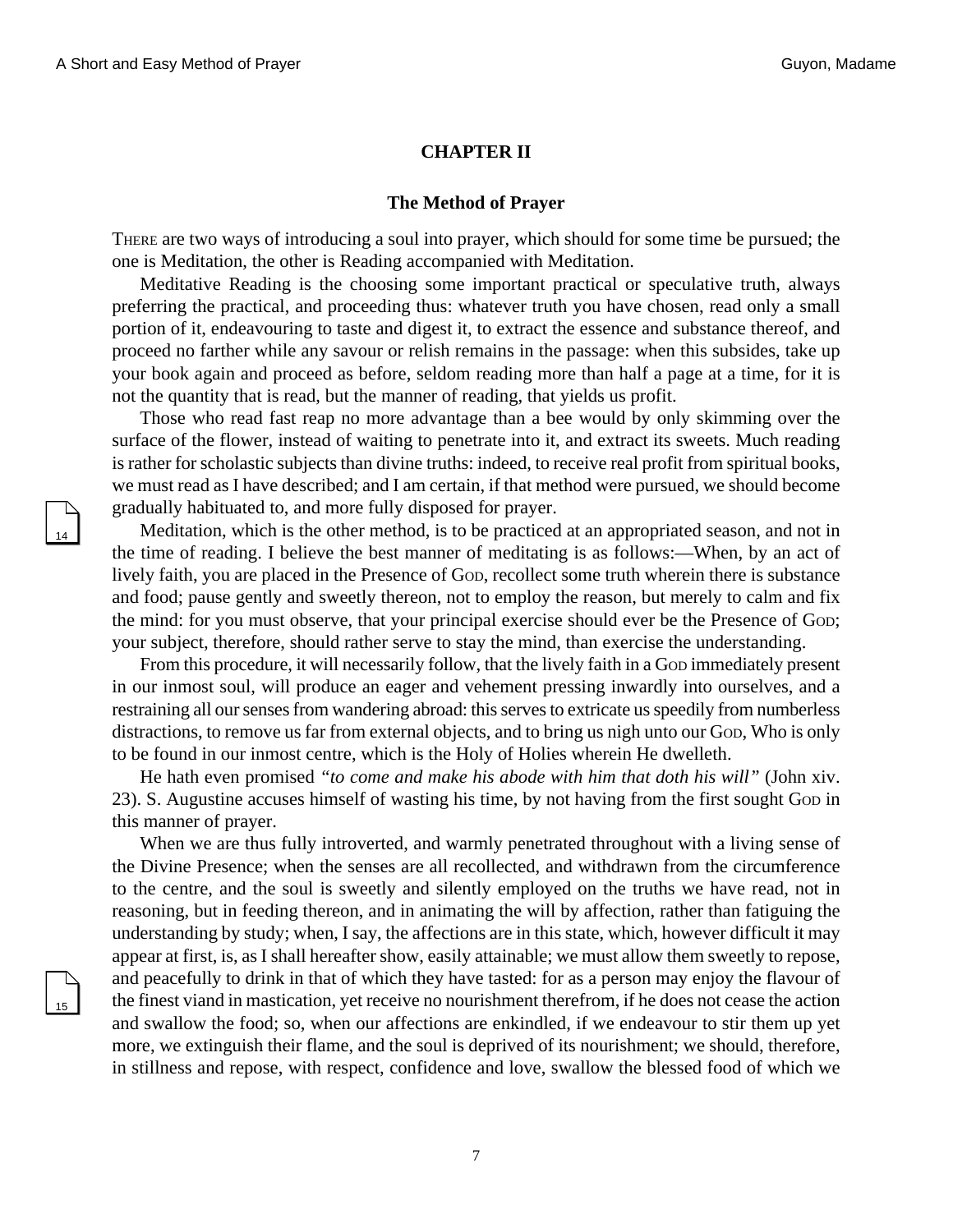have tasted: this method is, indeed, highly necessary, and will advance the soul farther in a short time, than any other in a course of years.

I have mentioned that our direct and principal exercise should consist in the contemplation of the Divine Presence: we should be also exceedingly watchful and diligent in recalling our dissipated senses, as the most easy method of overcoming distractions; for a direct contest and opposition only serves to irritate and augment them; whereas, by sinking down under a sense and perception of a present GOD, and by simply turning inwards, we wage insensibly a very advantageous, though indirect war with them.

It is proper here to caution beginners against wandering from truth to truth, and from subject to subject: the right way to penetrate every divine truth, to enjoy its full relish, and to imprint it on the heart, is dwelling on it whilst its savour continues.

Though recollection is difficult in the beginning, from the habit the soul has acquired of being always from home; yet, when by the violence it hath done itself, it becometh a little accustomed to it, it will soon be rendered perfectly easy, and become delightful. Such is the experimental taste and sense of His Presence, and such the efficacy of those graces, which that GOD bestows, Whose One Will towards His creatures is to communicate Himself unto them!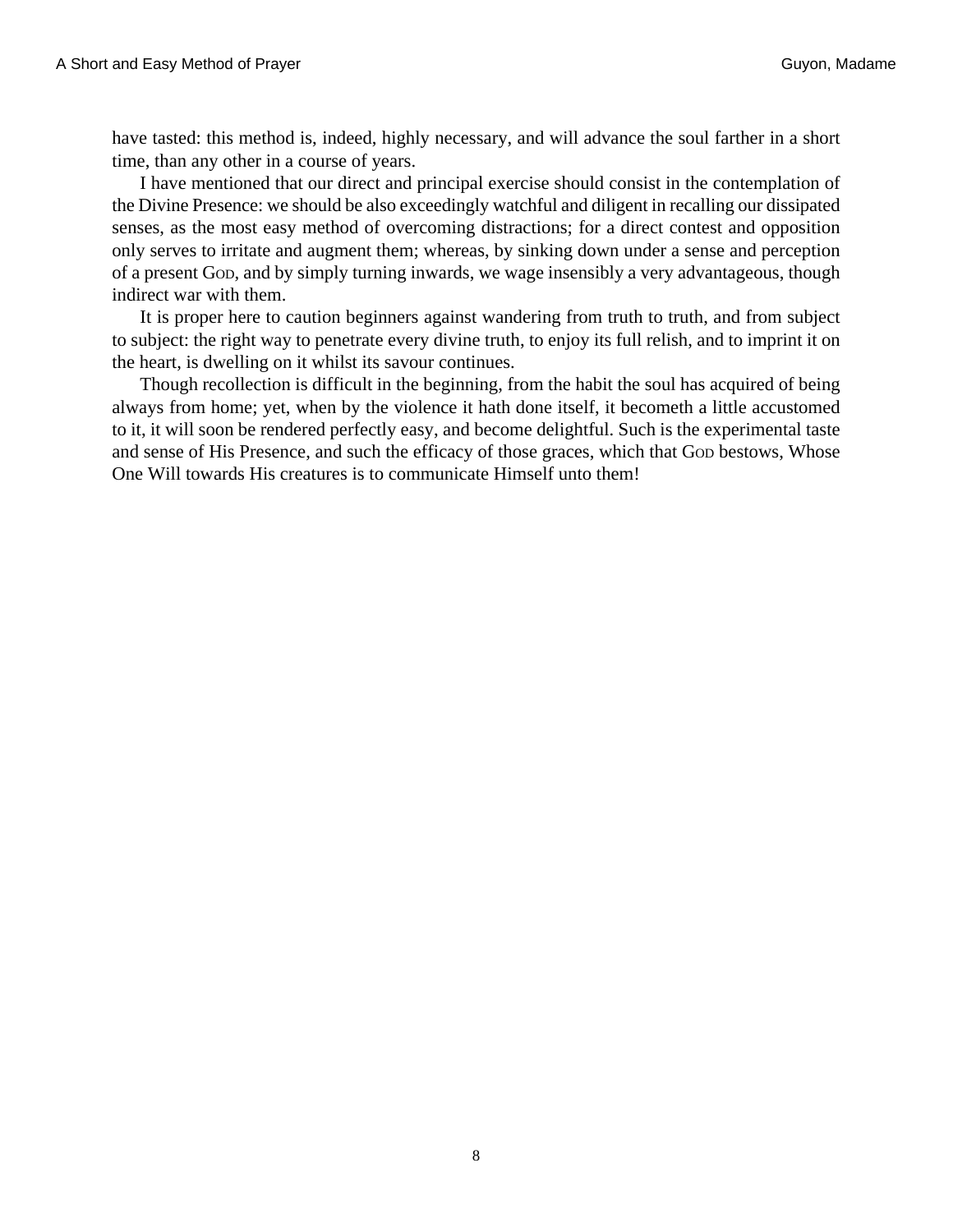#### **CHAPTER III**

#### **The First Degree of Prayer**

<span id="page-12-3"></span><span id="page-12-0"></span>THOSE who have not learnt to read, are not, on that account, excluded from prayer; for the Great Book which teacheth all things, and which is legible as well internally as externally, is JESUS CHRIST Himself.

<span id="page-12-2"></span>The method they should practice is this: They should first learn this fundamental truth, that *"the kingdom of God is within them"* ([Luke xvii. 21](http://www.ccel.org/b/bible/asv/xml/asv.Luke.17.xml#Luke.17.21)), and that it is there, only it must be sought.

It is as incumbent on the Clergy, to instruct their parishioners in prayer, as in their catechism. It is true, they tell them the end of their creation; but should they not also give them sufficient instructions how they may attain it? They should be taught to begin by an act of profound adoration and abasement before GOD; and closing the corporeal eyes, endeavour to open those of the soul: they should then collect themselves inwardly, and, by a lively faith in GOD, as dwelling within them, pierce into the Divine Presence; not suffering the senses to wander abroad, but withholding them as much as may be in due subjection.

They should then repeat the LORD'S Prayer in their native tongue, pondering a little upon the meaning of the words, and the infinite willingness of that GOD Who dwells within them, to become, indeed, their Father. In this state let them pour out their wants before Him; and when they have pronounced the endearing word, Father, remain a few moments in a respectful silence, waiting to have the will of this their heavenly Father made manifest unto them.

<span id="page-12-4"></span>Again, beholding themselves in the state of a feeble child, sorely bruised by repeated falls, and defiled in the mire, destitute of strength to keep up, or of power to cleanse himself, they should lay their deplorable situation open to their Father's view in humble confusion; now sighing out a few words of love and plaintive sorrow, and again sinking into profound silence before Him. Then, continuing the LORD'S Prayer, let them beseech this King of Glory to reign in them, yielding to His love the just claim He has over them, and resigning up themselves wholly to His divine government.

<span id="page-12-1"></span>If they feel an inclination to peace and silence, let them discontinue the words of the prayer so long as this sensation holds; and when it subsides, go on with the second petition, "*Thy will be done on earth, as it is in heaven!*" upon which these humble supplicants must beseech GoD to accomplish, in them, and by them, all His will; and must surrender their hearts and freedom into His hands, to be disposed of as He pleaseth. And finding that the best employment of the will is to love, they should desire to love GOD with all their strength, and implore Him for His pure love; but all this sweetly and peacefully: and so of the rest of the prayer, in which the Clergy may instruct them. But they should not overburden themselves with frequent repetitions of set forms or studied prayers ([Matt. vi. 7](http://www.ccel.org/b/bible/asv/xml/asv.Matt.6.xml#Matt.6.7)); for the LORD'S Prayer, once repeated as I have just described, will produce abundant fruit.

At other times they should place themselves as sheep before their Shepherd, looking up to Him for their true substantial food: "*O Divine Shepherd, Thou feedest Thy flock with Thyself, and art, indeed, their daily nourishment!*" They may also represent unto Him the necessities of their families: but all upon this principle, and in this one great view of faith, that GoD is within them.

The ideas we form of the Divine Being fall infinitely short of what He is: a lively faith in His presence is sufficient: for we must not form any image of the Deity; though we may of the Second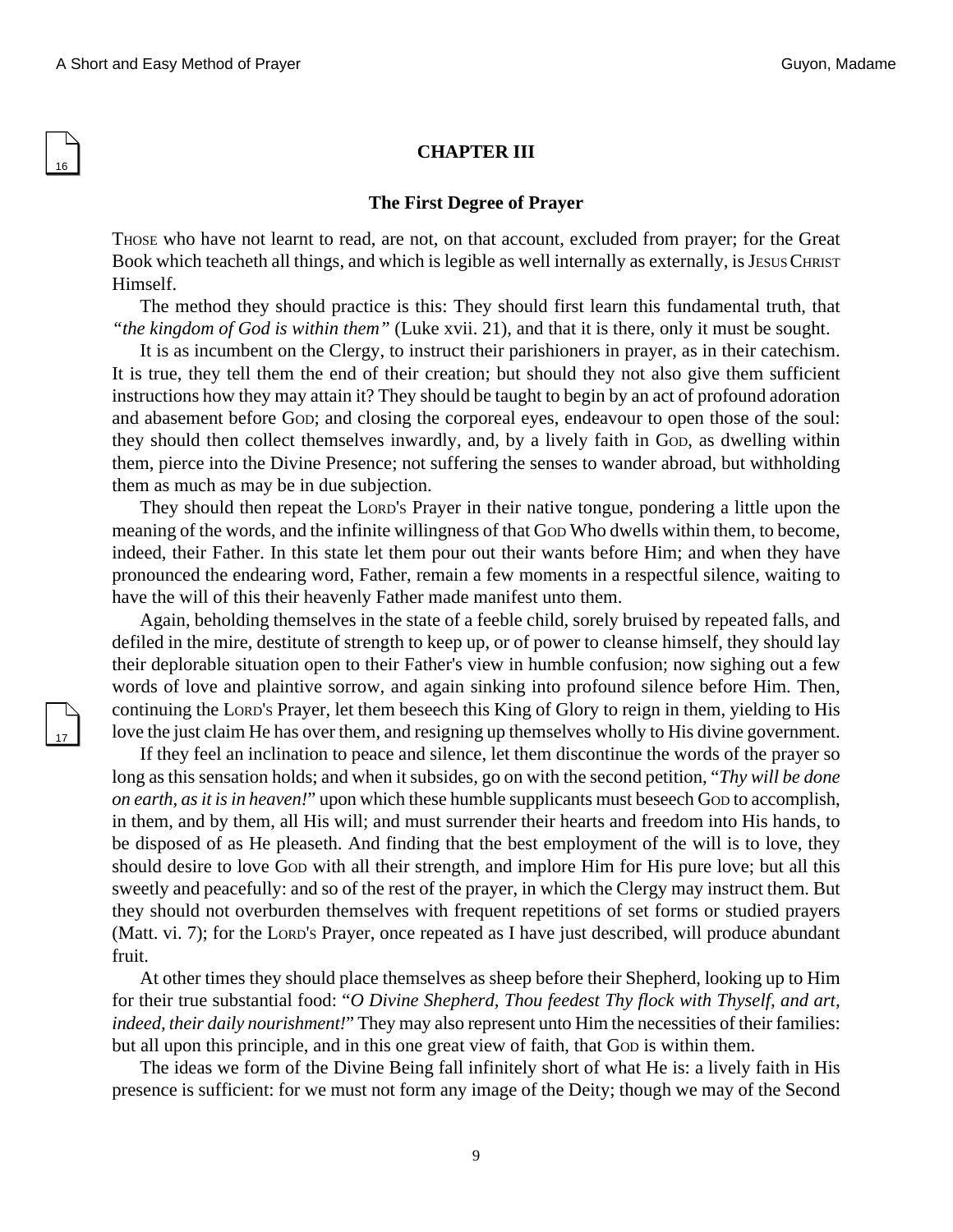Person in the ever-blessed TRINITY, beholding Him in the various states of His Incarnation, from His Birth to His Crucifixion, or in some other state or mystery, provided the soul always seeks for those views in its inmost ground or centre.

[18](http://www.ccel.org/ccel/guyon/prayer/png/0018=18.htm)

<span id="page-13-0"></span>Again, we may look to Him as our Physician, and present to His healing influence all our maladies; but always without violence or perturbation, and from time to time with pauses of silence, that being intermingled with the action, the silence may be gradually extended, and our own exertion lessened; till at length, by continually yielding to GOD'S operations, they gain the complete ascendancy; as shall be hereafter explained.

When the Divine Presence is granted us, and we gradually relish silence and repose, this experimental feeling and taste of the Presence of GOD introduces the soul into the second degree of prayer, which, by proceeding in the manner I have described, is attainable as well by the illiterate as the learned: some favoured souls, indeed, are indulged with it, even from the beginning.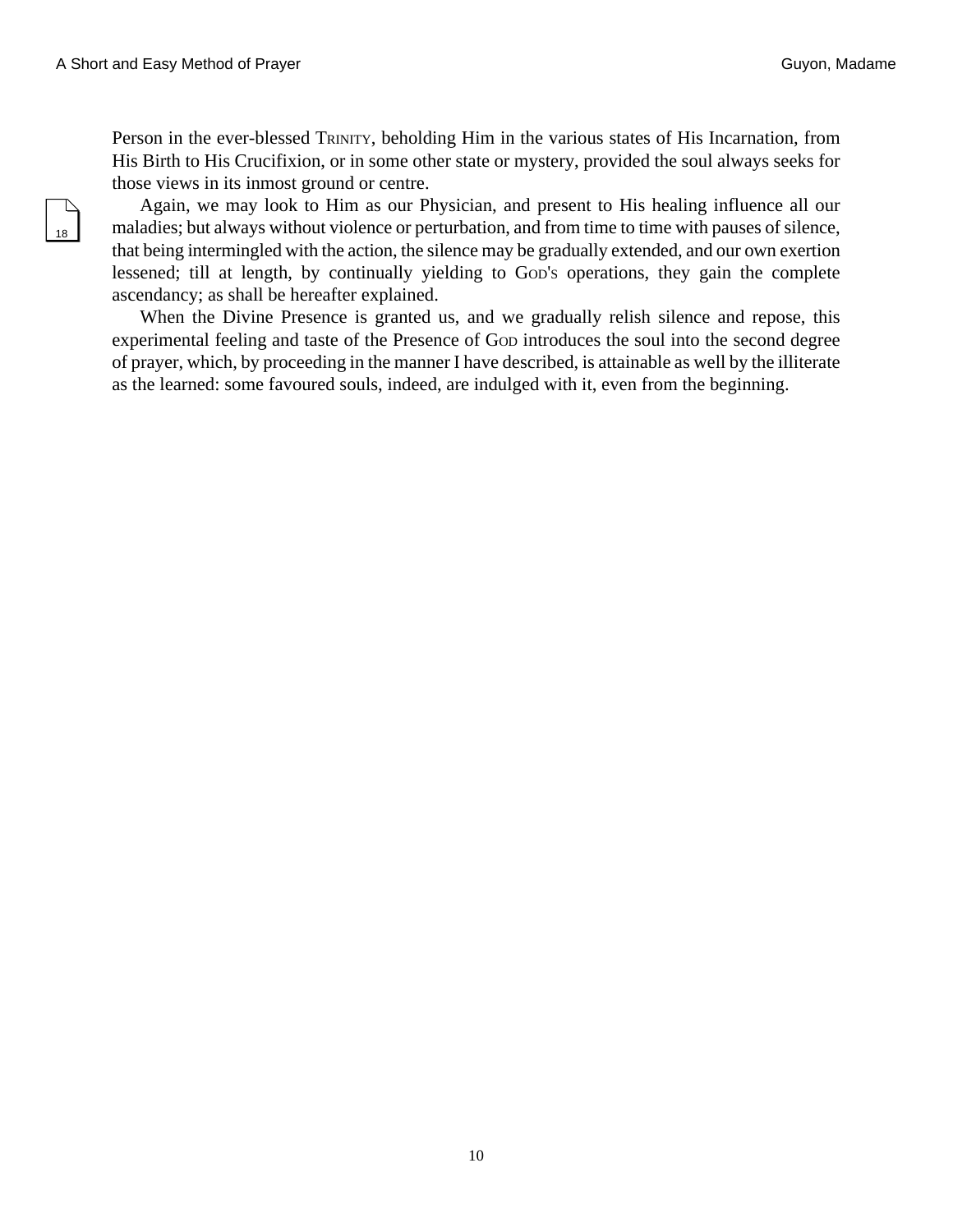#### **CHAPTER IV**

#### **The Second Degree of Prayer**

<span id="page-14-0"></span>SOME call the second degree of prayer, "The Prayer of Contemplation," "The Prayer of Faith and Stillness," and others call it, "The Prayer of Simplicity." I shall here use this latter appellation, as being more just than any of the former, which imply a much more exalted state of prayer than that I am now treating of.

<span id="page-14-1"></span>When the soul has been for some time exercised in the way I have mentioned, it finds that it is gradually enabled to approach Gop with facility; that recollection is attended with much less difficulty; and that prayer becomes easy, sweet and delightful; it knows that this is the true way of finding GOD; and feels "*his name is as ointment poured forth*" [\(Cant. 1-3\)](http://www.ccel.org/b/bible/asv/xml/asv.Song..xml#Song..). But the method must now be altered, and that which I prescribe, followed with courage and fidelity, without being disturbed at the difficulties we may encounter therein.

<span id="page-14-2"></span>First, as soon as the soul by faith places itself in the Presence of GOD, and becomes recollected before Him, let it remain thus for a little time in a profound and respectful silence.

But if, at the beginning, in forming the act of faith, it feels some little pleasing sense of the Divine Presence; let it remain there without being troubled for a subject, and proceed no farther, but carefully cherish this sensation while it continues: as soon as it abates, the will may be excited by some tender affection; and if by the first moving thereof, it finds itself reinstated in sweet peace, let it there remain: the smothered fire must be gently fanned; but as soon as it is kindled, we must cease that effort, lest we extinguish it by our own activity.

I would warmly recommend it to all, never to finish prayer, without remaining some little time after in a respectful silence. It is also of the greatest importance for the soul to go to prayer with courage, and such a pure and disinterested love, as seeks nothing from GOD, but the ability to please Him, and to do His will: for a servant who only proportions his diligence to his hope of reward, renders himself unworthy of all reward.

Go then to prayer, not that ye may enjoy spiritual delights, but that ye may be either full or empty, just as it pleaseth GOD: this will preserve you in an evenness of spirit, in desertion as well as in consolation, and prevent your being surprised at aridity or the apparent repulses of GOD.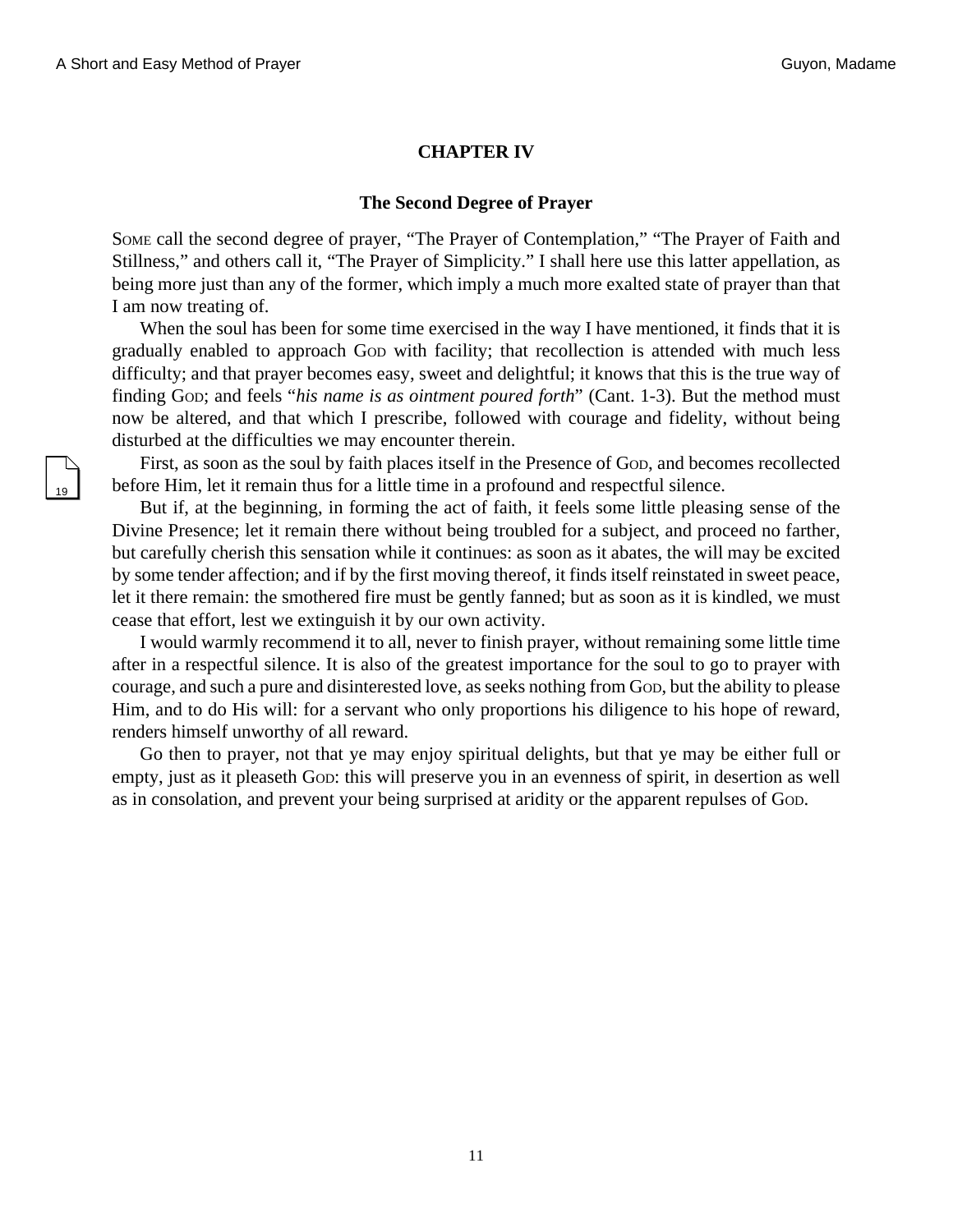#### **CHAPTER V**

#### **Of Spiritual Aridity**

<span id="page-15-2"></span><span id="page-15-0"></span>THOUGH GOD hath no other desire than to impart Himself to the loving soul that seeks Him, yet He frequently conceals Himself that the soul may be roused from sloth, and impelled to seek Him with fidelity and love. But with what abundant goodness doth He recompense the faithfulness of His beloved? And how sweetly are these apparent withdrawings of Himself succeeded by the consoling caresses of love?

At these seasons we are apt to believe, either that it proves our fidelity, and evinces a greater ardour of affection, to seek Him by an exertion of our own strength and activity; or, that this exertion will induce Him the more speedily to revisit us. No, no, my dear souls, believe me, this is not the right procedure in this degree of prayer; with patient love, with self-abasement and humiliation, with the reiterated breathings of an ardent but peaceful affection, and with silence full of the most profound respect, you must wait the return of the Beloved. Thus only you will demonstrate that it is Himself alone, and His good pleasure, that you seek; and not the selfish delights of your own sensations. Hence it is said, "*Be not impatient in the time of dryness and obscurity; suffer the suspension and delays of the consolations of God; cleave unto him, and wait upon him, patiently, that thy life may increase and be renewed*" ([Eccles. ii. 2, 3\)](http://www.ccel.org/b/bible/asv/xml/asv.Eccl.2.xml#Eccl.2.2 Bible:Eccl.2.3).

<span id="page-15-1"></span>Be ye, therefore, patient in prayer, though, during life, you can do naught else than wait the return of the Beloved, in deep humiliation, calm contentment, and patient resignation to His will. And yet how this most excellent prayer may be intermingled with the sighings of plaintive love! This conduct, indeed, is most pleasing to the heart of JESUS; and, above all others, will, as it were, compel Him to return.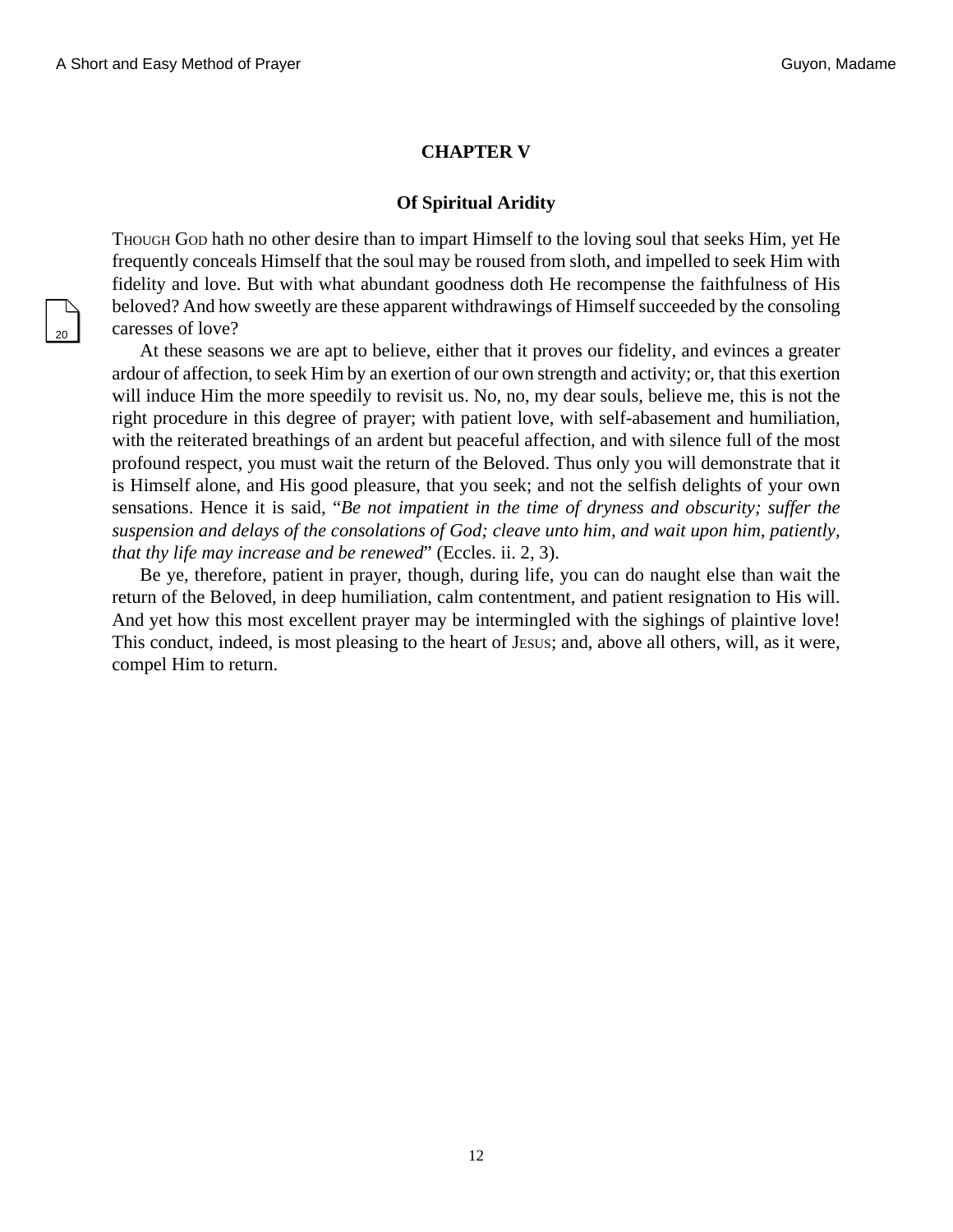[22](http://www.ccel.org/ccel/guyon/prayer/png/0022=22.htm)

#### **CHAPTER VI.**

#### **Of Self-Surrender**

<span id="page-16-6"></span><span id="page-16-0"></span>WE should now begin to abandon and give up our whole existence unto GoD, from the strong and positive conviction, that the occurrence of every moment is agreeable to His immediate will and permission, and just such as our state requires. This conviction will make us resigned in all things; and accept of all that happens, not as from the creature, but as from GOD Himself.

But I conjure you, my dearly beloved, who sincerely wish to give up yourselves to GOD, that after you have made the donation, you will not snatch yourselves back again: remember, a gift once presented, is no longer at the disposal of the donor.

<span id="page-16-5"></span>Abandonment is a matter of the greatest importance in our process; it is the key to the inner court; so that whosoever knoweth truly how to abandon himself, soon becomes perfect: we must, therefore, continue steadfast and immovable therein, nor listen to the voice of natural reason. Great faith produces great abandonment: we must confide in Gop "*hoping against hope*" [\(Rom. iv. 18](http://www.ccel.org/b/bible/asv/xml/asv.Rom.4.xml#Rom.4.18)).

<span id="page-16-4"></span><span id="page-16-3"></span><span id="page-16-2"></span><span id="page-16-1"></span>Abandonment is the casting off of all selfish care, that we may be altogether at the Divine Disposal. All Christians are exhorted to this resignation: for it is said to all, "*Be not anxious for tomorrow, for your Heavenly Father knoweth all that is necessary for you*" [\(Matt. xx. 25\)](http://www.ccel.org/b/bible/asv/xml/asv.Matt.20.xml#Matt.20.25). "*In all thy ways acknowledge him, and he shall direct thy paths*" ([Prov. iii. 6\)](http://www.ccel.org/b/bible/asv/xml/asv.Prov.3.xml#Prov.3.6). "*Commit thy ways unto the Lord, and thy thoughts shall be established*" [\(Prov. xvi. 3\)](http://www.ccel.org/b/bible/asv/xml/asv.Prov.16.xml#Prov.16.3). "*Commit thy ways unto the Lord, and he himself will bring it to pass*" ([Psa. xxxvi. 5\)](http://www.ccel.org/b/bible/asv/xml/asv.Ps.36.xml#Ps.36.5).

<span id="page-16-7"></span>Our abandonment then should be as fully applied to external as internal things, giving up all our concerns into the hands of GOD, forgetting ourselves, and thinking only of Him; by which the heart will remain always disengaged, free, and at peace. It is practiced by continually losing our own will in the will of GOD; by renouncing every particular inclination as soon as it arises, however good it may appear, that we may stand in indifference with respect to ourselves, and only will that which Gob from eternity hath willed; by being resigned in all things, whether for soul or body, whether for time or eternity; by leaving what is past in oblivion, what is to come to Providence, and devoting the present moment to GOD, which brings with itself GOD'S eternal order, and is as infallible a declaration to us of His will as it is inevitable and common to all; by attributing nothing that befals us to the creature, but regarding all things in GOD, and looking upon all, excepting only our sins, as infallibly proceeding from Him. Surrender yourselves, then, to be led and disposed of just as GOD pleaseth, with respect both to your outward and inward state.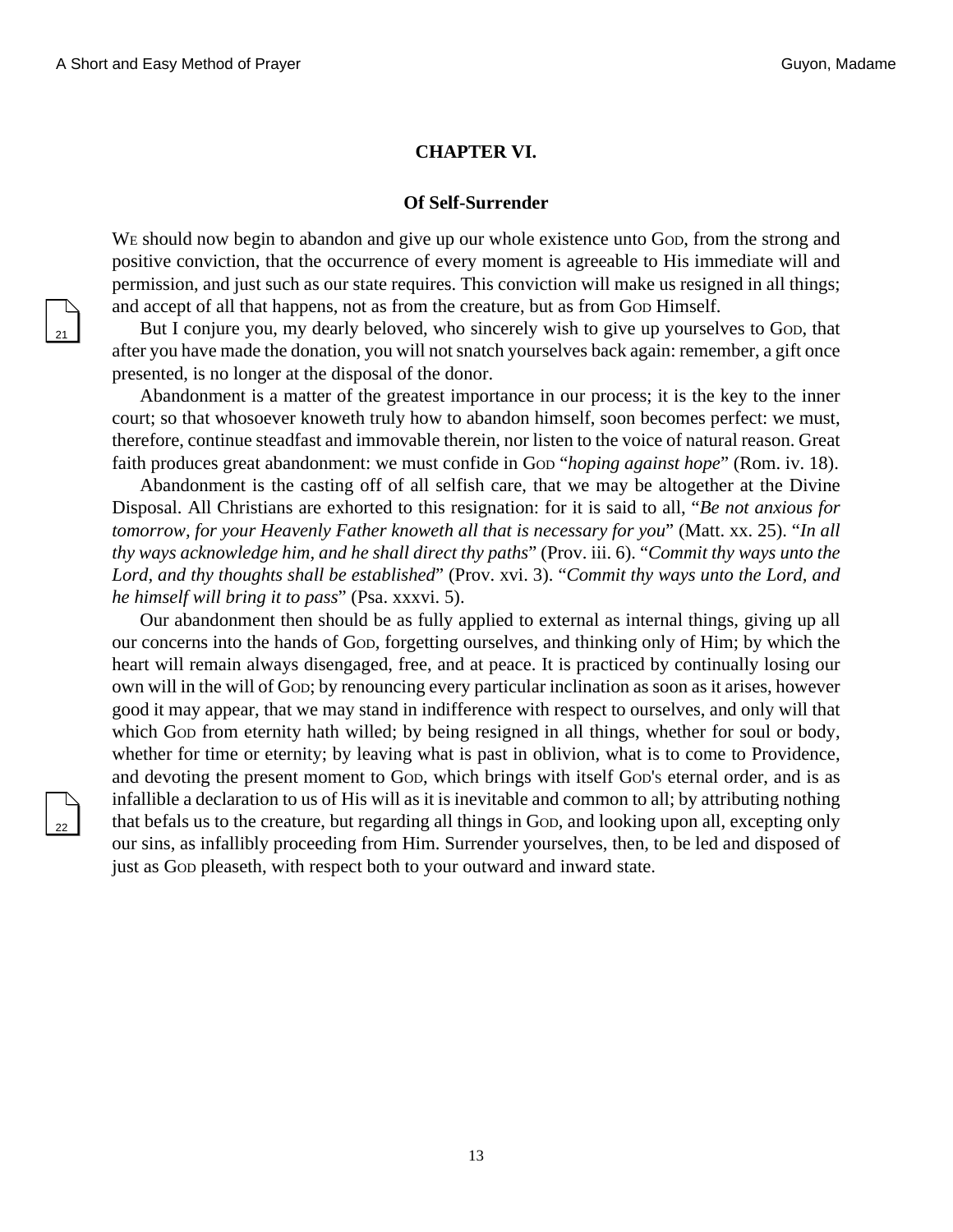#### **CHAPTER VII**

#### **Of Sufferings**

<span id="page-17-0"></span>BE patient under all the sufferings which GOD is pleased to send you: if your love to Him be pure, you will not seek Him less on Calvary, than on Tabor; and, surely, He should be as much loved on that as on this, since it was on Calvary He made the greater display of His Love for you.

Be not like those, who give themselves to Him at one season, and withdraw from Him at another: they give themselves only to be caressed; and wrest themselves back again, when they come to be crucified, or at least turn for consolation to the creature.

<span id="page-17-2"></span><span id="page-17-1"></span>No, beloved souls, ye will not find consolation in aught, but in the love of the Cross, and in total abandonment: "*Whosoever favoureth not the Cross, favoureth not the things that be of God*" ([Matt. xvi. 23](http://www.ccel.org/b/bible/asv/xml/asv.Matt.16.xml#Matt.16.23)). It is impossible to love Gop without loving the Cross; and a heart that favours the Cross, finds the bitterest things to be sweet: "*A famished soul findeth bitter things sweet*" [\(Job. vi.](http://www.ccel.org/b/bible/asv/xml/asv.Job.6.xml#Job.6.1) [1](http://www.ccel.org/b/bible/asv/xml/asv.Job.6.xml#Job.6.1)) because it findeth itself hungering for GOD, in proportion as it hungereth for the Cross. GOD giveth the Cross, and the Cross giveth us GOD.

<span id="page-17-3"></span>We may be assured, that there is an internal advancement, where there is an advancement in the way of the Cross: Abandonment and the Cross go hand in hand together.

As soon as suffering presents itself, and you feel a repugnance against it, resign yourself immediately unto GOD with respect to it, and give yourself up to Him in sacrifice; you shall find, that, when the Cross arrives, it will not be so very burdensome, because you had disposed yourself to a willing reception of it. This, however, does not prevent your feeling its weight as some have imagined; for when we do not feel the Cross, we do not suffer it. A sensibility of sufferings constitutes a principal part of the sufferings themselves. JESUS CHRIST Himself was willing to suffer its utmost rigours. We often bear the Cross in weakness, at other times in strength; all should be equal to us in the will of GOD.

14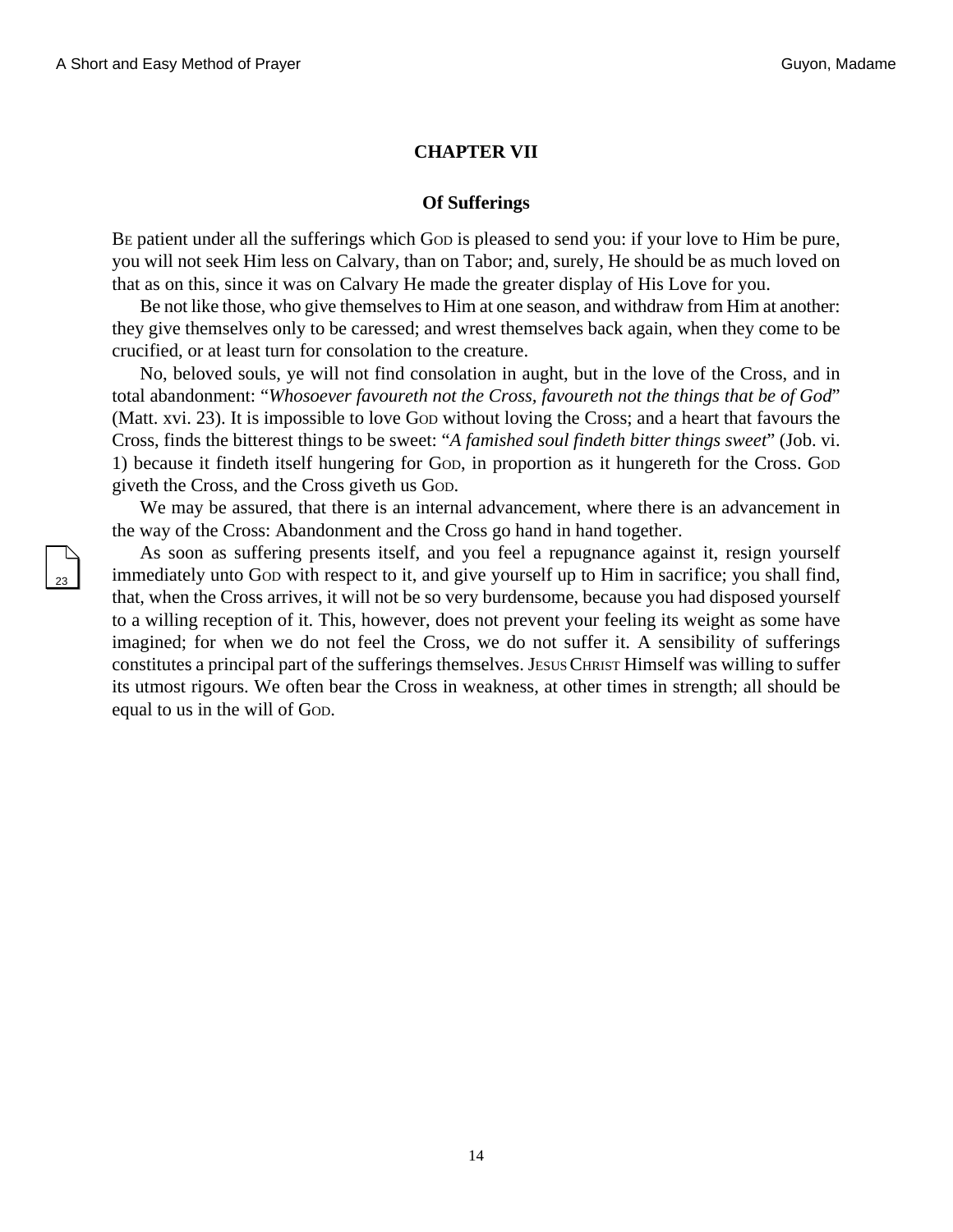#### **CHAPTER VIII**

#### **Of Mysteries**

<span id="page-18-1"></span><span id="page-18-0"></span>IT may be objected, that, by this method, we shall have no mysteries imprinted on our minds: but it is quite the reverse; for it is the peculiar means of imparting them to the soul. JESUS CHRIST, to whom we are abandoned, and whom "*we follow as the way, whom we hear as the truth, and who animates us as the life*" ([John xiv. 6\)](http://www.ccel.org/b/bible/asv/xml/asv.John.14.xml#John.14.6) in imprinting Himself on the soul, impresses the characters of His different states; and to bear all the states of JESUS CHRIST is far more sublime, than merely to reason concerning them. S. Paul bore in his body the states of JESUS CHRIST: "*I bear in my body*," says he, "*the marks of the Lord Jesus*" ([Gal. vi. 17\)](http://www.ccel.org/b/bible/asv/xml/asv.Gal.6.xml#Gal.6.17), but he does not say that he reasoned thereon.

<span id="page-18-3"></span><span id="page-18-2"></span>In our acts of resignation, JESUS CHRIST frequently communicates some peculiar views or revelations of His states: these we should thankfully receive, and dispose ourselves for what appeareth to be His will. Indeed, having no other choice, but that of ardently reaching after Him, of dwelling ever with Him, and of sinking into nothingness before Him, we should accept indiscriminately all His dispensations, whether obscurity or illumination, fruitfulness or barrenness, weakness or strength, sweetness or bitterness, temptations, distractions, pain, weariness, or doubtings; and none of all these should, for one moment, retard our course.

Gob engages some, for whole years, in the contemplation and enjoyment of a particular mystery; the simple view or contemplation of which gathers the soul inward, provided it be faithful: but as soon as GOD is pleased to withdraw this view from the soul, it should freely yield to the deprivation. Some are very uneasy at feeling their inability to meditate on certain mysteries; but this disquietude hath no just foundation, since an affectionate attachment to GoD includes every species of devotion: for whosoever, in repose and quiet, is united to Gop alone, is, indeed, most excellently and effectually applied to every divine mystery: the Love of GOD comprehends, in itself, the love of all that appertains to Him.

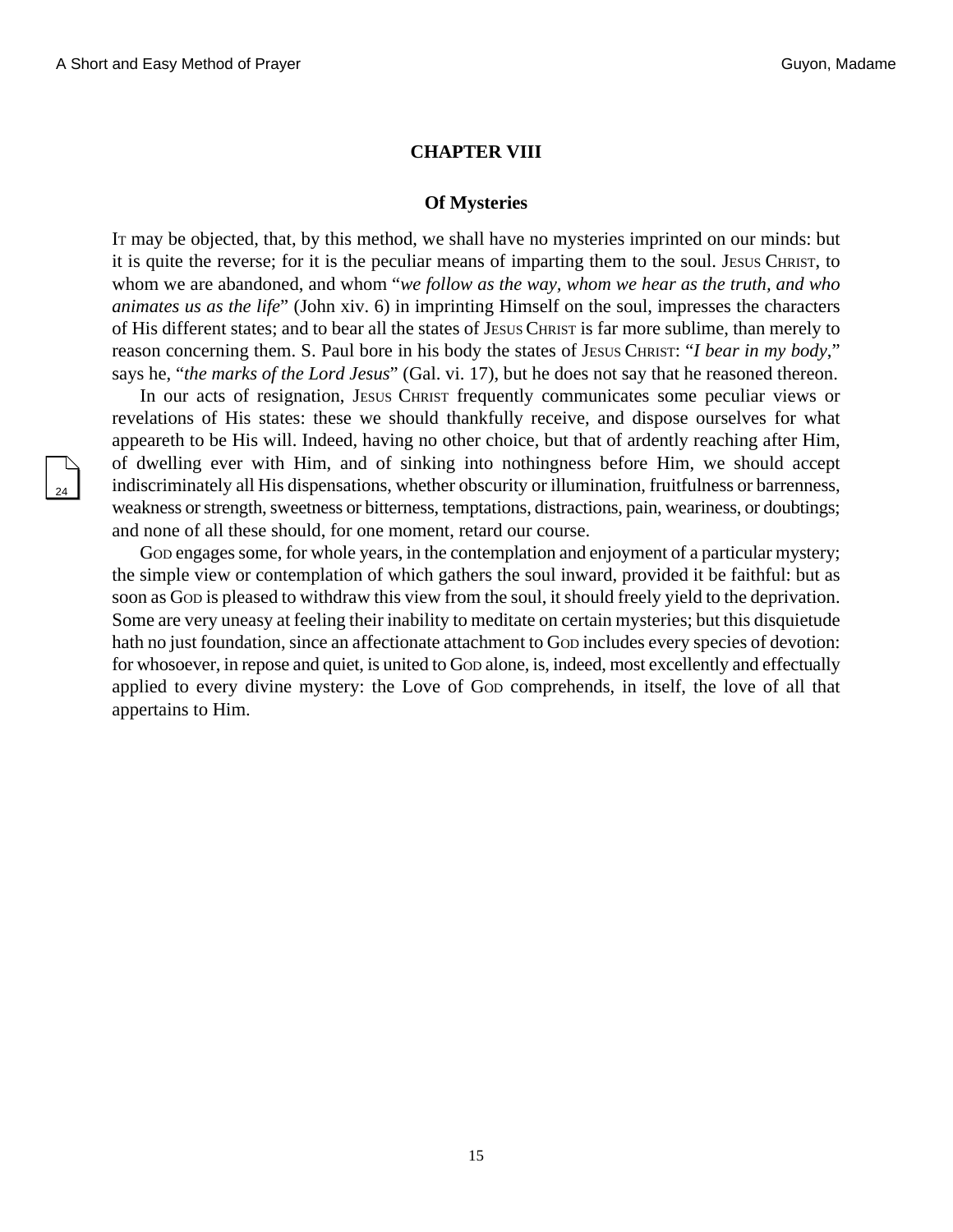#### **CHAPTER IX**

#### **Of Virtue**

<span id="page-19-1"></span><span id="page-19-0"></span>IT is thus we acquire virtue, with facility and certainty; for, as GOD is the fountain and principle of all virtue, we possess all in the possession of Himself; and in proportion as we approach towards this possession, in like proportion do we rise into the most eminent virtues. For all virtue is but as a mask, an outside appearance changeable as our garments, if it doth not spring up, and issue from within; and then, indeed, it is genuine, essential, and permanent: "*The beauty of the King's daughter proceeds from within*" saith David ([Psa. xlv. 14](http://www.ccel.org/b/bible/asv/xml/asv.Ps.45.xml#Ps.45.14)). These souls, above all others, practise virtue in the most eminent degree, though they advert not to virtue in particular; GOD, to whom they are united, carries them to the most extensive practice of it; He is exceedingly jealous over them, and prohibits them the taste of any pleasure but in Himself.

<span id="page-19-2"></span>What a hungering for sufferings have those souls, who thus glow with Divine Love! how prone to precipitate into excessive austerities, were they permitted to pursue their own inclinations! They think of nought save how they may please their Beloved: as their self-love abates, they neglect and forget themselves; and as their love to GOD increases, so do self-detestation and disregard to the creature.

O was this easy method acquired, a method so suited to all, to the dull and ignorant as well as to the acute and learned, how easily would the whole Church of GOD be reformed! Love only is required: "Love;" saith S. Augustine, "and then do what you please." For when we truly love, we cannot have so much as a will to anything that might offend the Object of our affections.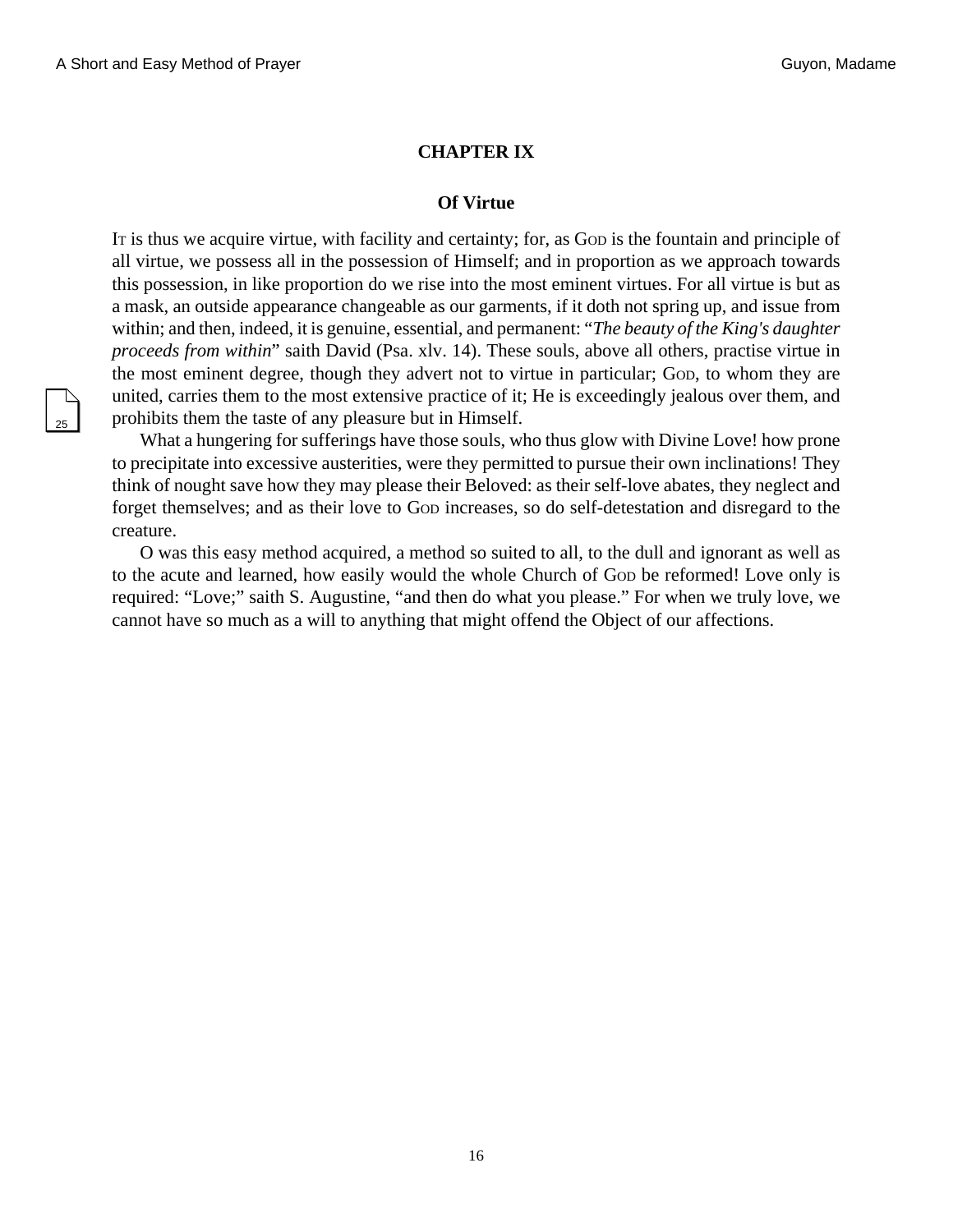#### **CHAPTER X**

#### **Of Mortification**

<span id="page-20-0"></span>I WILL even affirm, that, in any other way, it is next to an impossibility ever to acquire a perfect mortification of the senses and passions.

The reason is obvious; the soul gives vigour and energy to the senses, and the senses raise and stimulate the passions: a dead body has neither sensations nor passions, because its connection with the soul is dissolved.

<span id="page-20-1"></span>All endeavours merely to rectify the exterior, impel the soul yet farther outward into that about which it is so warmly and zealously engaged. It is in these matters that its powers are diffused and scattered abroad: for its application being immediately directed to austerities, and other externals, it thus invigorates those very senses it is aiming to subdue. For the senses have no other spring from whence to derive their vigour, than the application of the soul to themselves; the degree of their life and activity is proportioned to the degree of attention which the soul bestows upon them; and this life of the senses stirs up and provokes the passions, instead of suppressing or subduing them: austerities may, indeed, enfeeble the body, but, for the reasons just mentioned, can never take off the keenness of the senses, or lessen their activity.

The only method to effect this is inward recollection; by which the soul is turned wholly and altogether inward, to possess a PRESENT GOD. If the soul directs all its vigour and energy towards this centre of its being, the simple act separates and withdraws it from the senses; the exercising all its powers internally leaves them faint and impotent; and the nearer it draws to GOD the farther is it separated from the senses, and the less are the passions influenced by them.

Hence it is, that those, in whom the attractions of grace are very powerful, find the outward man altogether weak and feeble, and even liable to faintings. I do not mean by this to discourage mortification; for it should ever accompany prayer, according to the strength and state of the person, or as obedience will allow. But I say that mortification should not be our principal exercise; nor should we prescribe ourselves such and such austerities, but follow simply and merely the internal attractions of grace; and being possessed and occupied with the Divine Presence (without thinking particularly on mortification) GOD will enable us to perform every species of it; and most assuredly He will give no relaxation to those who abide faithful in their abandonment to Him, until He has mortified in them everything that remains to be mortified.

<span id="page-20-2"></span>We have only then to continue steadfast in the utmost attention to GoD, and all things will be rightly performed. All are not capable of outward austerities, but all are capable of this. In the mortification of the eye and ear, which continually supply the busy imagination with new objects, there is little danger of falling into excess: but GOD will teach us this also, and we have only to follow where His Spirit guides.

The soul has a double advantage by proceeding thus, for, in withdrawing from outward objects, it draws the nearer to GOD; and in approaching Him, besides the secret sustaining and preserving power and virtue received, it is the farther removed from sin, the nearer the approach is made; so that conversion becomes habitual.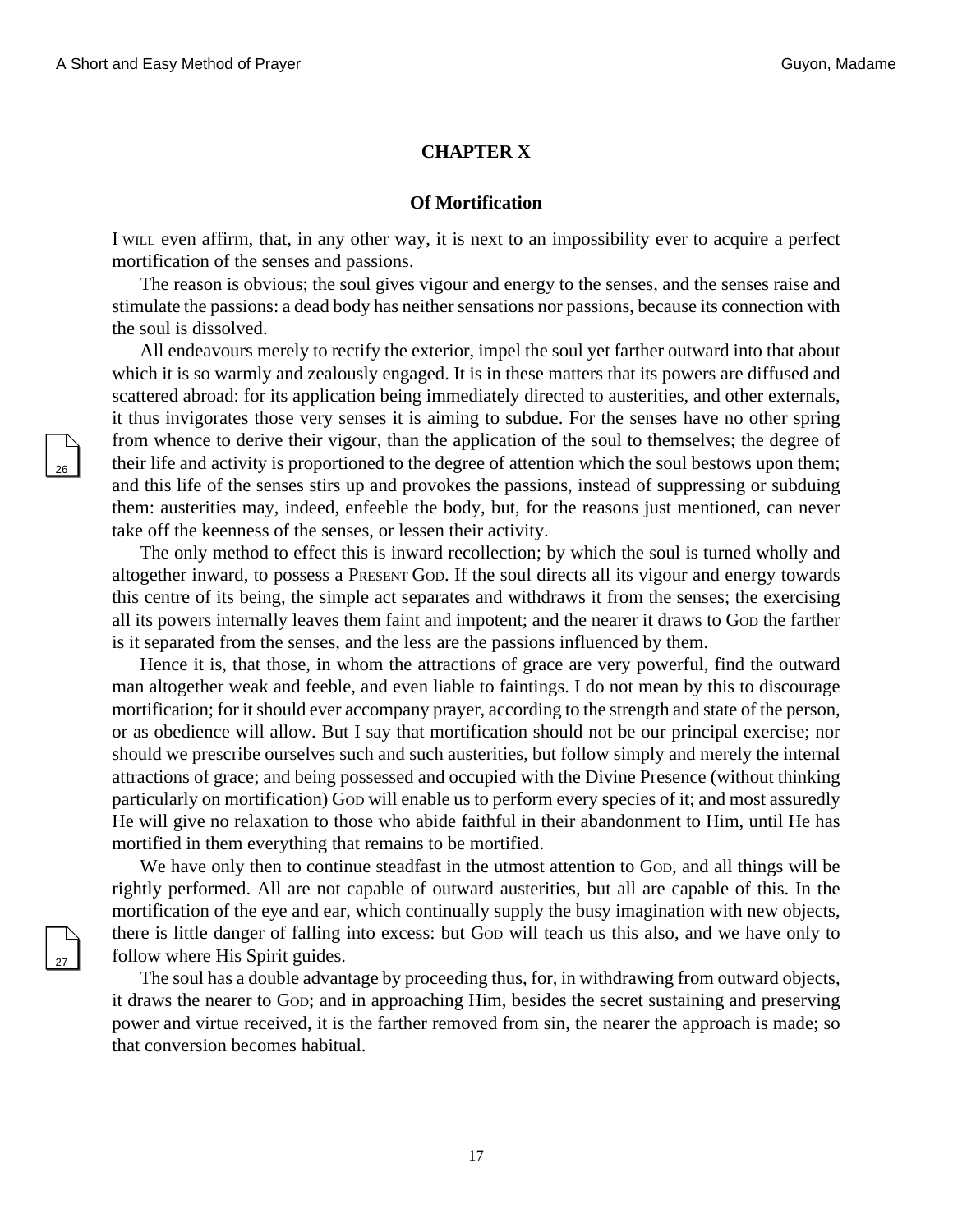#### **CHAPTER XI**

#### **Of Conversion**

<span id="page-21-1"></span><span id="page-21-0"></span>"*BE ye truly converted unto that God from whom ye have so deeply revolted*" ([Isa. xxxi. 6](http://www.ccel.org/b/bible/asv/xml/asv.Isa.31.xml#Isa.31.6)). To be truly converted is to avert wholly from the creature, and turn wholly unto GOD.

For the attainment of salvation it is absolutely necessary that we should forsake outward sin and turn unto righteousness: but this alone is not perfect conversion, which consists in a total change of the whole man from an outward to an inward life.

When the soul is once turned to GoD a wonderful facility is found in continuing steadfast in conversion; and the longer it remains thus converted, the nearer it approaches, and the more firmly it adheres to GOD; and the nearer it draws to Him, of necessity it is the farther removed from the creature, which is so contrary to Him: so that it is so effectually established and rooted in its conversion that it becomes habitual, and, as it were, natural.

<span id="page-21-2"></span>Now we must not suppose that this is effected by a violent exertion of its own powers; for it is not capable of, nor should it attempt any other co-operation with Divine Grace, than that of endeavouring to withdraw itself from external objects and to turn inwards: after which it has nothing farther to do than to continue steadfast in adherence to GOD.

GOD has an attractive virtue which draws the soul more and more powerfully to Himself, the nearer it approaches towards Him, and, in attracting, He purifies and refines it; just as with a gross vapour exhaled by the sun, which, as it gradually ascends, is rarified and rendered pure, the vapour, indeed, contributes to its exhalation only by its passiveness; but the soul co-operates with the attractions of GOD, by a free and affectionate correspondence. This kind of introversion is both easy and efficacious, advancing the soul naturally and without constraint, because GOD Himself is its centre.

Every centre has a powerfully attractive virtue; and the more pure and exalted it is, the stronger and more irresistible are its attractions. But besides the potent magnetism of the centre itself, there is, in every creature, a correspondent tendency to re-union with its peculiar centre which is vigorous and active in proportion to the spirituality and perfection of the subject.

As soon as anything is turned towards its centre its own gravitation instigates and accelerates it thereto, unless it be withheld by some invincible obstacle: a stone held in the hand is no sooner disengaged than by its own weight it falls to the earth as to its centre; so also water and fire, when unobstructed, tend and flow incessantly to their principle or centre. Now, when the soul, by its efforts to abandon outward objects, and gather itself inwards, is brought into the influence of this central tendency, without any other exertion, it falls gradually by the weight of Divine Love into its proper centre; and the more passive and tranquil it remains, and the freer from self-motion and self-exertion, the more rapidly it advances, because the energy of the central attractive virtue is unobstructed and has full liberty for action.

<span id="page-21-3"></span>All our care and attention should, therefore, be to acquire inward recollection: nor let us be discouraged by the pains and difficulties we encounter in this exercise, which will soon be recompensed, on the part of our GOD, by such abundant supplies of grace as will render the exercise perfectly easy, provided we be faithful in meekly withdrawing our hearts from outward distractions and occupations, and returning to our centre with affections full of tenderness and serenity. When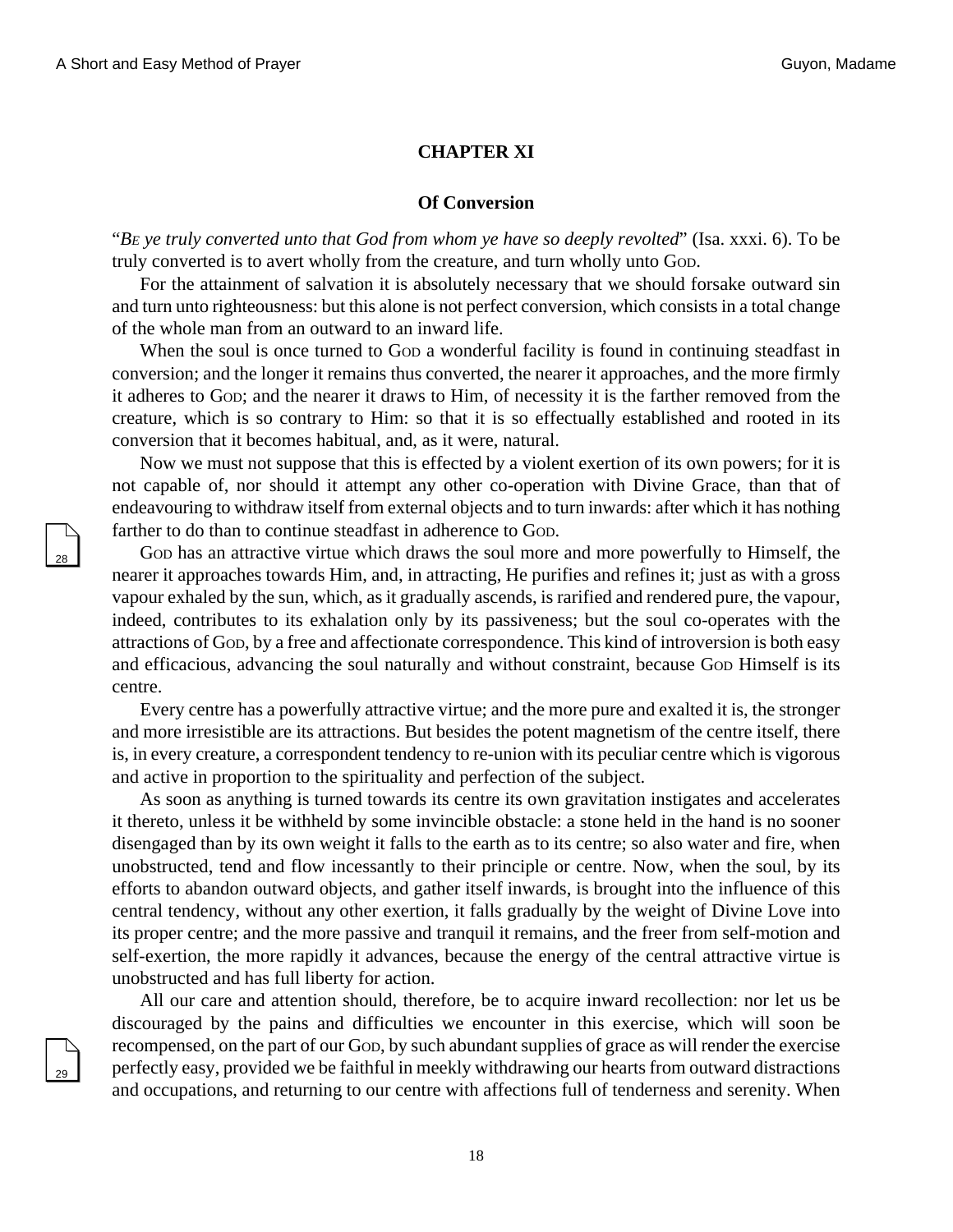at any time the passions are turbulent, a gentle retreat inwards unto a Present GOD, easily deadens and pacifies them; and any other way of contending with them rather irritates than appeases them.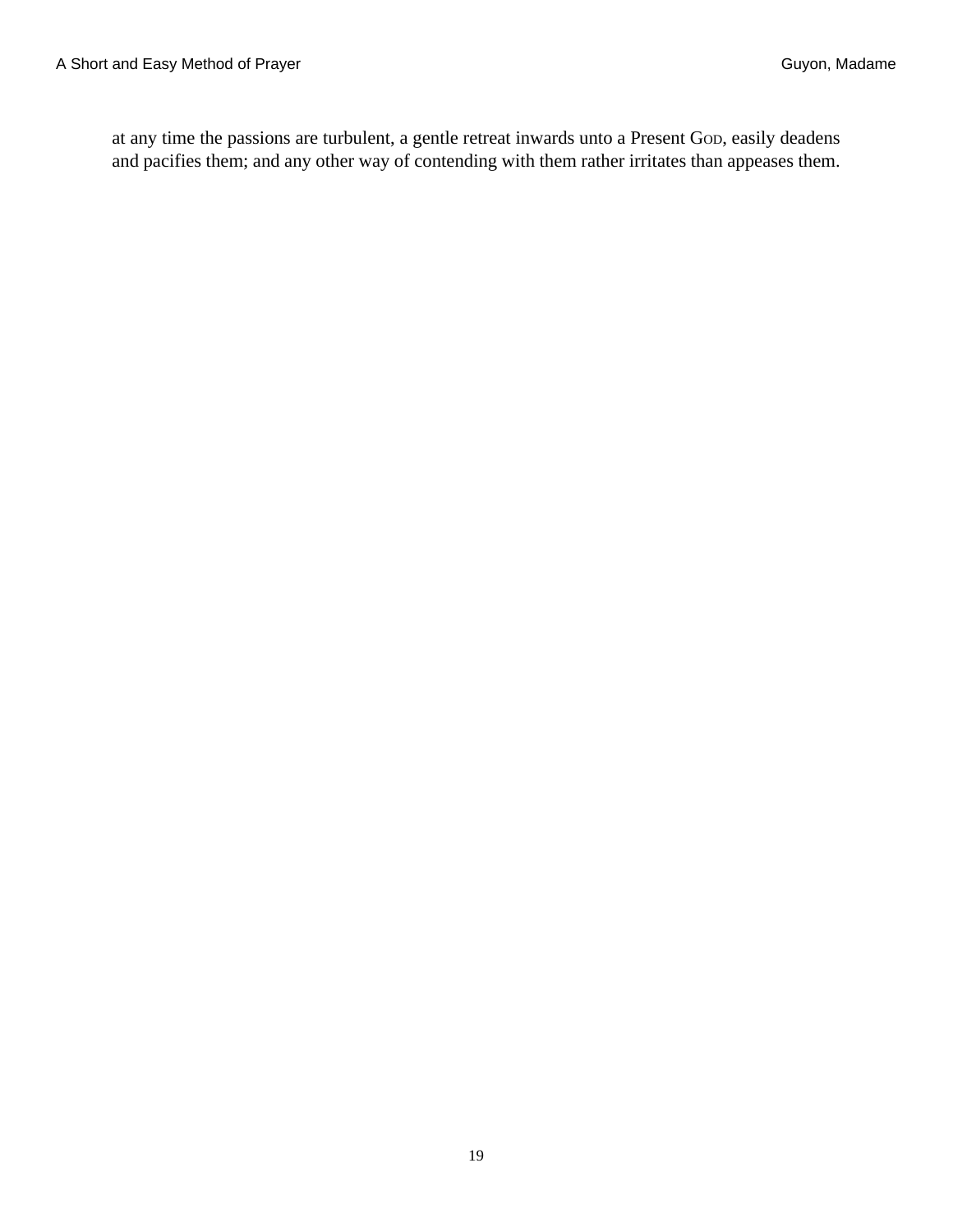[31](http://www.ccel.org/ccel/guyon/prayer/png/0031=31.htm)

#### **CHAPTER XII**

#### **Of the Presence of God**

<span id="page-23-0"></span>THE soul that is faithful in the exercise of love and adherence to GOD above described, is astonished to feel Him gradually taking possession of their whole being: it now enjoys a continual sense of that Presence, which is become as it were natural to it; and this, as well as prayer, is the result of habit. The soul feels an unusual serenity gradually being diffused throughout all its faculties; and silence now wholly constitutes its prayer; whilst Gop communicates an intuitive love, which is the beginning of ineffable blessedness. O that I were permitted to pursue this subject and describe some degrees of the endless progression of subsequent states!<sup>2</sup> But I now write only for beginners; and shall, therefore, proceed no farther, but wait our LORD'S time for publishing what may be applicable to every conceivable degree of "stature in CHRIST JESUS."

<span id="page-23-2"></span><span id="page-23-1"></span>We must, however, urge it as a matter of the highest import, to cease from self-action and self-exertion, that GOD Himself may act alone: He saith, by the mouth of His Prophet David, "*Be still, and know that I am God*" ([Ps. xlvi. 10](http://www.ccel.org/b/bible/asv/xml/asv.Ps.46.xml#Ps.46.10)). But the creature is so infatuated with a love and attachment to its own workings, that it imagines nothing at all is done, if it doth not perceive and distinguish all its operations. It is ignorant that its inability minutely to observe the manner of its motion is occasioned by the swiftness of its progress; and that the operations of GOD, in extending and diffusing their influence, absorb those of the creature. The stars may be seen distinctly before the sun rises; but as his light advances, their rays are gradually absorbed by his and they become invisible, not from the want of light in themselves, but from the superior effulgence of the chief luminary.

The case is similar here; for there is a strong and universal light which absorbs all the little distinct lights of the soul; they grow faint and disappear under its powerful influence, and self-activity is now no longer distinguishable: yet those greatly err who accuse this prayer of idleness, a charge that can arise only from inexperience. If they would but make some efforts towards the attainment of this prayer, they would soon experience the contrary of what they suppose and find their accusation groundless.

This appearance of inaction is, indeed, not the consequence of sterility and want, but of fruitfulness and abundance which will be clearly perceived by the experienced soul, who will know and feel that the silence is full and unctuous, and the result of causes totally the reverse of apathy and barrenness. There are two kinds of people that keep silence; the one because they have nothing to say, the other because they have too much: it is so with the soul in this state; the silence is occasioned by the superabundance of matter, too great for utterance.

<span id="page-23-3"></span>To be drowned, and to die of thirst, are deaths widely different; yet water may, in some sense, be said to cause both; abundance destroys in one case, and want in the other. So in this state the abundance and overflowings of grace still the activity of self; and, therefore, it is of the utmost importance to remain as silent as possible.

The infant hanging at the mother's breast is a lively illustration of our subject: it begins to draw the milk by moving its little lips; but when the milk flows abundantly, it is content to swallow, and

<sup>2</sup> An idea pursued in the work entitled "Spiritual Torrents," and also in "The Concise View."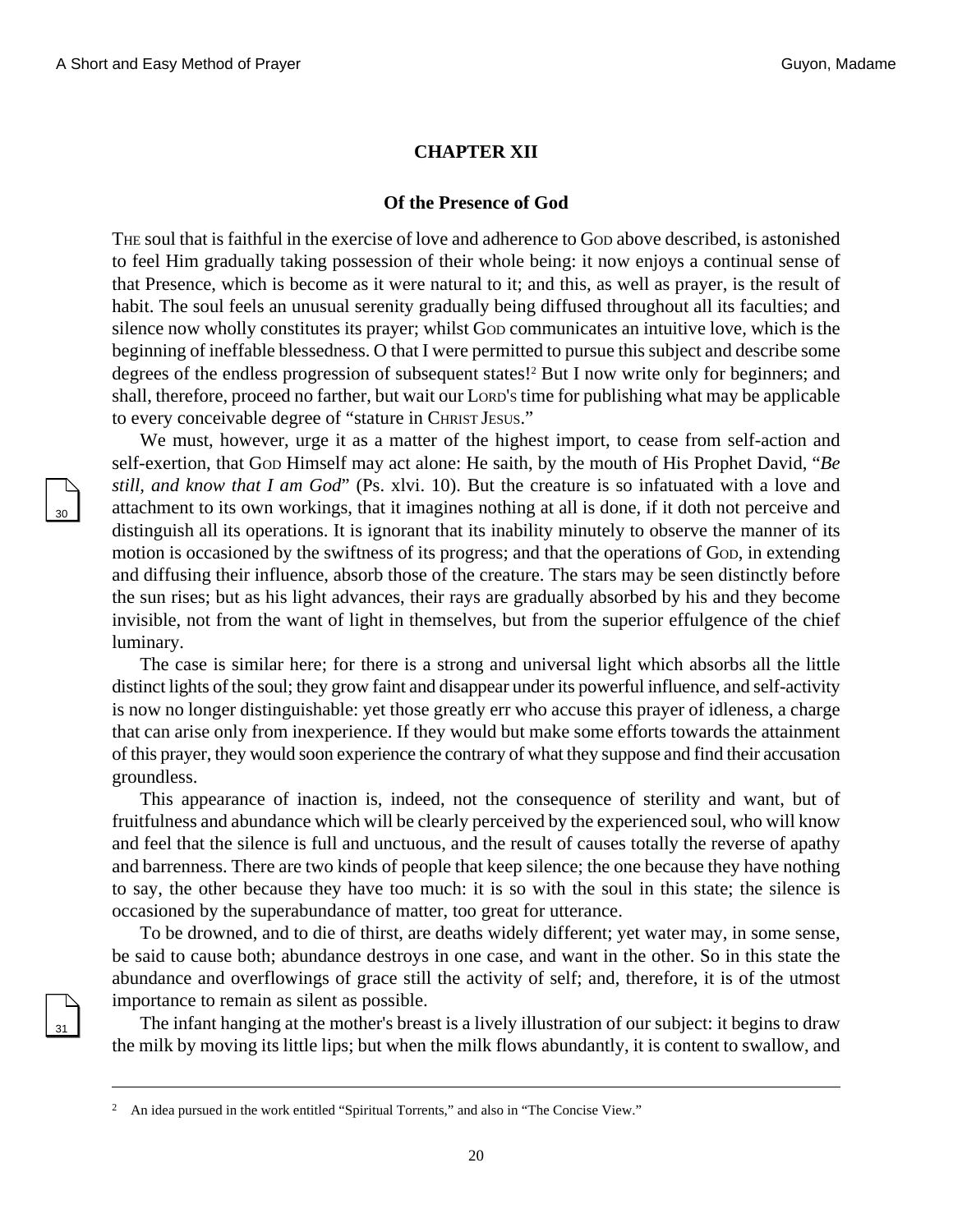suspends its suction: by doing otherwise it would only hurt itself, spill the milk, and be obliged to quit the breast.

We must act in like manner in the beginning of Prayer, by exerting the lips of the affections; but as soon as the milk of Divine Grace flows freely, we have nothing to do but, in repose and stillness, sweetly to imbibe it; and when it ceases to flow, we must again stir up the affections as the infant moves its lips. Whoever acts otherwise cannot turn this grace to advantage, which is bestowed to allure and draw the soul into the repose of Love, and not into the multiplicity of Self.

But what becometh of this child, who gently and without motion drinketh in the milk? Who would believe that it can thus receive nourishment? Yet the more peacefully it feeds, the better it thrives. What, I say, becomes of this infant? It drops gently asleep on its mother's bosom. So the soul that is tranquil and peaceful in prayer, sinketh frequently into a mystic slumber, wherein all its powers are at rest; till at length it is wholly fitted for that state, of which it enjoys these transient anticipations. In this process the soul is led naturally, without effort, art, or study.

The Interior is not a stronghold to be taken by storm and violence, but a kingdom of peace, which is to be gained only by love.

If any will thus pursue the little path I have pointed out, it will lead them to intuitive prayer. GOD demands nothing extraordinary nor difficult; on the contrary, He is best pleased by a simple and child-like conduct.

<span id="page-24-1"></span>That which is most sublime and elevated in religion is the easiest attained: the most necessary Sacraments are the least difficult. It is thus also in natural things: if you would go to sea, embark on a river, and you will be conveyed to it insensibly and without exertion. Would you go to GOD, follow this sweet and simple path, and you will arrive at the desired object, with an ease and expedition that will amaze you.

<span id="page-24-0"></span>O that you would but once make the trial! how soon would you find that all I have advanced falls short of the reality, and that your own experience will carry you infinitely beyond it! Is it fear that prevents you from instantly casting yourself into those arms of LOVE, which were widely extended on the Cross only to receive you? Whence can your fears arise? What risk do you run, in depending solely on your GOD, and abandoning yourself wholly unto Him? Ah! He will not deceive you, unless by bestowing an abundance beyond your highest hopes: but those who expect all from themselves will inevitably be deceived, and must suffer this rebuke of GOD by His prophet Isaiah, "*Ye have wearied yourselves in the multiplicity of your ways, and have not said let us rest in peace*" ([Isa. lvii. 10](http://www.ccel.org/b/bible/asv/xml/asv.Isa.57.xml#Isa.57.10) Vulgate).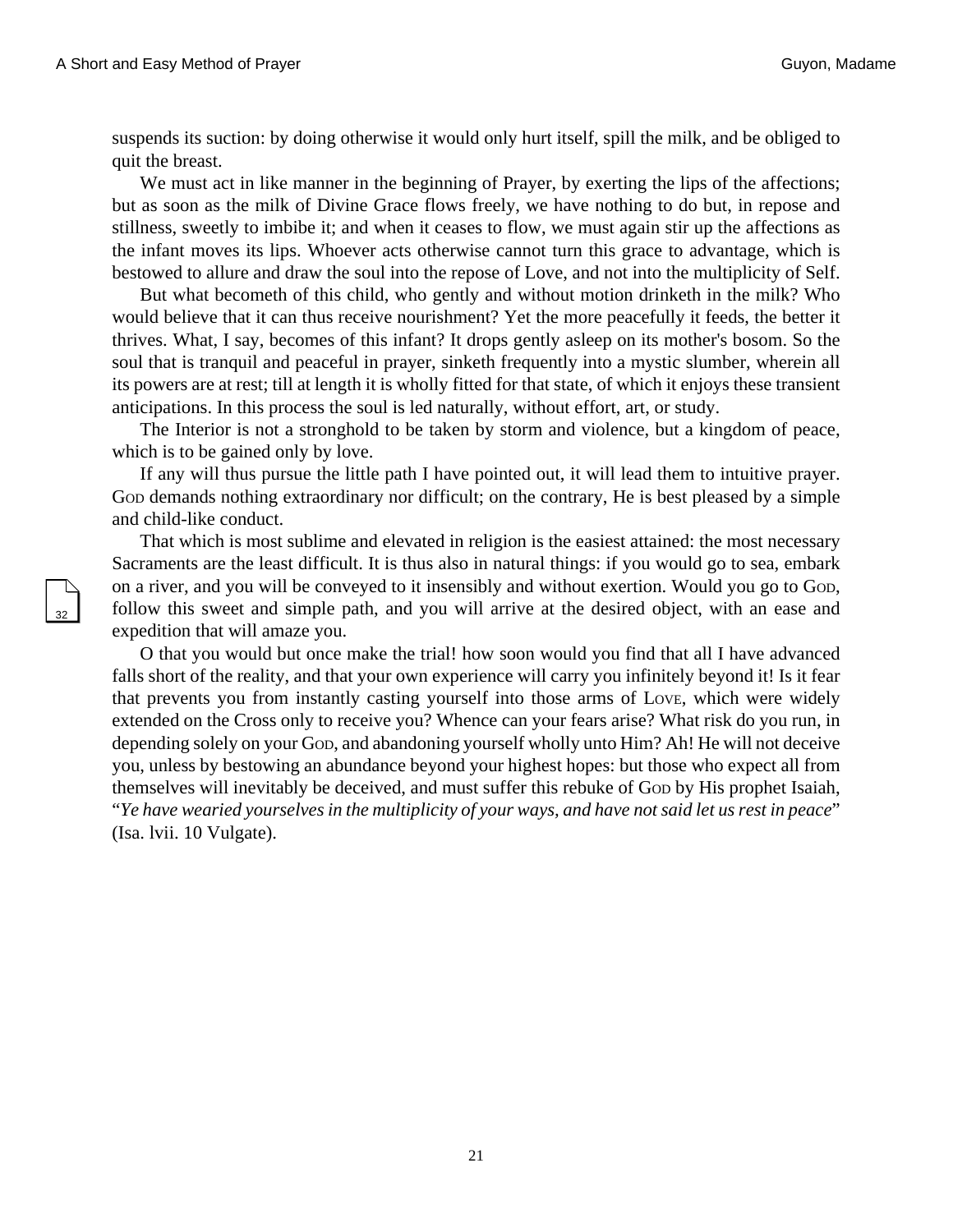#### **CHAPTER XIII**

#### **Of Rest before God**

<span id="page-25-0"></span>THE soul advanced thus far hath no need of any other preparation than its quietude: for now the Presence of GOD, which is the great effect, or rather continuation of Prayer, begins to be infused, and almost without intermission. The soul enjoys transcendent blessedness, and feels that "it no longer lives, but that CHRIST liveth in it"; and that the only way to find Him is introversion. No sooner do the bodily eyes close than the soul is wrapt up in Prayer: it is amazed at so great a blessing, and enjoys an internal converse, which external matters cannot interrupt.

<span id="page-25-2"></span><span id="page-25-1"></span>The same may be said of this species of prayer that is said of wisdom, "*all good things come together with her*" ([Wisdom vii. 11](http://www.ccel.org/b/bible/asv/xml/asv.Wis.7.xml#Wis.7.11)). For the virtues flow from this soul into exertion with so much sweetness and facility that they appear natural and spontaneous; and the living spring within breaks forth so freely and abundantly into all goodness that it becomes even insensible to evil. Let it then remain faithful in this state; and beware of choosing or seeking any other disposition whatsoever than this simple rest as a preparative either to Confession or Communion, to action or prayer, for its sole business is to expand itself for the full reception of the Divine infusions. I would not be understood to speak of the preparations necessary for the Sacraments, but of the most perfect dispositions in which they can be received.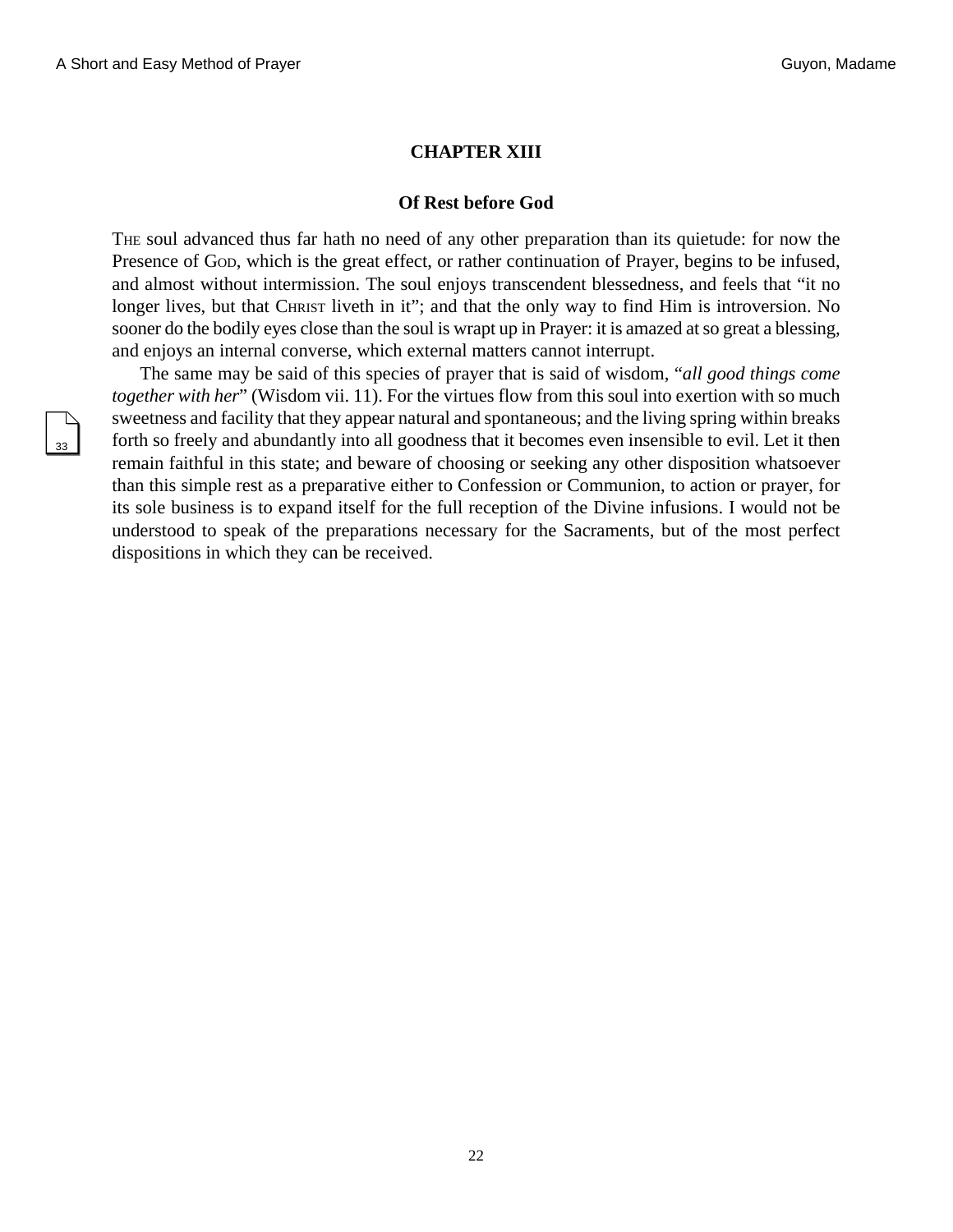#### **CHAPTER XIV**

#### **Of Inward Silence**

<span id="page-26-5"></span><span id="page-26-0"></span>"*THE Lord is in His Holy Temple, let all the earth keep silence before him*" ([Hab. ii. 20\)](http://www.ccel.org/b/bible/asv/xml/asv.Hab.2.xml#Hab.2.20). Inward silence is absolutely indispensable, because the WORD is essential and eternal, and necessarily requires dispositions in the soul in some degree correspondent to His nature, as a capacity for the reception of Himself. Hearing is a sense formed to receive sounds, and is rather passive than active, admitting, but not communicating sensation; and if we would hear, we must lend the ear for that purpose: so CHRIST, the eternal WORD, without whose Divine inspeaking the soul is dead, dark, and barren, when He would speak within us, requires the most silent attention to His all-quickening and efficacious voice.

<span id="page-26-7"></span><span id="page-26-3"></span><span id="page-26-2"></span><span id="page-26-1"></span>Hence it is so frequently enjoined us in Sacred Writ, to hear and be attentive to the Voice of GOD: of the numerous exhortations to this effect I shall quote a few: "*Hearken unto me, my people, and give ear unto me, O my nation!*" ([Isa. li. 4](http://www.ccel.org/b/bible/asv/xml/asv.Isa.51.xml#Isa.51.4)), and again, "*Hear me, all ye whom I carry in my bosom, and bear within my bowels*" ([Isa. xlvi. 3](http://www.ccel.org/b/bible/asv/xml/asv.Isa.46.xml#Isa.46.3)), and farther by the Psalmist "*Hearken, O daughter / and consider, and incline thine ear; forget also thine own people, and thy father's house; so shall the King greatly desire thy beauty*" [\(Psal. xlv. 10, 11\)](http://www.ccel.org/b/bible/asv/xml/asv.Ps.45.xml#Ps.45.10 Bible:Ps.45.11).

We should forget ourselves, and all self-interest, and listen and be attentive to the voice of our GOD: and these two simple actions, or rather passive dispositions, attract His love to that beauty which He Himself communicates.

<span id="page-26-6"></span><span id="page-26-4"></span>Outward silence is very requisite for the cultivation and improvement of inward; and indeed it is impossible we should become truly internal without the love and practice of outward silence and retirement. GOD saith, by the mouth of His prophet, "*I will lead her into solitude, and there will I speak to her heart*" [\(Hos. ii. 14](http://www.ccel.org/b/bible/asv/xml/asv.Hos.2.xml#Hos.2.14) vulg.); and unquestionably the being internally occupied and engaged with Gop is wholly incompatible with being busied and employed in the numerous trifles that surround us [\(Luke xxxviii. 42\)](http://www.ccel.org/b/bible/asv/xml/asv.Luke.38.xml#Luke.38.42).

When through imbecility or unfaithfulness we become dissipated, or as it were uncentred, it is of immediate importance to turn again gently and sweetly inward; and thus we may learn to preserve the spirit and unction of prayer throughout the day; for if prayer and recollection were wholly confined to any appointed half-hour or hour, we should reap but little fruit.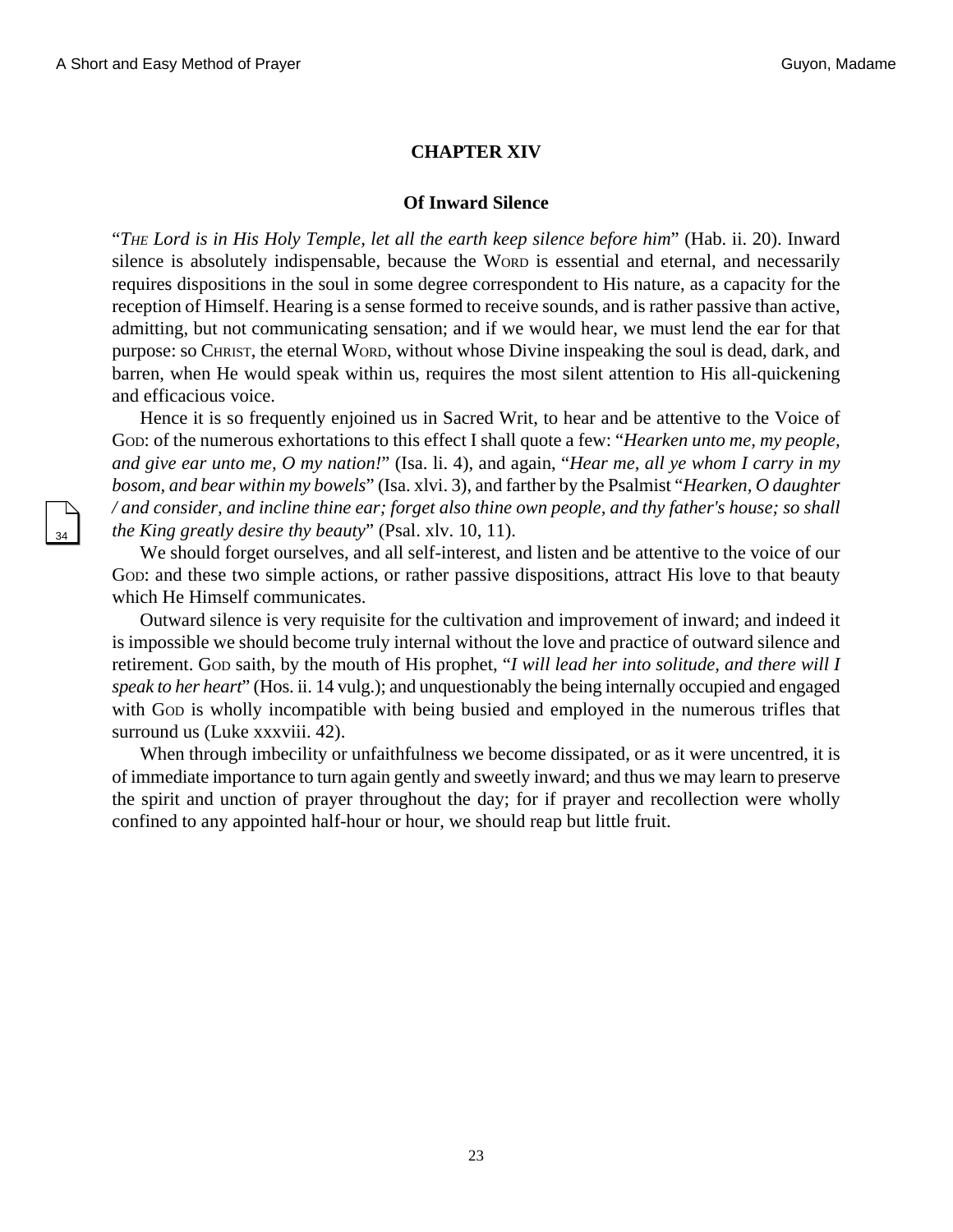#### **CHAPTER XV**

#### **Of Confession and Self-examination**

<span id="page-27-0"></span>SELF-EXAMINATION should always precede Confession, and in the nature and manner of it should be conformable to the state of the soul: the business of those that are advanced to the degree of which we now treat, is to lay their whole souls open before GOD, who will not fail to enlighten them, and enable them to see the peculiar nature of their faults. This examination, however, should be peaceful and tranquil, and we should depend on GOD for the discovery and knowledge of our sins, rather than, on the diligence of our own scrutiny.

<span id="page-27-2"></span>When we examine with constraint, and in the strength of our own endeavours, we are easily deceived and betrayed by self-love into error; "*we believe the evil good, and the good evil*" ([Isa.](http://www.ccel.org/b/bible/asv/xml/asv.Isa.5.xml#Isa.5.20) [v. 20\)](http://www.ccel.org/b/bible/asv/xml/asv.Isa.5.xml#Isa.5.20); but when we lie in full exposure before the Sun of Righteousness, His Divine beams render the smallest atoms visible. It follows from hence that we must forsake self, and abandon our souls to GOD as well in examination as Confession.

When souls have attained to this species of prayer no fault escapes reprehension; on every commission they are instantly rebuked by an inward burning and tender confusion. Such is the scrutiny of Him who suffers no evil to be concealed; and under His purifying influence the one way is to turn affectionately to our Judge, and bear with meekness the pain and correction He inflicts. He becomes the incessant Examiner of the soul; it can now, indeed, no longer examine itself, and if it be faithful in its resignation, experience will convince the soul that it is a thousand times more effectually examined by His Divine Light than by the most active and vigorous self-inspection.

Those who tread these paths should be informed of a matter respecting their Confession in which they are apt to err. When they begin to give an account of their sins, instead of the regret and contrition they had been accustomed to feel, they find that love and tranquillity sweetly pervade and take possession of their souls: now those who are not properly instructed are desirous of withdrawing from this sensation, to form an act of contrition, because they have heard, and with truth, that it is requisite: but they are not aware that they lose thereby the genuine contrition, which is this Intuitive Love, infinitely surpassing any effect produced by self-exertion, and comprehending the other acts in itself as in one principal act, in much higher perfection than if they were distinctly perceived, and varied in their sensation. Be not then troubled about other things when GOD acts so excellently in you and for you.

<span id="page-27-4"></span><span id="page-27-1"></span>To hate sin in this manner is to hate it as GOD does. The purest love is that which is of His immediate operation in the soul: why should it then be so eager for action? Let it remain in the state He assigns it, agreeable to the instructions of Solomon: "*Put your confidence in GOD; remain in quiet, where he hath placed you*" ([Eccles. xi. 22](http://www.ccel.org/b/bible/asv/xml/asv.Eccl.11.xml#Eccl.11.22)).

The soul will also be amazed at finding a difficulty in calling faults to remembrance: this, however, should cause no uneasiness; first, because this forgetfulness of our faults is some proof of our purification from them; and in this degree of advancement it is best. Secondly, because when Confession is our duty GOD will not fail to make known to us our greatest faults, for then He Himself examines, and the soul will feel the end of examination more perfectly accomplished than it could possibly have been by the utmost exertion of its own endeavours.

<span id="page-27-3"></span>[35](http://www.ccel.org/ccel/guyon/prayer/png/0035=35.htm)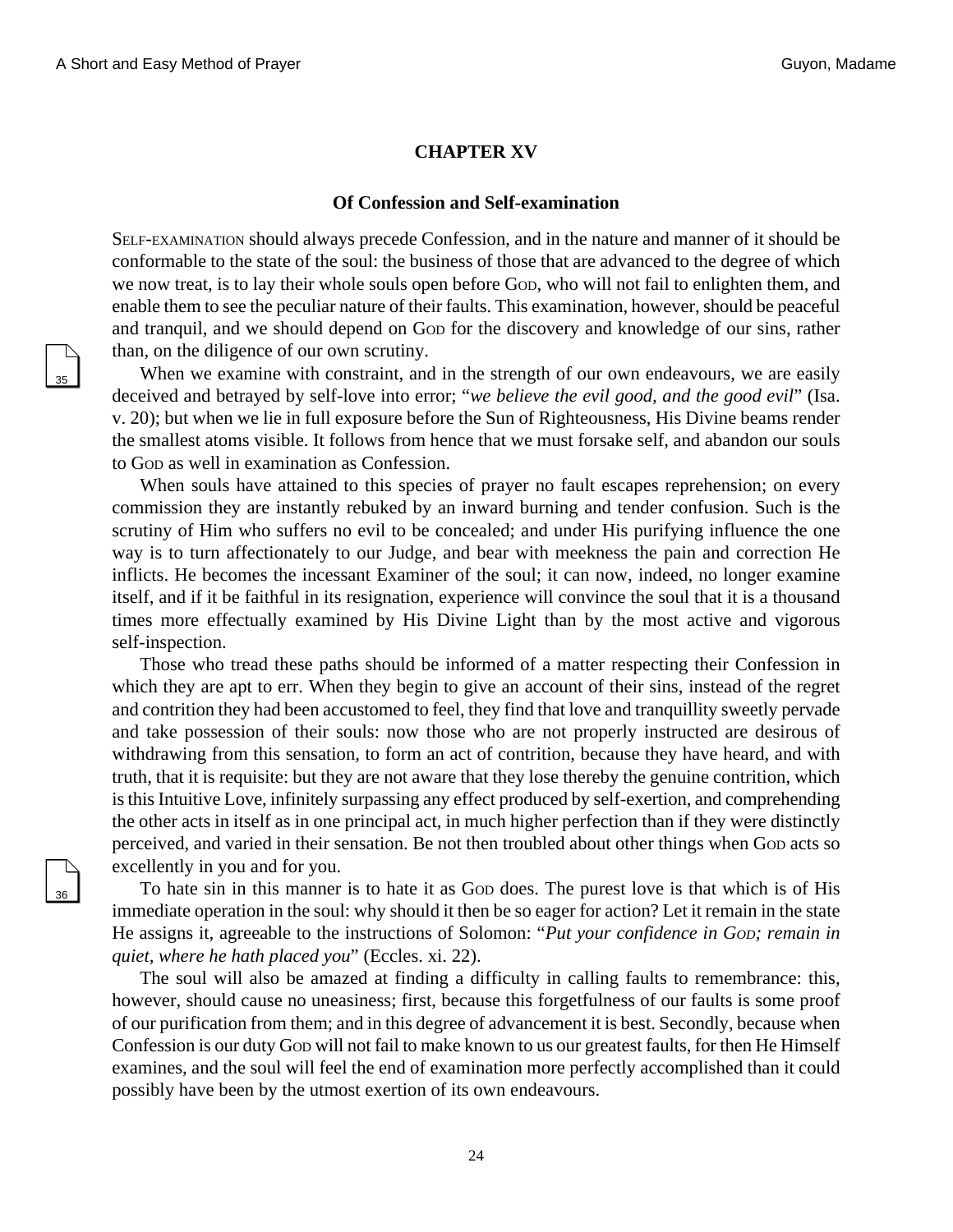These instructions, however, would be altogether unsuitable to the preceding degrees while the soul continues in its active state, wherein it is right and necessary it should in all things use the utmost industry in proportion to the degree of its advancement. It is those that have arrived at this more advanced state whom I would exhort to follow these instructions, and not to vary their one simple occupation even on approaching the Communion; they should remain in silence, and suffer GOD to act freely and without limitation. Who can better receive the Body and Blood of CHRIST than he in whom the HOLY SPIRIT is indwelling?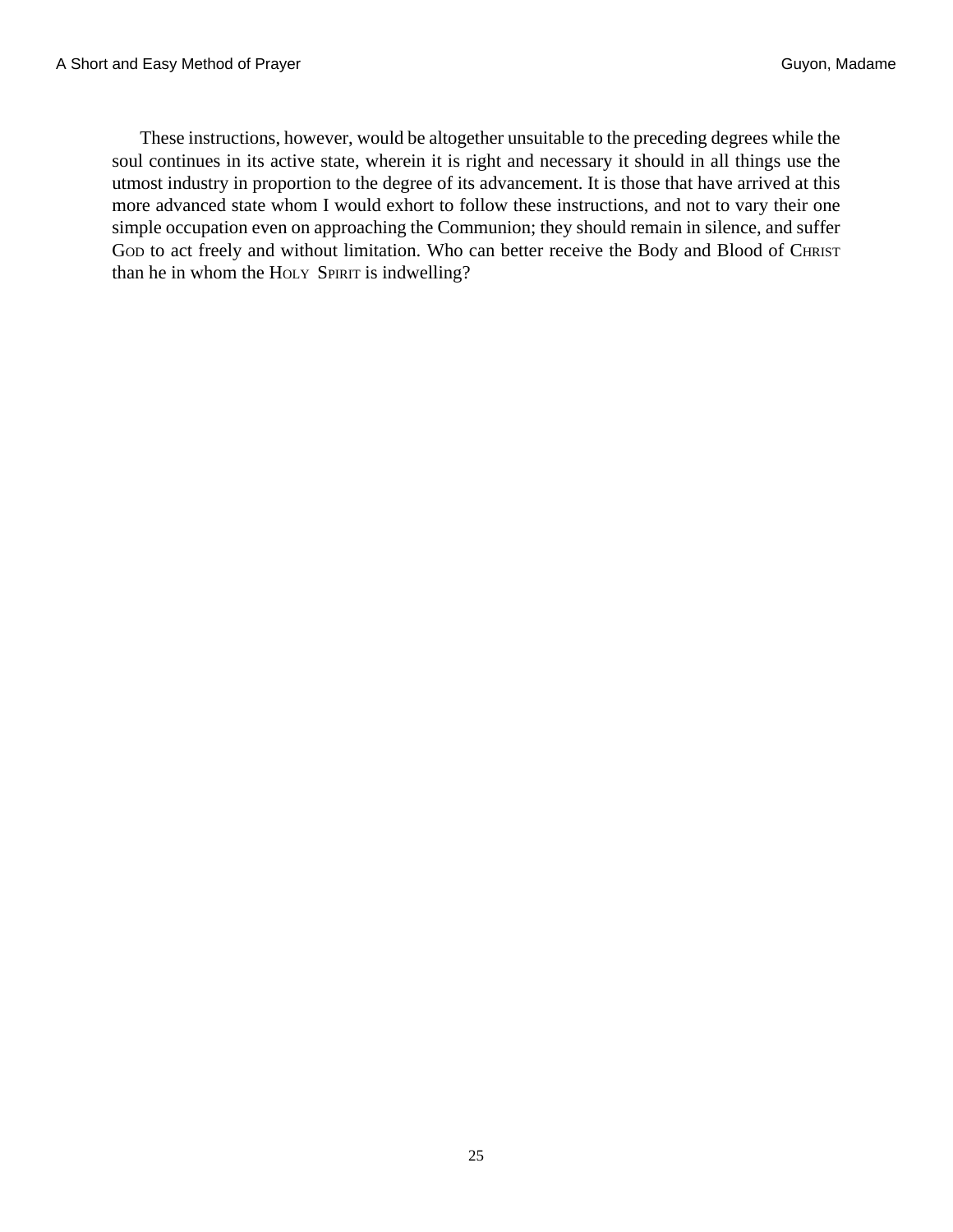#### **CHAPTER XVI**

#### **Of Reading and Vocal Prayer**

<span id="page-29-1"></span><span id="page-29-0"></span>IF, while reading, you feel yourself recollected, lay aside the book and remain in stillness; at all times read but little, and cease to read when you are thus internally attracted.

The soul that is called to a state of inward silence should not encumber itself with long vocal prayers; whenever it does pray vocally, and finds a difficulty therein, and an attraction to silence, it should not use constraint by persevering, but yield to the internal drawings, unless the repeating such prayers be a matter of obedience. In any other case, it is much better not to be burdened with and tied down to the repetition of set forms, but wholly given up to the leadings of the HOLY SPIRIT; and herein, indeed, is every species of devotion inclusively fulfilled in a most eminent degree.

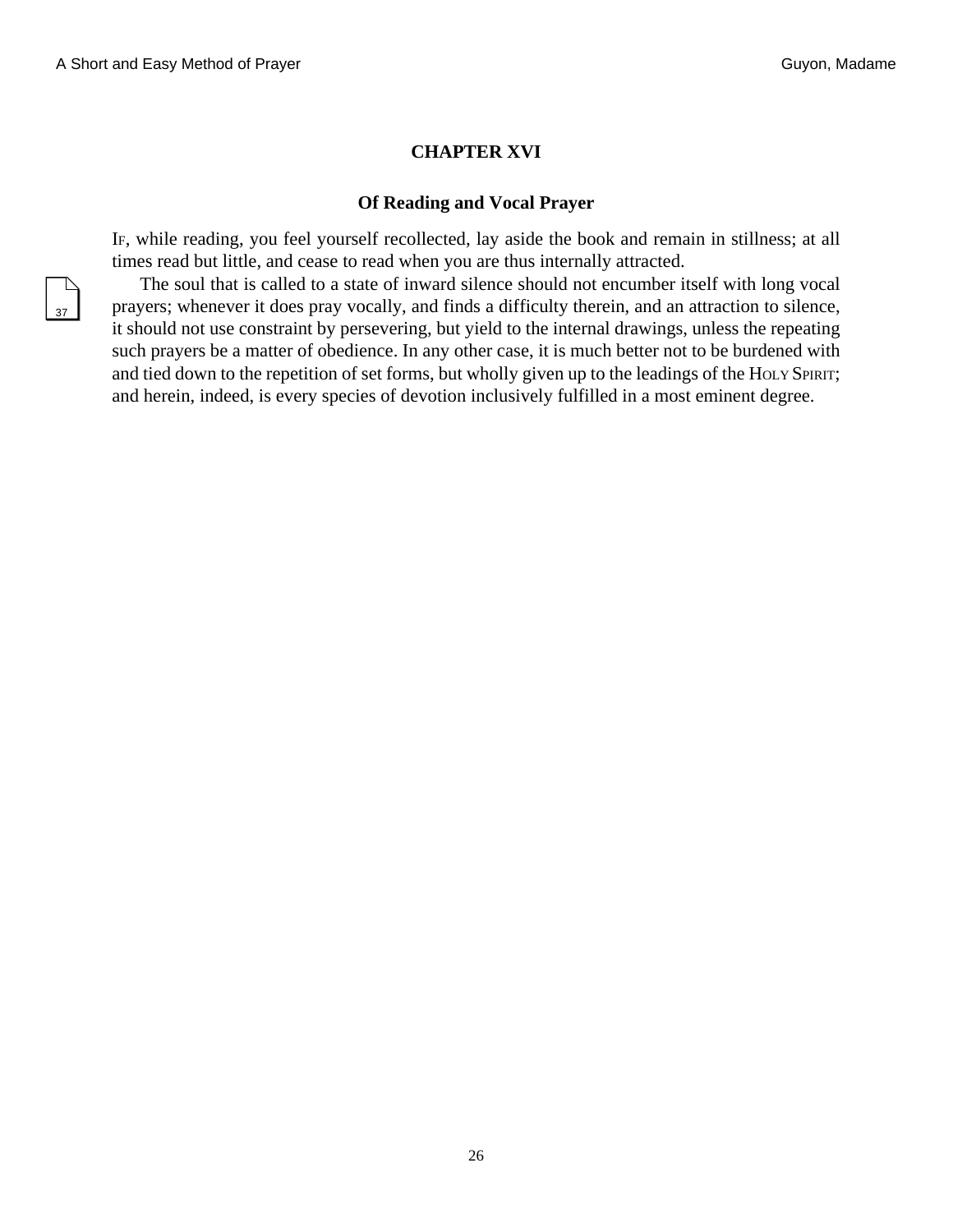#### **CHAPTER XVII**

#### **Of Petitions**

<span id="page-30-1"></span><span id="page-30-0"></span>THE soul should not be surprised at feeling itself unable to offer up to GOD such petitions as it had formerly made with freedom and facility; for now the Spirit maketh intercession for it according to the will of GOD, that "*Spirit which helpeth our infirmities: for we know not what we should pray for as we ought; but the Spirit itself maketh intercession for us, with groanings which cannot be uttered*" [\(Rom. viii. 26](http://www.ccel.org/b/bible/asv/xml/asv.Rom.8.xml#Rom.8.26)). We must co-operate with, and second the designs of GoD, which tend to divest us of all our own operations, that in the place thereof His own may be substituted. Let this then be done in you, and suffer not yourself to be attached to anything, however good it may appear; for it is no longer good if it in any measure turns you aside from that which Gop willeth of you: the Divine Will is preferable to all things else. Shake off then all attachments to the interests of self, and live on faith and resignation; here it is that genuine faith begins truly to operate.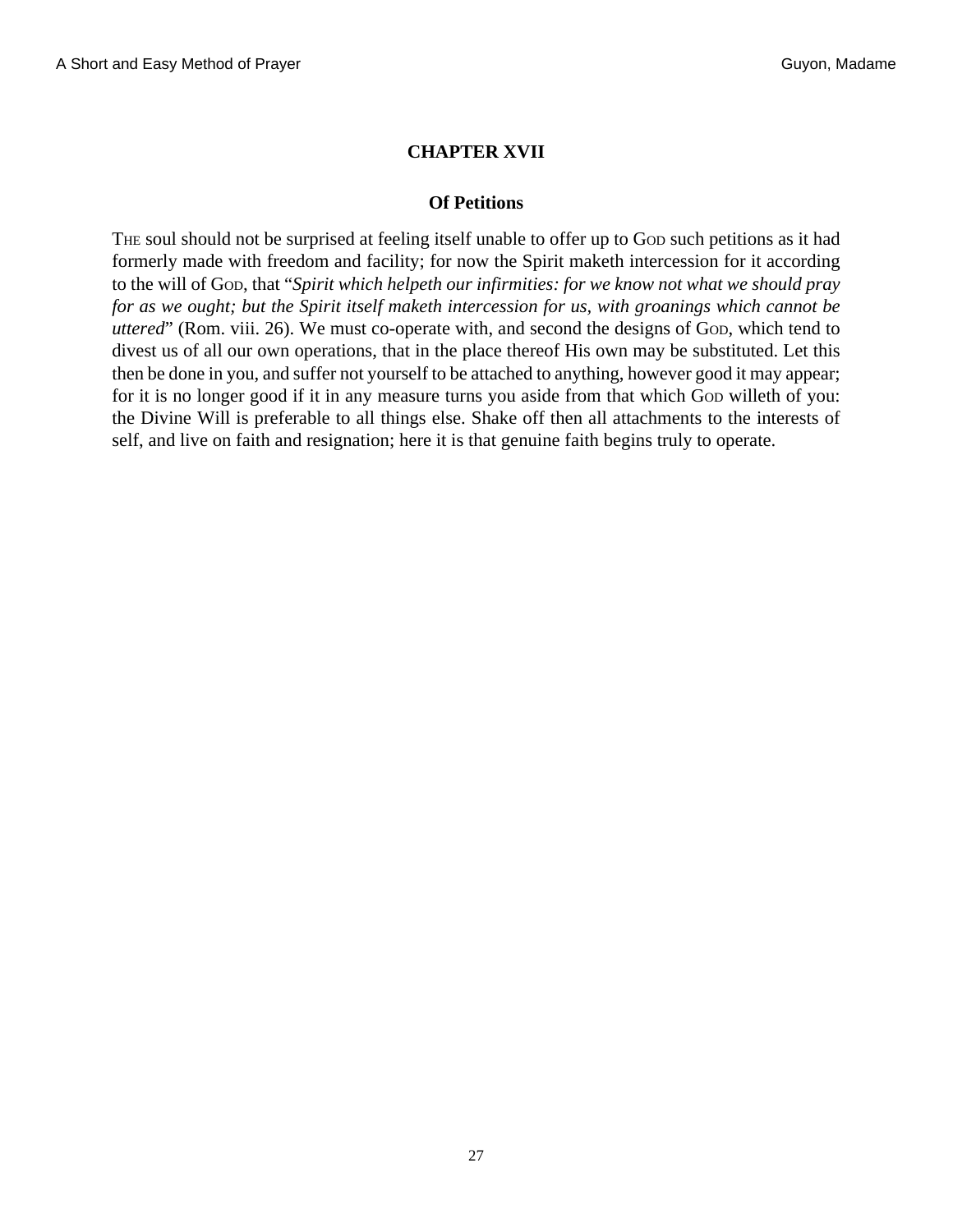#### **CHAPTER XVIII**

#### **Of Defects or Infirmities**

<span id="page-31-2"></span><span id="page-31-0"></span>SHOULD we either wander among externals, or sink into dissipation, or commit a fault, we must instantly turn inwards; for having departed thereby from our GoD, we should as soon as possible return again unto Him, and suffer in His presence whatever sensations He is pleased to impress. On the commission of a fault it is of great importance to guard against vexation and disquietude, which springs from a secret root of pride and a love of our own excellence; we are hurt by feeling what we are; and if we discourage ourselves or despond, we are the more enfeebled; and from our reflections on the fault a chagrin arises, which is often worse than the fault itself.

<span id="page-31-1"></span>The truly humble soul is not surprised at defects or failings; and the more miserable and wretched it beholds itself, the more doth it abandon itself unto GOD, and press for a nearer and more intimate alliance with Him, that it may avail itself of His eternal strength. We should the rather be induced to act thus, as GOD Himself hath said, "*I will make thee understand what thou oughtest to do; I will teach thee the way by which thou shouldst go; and I will have mine eye continually upon thee for a guide*" ([Psal. xxxii. 8,](http://www.ccel.org/b/bible/asv/xml/asv.Ps.32.xml#Ps.32.8) vulg.).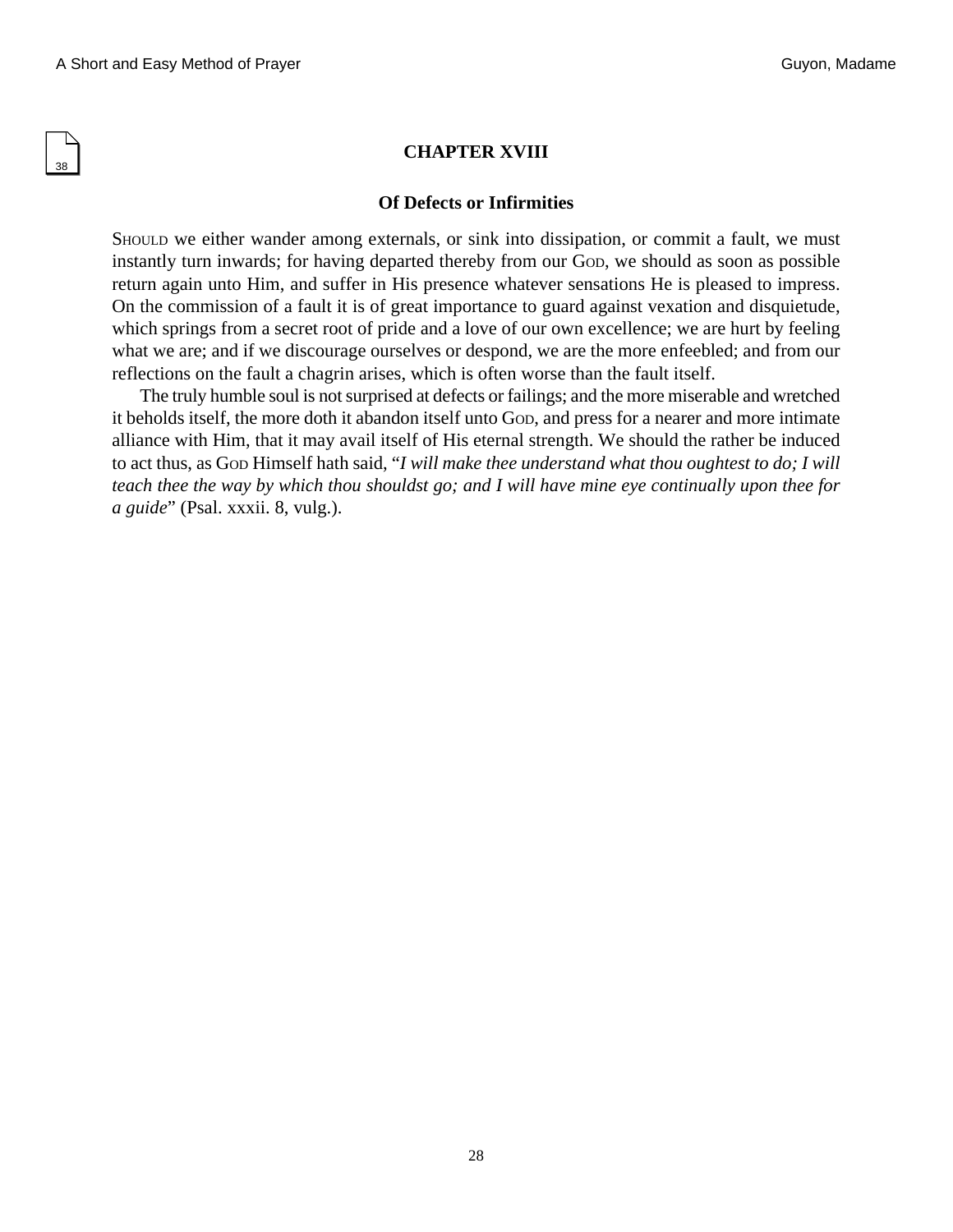#### **CHAPTER XIX**

#### **Of Distractions and Temptations**

<span id="page-32-3"></span><span id="page-32-0"></span>A DIRECT contest and struggle with distractions and temptations rather serves to augment them, and withdraws the soul from that adherence to GoD, which should ever be its principal occupation. The surest and safest method for conquest is simply to turn away from the evil and draw yet nearer and closer to our GOD. A little child, on perceiving a monster, does not wait to fight with it, and will scarcely turn its eyes towards it, but quickly shrinks into the bosom of its mother, in total confidence of safety; so likewise should the soul turn from the dangers of temptation to GOD. "*GOD is in the midst of her,*" saith the Psalmist, "*she shall not be moved; GOD shall help her, and that right early*" ([Psal. xlvi. 5\)](http://www.ccel.org/b/bible/asv/xml/asv.Ps.46.xml#Ps.46.5).

<span id="page-32-2"></span><span id="page-32-1"></span>If we do otherwise, and in our weakness attempt to attack our enemies, we shall frequently feel ourselves wounded, if not totally defeated; but, by casting ourselves into the simple Presence of GOD, we shall find instant supplies of strength for our support. This was the succour sought for by David: "*I have set,*" saith he, "*the Lord always before me: because he is at my right hand, I shall not be moved. Therefore my heart is glad, and my glory rejoiceth: my flesh also shall rest in hope*" ([Psal. xvi. 8, 9\)](http://www.ccel.org/b/bible/asv/xml/asv.Ps.16.xml#Ps.16.8 Bible:Ps.16.9). And it is said in Exodus, "*The Lord shall fight for you, and ye shall hold your peace.*"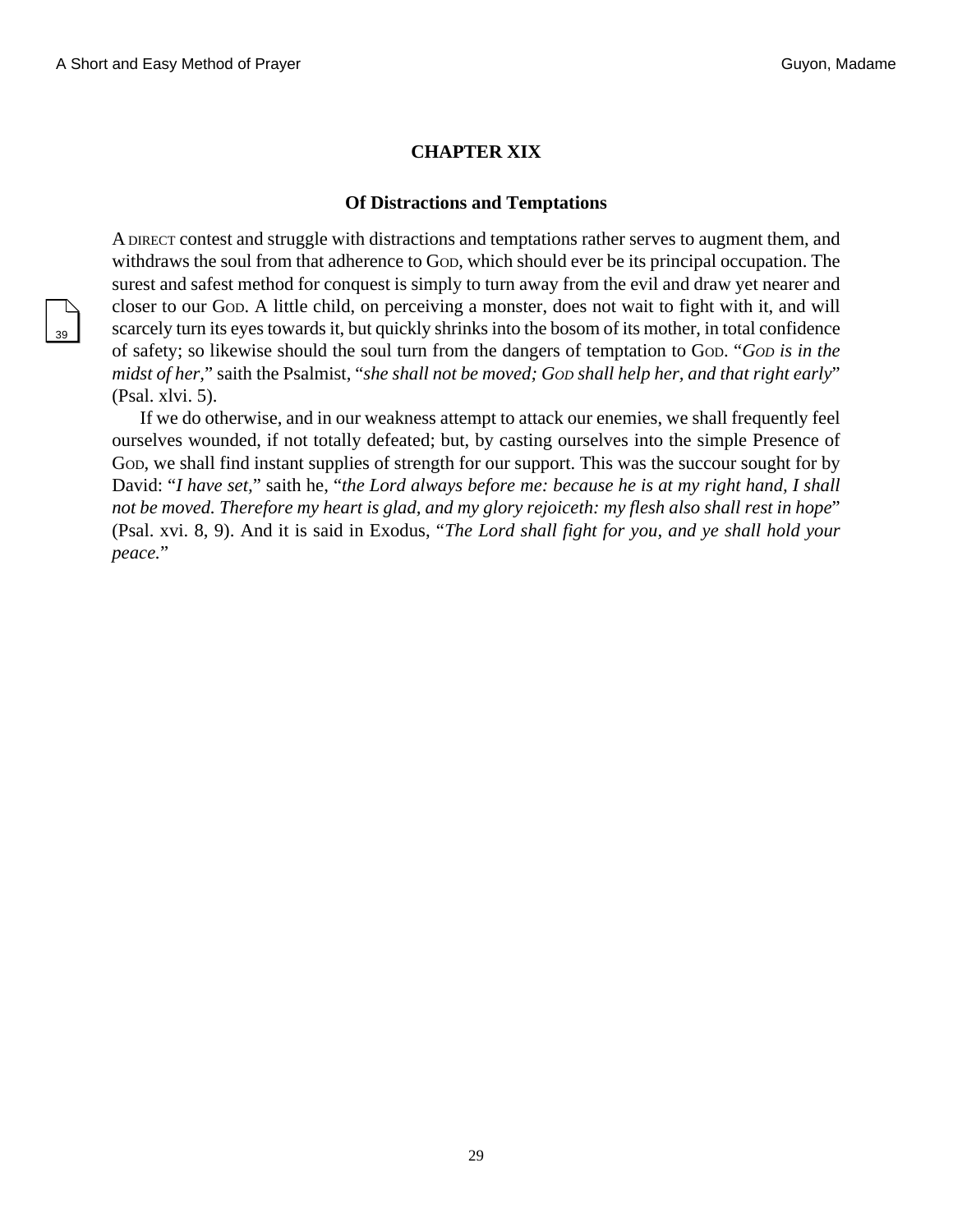#### **CHAPTER XX**

#### **Of Self-Annihilation**

<span id="page-33-6"></span><span id="page-33-0"></span>SUPPLICATION and sacrifice are comprehended in prayer, which, according to S. John, is "*an incense, the smoke whereof ascendeth unto GOD;*" therefore it is said in the Apocalypse that "*unto the Angel was given much incense, that he should offer it with the prayers of all Saints*'' ([Chap. viii. 3\)](http://www.ccel.org/b/bible/asv/xml/asv.Rev.8.xml#Rev.8.3).

Prayer is the effusion of the heart in the Presence of GOD: "*I have poured out my soul before God*" saith the mother of Samuel. ([1 Sam. i. 15](http://www.ccel.org/b/bible/asv/xml/asv...xml#..)) The prayer of the wise men at the feet of CHRIST in the stable of Bethlehem, was signified by the incense they offered: for prayer being the energy and fire of love, melting, dissolving, and sublimating the soul, and causing it to ascend unto GOD; therefore, in proportion as the soul is melted and dissolved, in like proportion do odours issue from it; and these odours proceed from the intense fire of love within.

<span id="page-33-7"></span><span id="page-33-3"></span>This is illustrated in the *Canticles* (i. 11) where the spouse saith, "*While the King sitteth on his couch, my spikenard sendeth forth the smell thereof.*" The couch is the ground or centre of the soul; and when GOD is there, and we know how to dwell with Him, and abide in His Presence, the sacred power and influence thereof gradually dissolves the obduration of the soul, and, as it melteth, odours issue forth: hence it is, that the Beloved saith of His spouse, in seeing her soul melt when He spake, "*Who is this that cometh out of the wilderness, like pillars of smoke perfumed with myrrh and frankincense?*" ( [Cant. v. 6—and iii. 6\)](http://www.ccel.org/b/bible/asv/xml/asv.Song.5.xml#Song.5.6 Bible:Song.3.6).

<span id="page-33-1"></span>Thus doth the soul ascend unto GOD, by giving up self to the destroying and annihilating power of Divine Love: this, indeed, is a most essential and necessary sacrifice in the Christian religion, and that alone by which we pay true homage to the sovereignty of GOD; as it is written, "*The power of the LORD is great, and he is honoured only by the humble*" ([Eccles. iii. 20\)](http://www.ccel.org/b/bible/asv/xml/asv.Eccl.3.xml#Eccl.3.20). By the destruction of the existence of self within us, we truly acknowledge the supreme existence of our GOD; for unless we cease to exist in self, the Spirit of the ETERNAL WORD cannot exist in us: now it is by the giving up of our own life, that we give place for His coming; and "in dying to ourselves, He liveth and abideth in us."

<span id="page-33-8"></span><span id="page-33-5"></span><span id="page-33-4"></span><span id="page-33-2"></span>We should, indeed, surrender our whole being unto CHRIST JESUS: and cease to live any longer in ourselves, that He may become our life; "*that being dead, our life may be hid with CHRIST IN GOD*" ([Col. iii. 3](http://www.ccel.org/b/bible/asv/xml/asv.Col.3.xml#Col.3.3)). "*Pass ye into me,*" saith GOD, *"all ye who earnestly seek after me*" [\(Eccles. xxiv. 16](http://www.ccel.org/b/bible/asv/xml/asv.Eccl.24.xml#Eccl.24.16)). But how is it we pass into GOD? We leave and forsake ourselves, that we may be lost in Him; and this can be effected only by annihilation; which being the true prayer of adoration, renders unto GOD alone, all "*Blessing, honour, glory and power, for ever and ever*" [\(Rev. v. 13\)](http://www.ccel.org/b/bible/asv/xml/asv.Rev.5.xml#Rev.5.13).

This is the prayer of truth; "*It is worshipping GOD in spirit and in truth*" [\(John iv. 23\)](http://www.ccel.org/b/bible/asv/xml/asv.John.4.xml#John.4.23). "In spirit," because we enter into the purity of that Spirit which prayeth within us, and are drawn forth and freed from our own carnal and corrupt manner of praying; "In truth" because we are thereby placed in the great Truth of the ALL OF GOD, and the NOTHING of the creature.

There are but these two truths, the ALL, and the NOTHING; everything else is falsehood. We can pay due honour to the ALL OF GOD, only in our own annihilation, which is no sooner accomplished, than He, who never suffers a void in nature, instantly fills us with Himself.

Did we but know the virtue and the blessings which the soul derives from this prayer, we should willingly be employed therein without ceasing. "*It is the pearl of great price: it is the hidden*

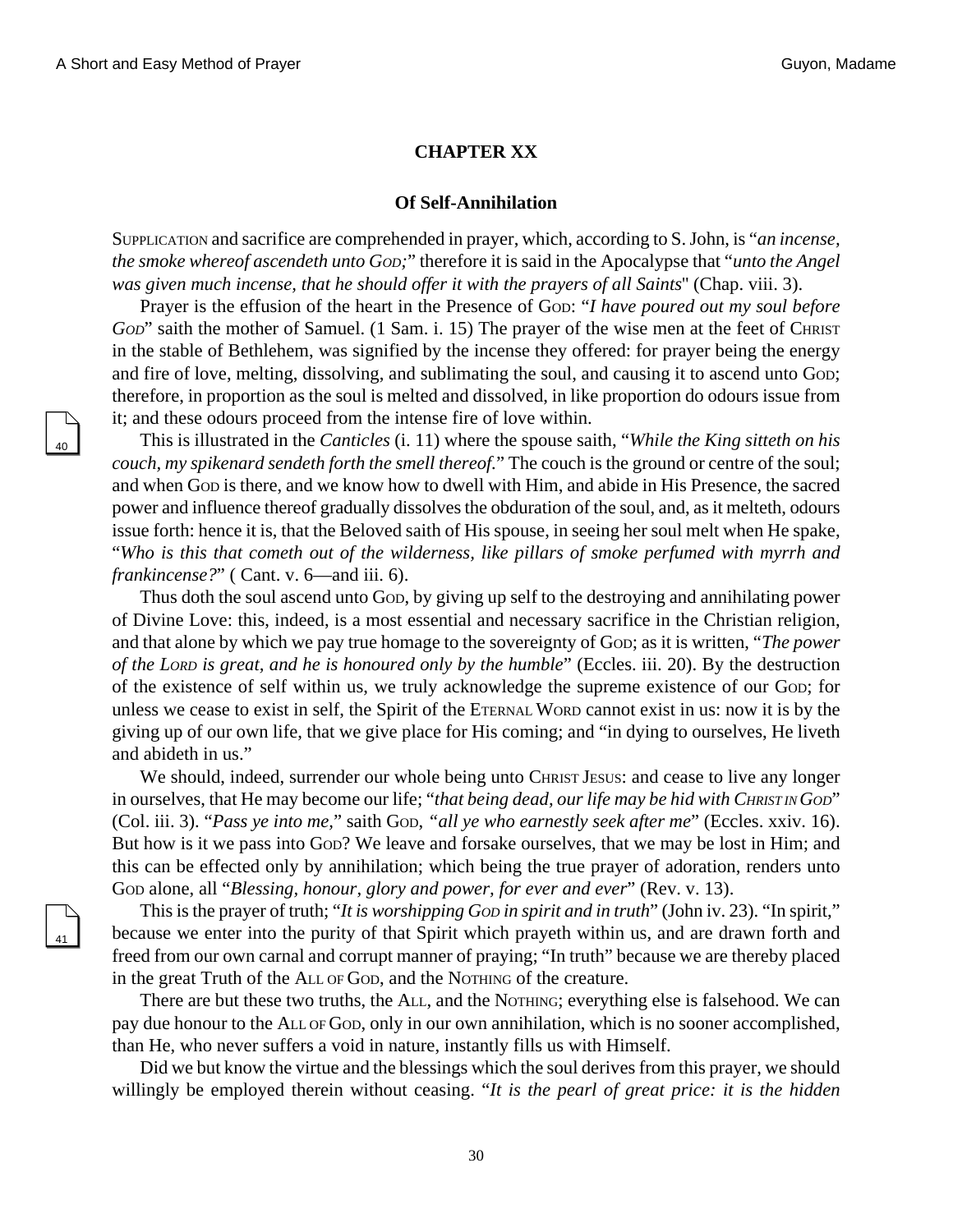<span id="page-34-2"></span><span id="page-34-0"></span>*treasure*" [\(Matt. xiii. 44, 45](http://www.ccel.org/b/bible/asv/xml/asv.Matt.13.xml#Matt.13.44 Bible:Matt.13.45)), which, whoever findeth, selleth freely all that he hath to purchase it: "*It is the well of living water, which springeth up unto everlasting life":* It is the adoration of GOD "*in spirit and in truth*" [\(John iv. 14-23\)](http://www.ccel.org/b/bible/asv/xml/asv.John.4.xml#John.4.14), and it is the full performance of the purest evangelical precepts.

<span id="page-34-1"></span>JESUS CHRIST assureth us, that the "*Kingdom of God is within us*" ([Luke xvii. 21](http://www.ccel.org/b/bible/asv/xml/asv.Luke.17.xml#Luke.17.21)), and this is true in two senses: First, when GOD becometh so fully the Master and Lord in us, that nothing resisteth His dominion; then is our interior His kingdom: And again, when we possess GOD, who is the Supreme Good, we possess His kingdom also, wherein there is fullness of joy, and where we attain the end of our creation: thus it is said, "*to serve GOD, is to reign.*" The end of our creation, indeed, is to enjoy our GOD, even in this life; but alas! how few there are who think of this seriously.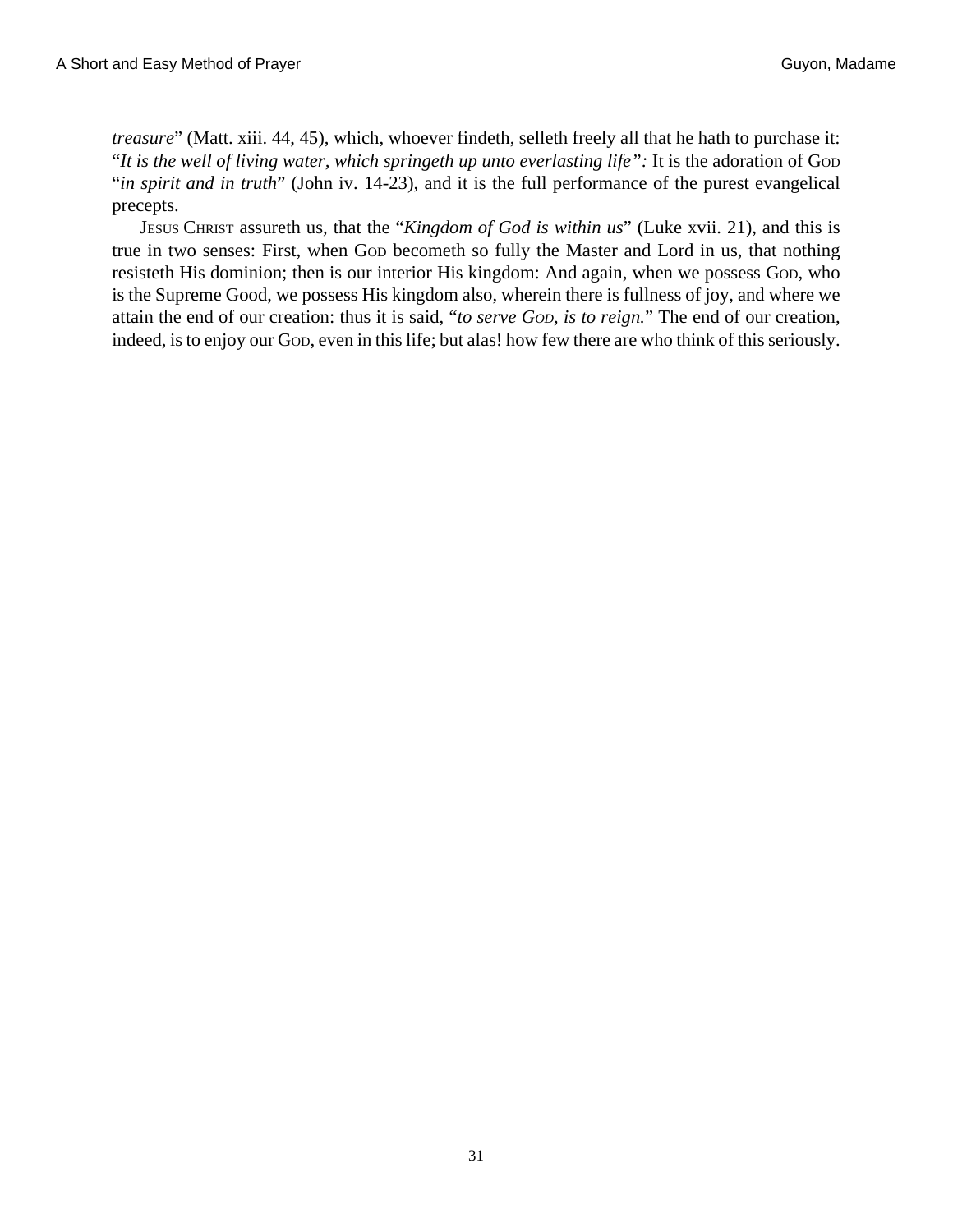#### **CHAPTER XXI**

#### **The Noble Results of this Species of Prayer**

<span id="page-35-5"></span><span id="page-35-0"></span>Some persons, when they hear of the prayer of silence, falsely imagine, that the soul remains stupid, dead, and inactive. But, unquestionably, it acteth therein, more nobly and more extensively than it had ever done before; for GOD Himself is the mover, and the soul now acteth by the agency of His Spirit.

<span id="page-35-3"></span>When S. Paul speaks of our being led by the SPIRIT OF GOD, it is not meant that we should cease from action; but that we should act through the internal agency of His Grace. This is finely represented by the Prophet Ezekiel's vision of the "*wheels, which had a Living Spirit; and whithersoever the Spirit was to go, they went; they ascended, and descended, as they were moved; for the Spirit of Life was in them, and they returned not when they went*" ([Ezek. i. 18](http://www.ccel.org/b/bible/asv/xml/asv.Ezek.1.xml#Ezek.1.18)). Thus the soul should be equally subservient to the will of that Vivifying Spirit wherewith it is informed, and scrupulously faithful to follow only as that moves. These motions now never tend to return, in reflection on the creatures or itself; but go forward, in an incessant approach towards the chief end.

<span id="page-35-1"></span>This action of the soul is attended with the utmost tranquillity. When it acts of itself, the act is forced and constrained; and, therefore, it can the more easily perceive and distinguish it: but when it acteth under the influence of the Spirit of Grace, its action is so free, so easy, and so natural, that it almost seems as if it did not act at all: "*He hath set me at large, he hath delivered me, because he delighted in me*" ([Psal. xviii. 19\)](http://www.ccel.org/b/bible/asv/xml/asv.Ps.18.xml#Ps.18.19).

<span id="page-35-6"></span>When the soul is in its central tendency, or, in other words, is returned through recollection into itself; from that moment the central attraction becomes a most potent action, infinitely surpassing in its energy every other species. Nothing, indeed, can equal the swiftness of this tendency to the centre: and though an action, yet it is so noble, so peaceful, so full of tranquility, so natural and spontaneous, that it appears to the soul as if it did not act at all.

When a wheel rolls slowly we can easily distinguish its parts; but when its motion is rapid we can distinguish nothing. So the soul, which rests in GOD, hath an activity exceedingly noble and elevated, yet altogether peaceful: and the more peaceful it is, the swifter is its course; because it is proportionately given up to that Spirit, by which it is moved and directed.

<span id="page-35-2"></span>This attracting spirit is no other than Gop Himself, Who, in drawing us, causes us to run unto Him. How well did the spouse understand this when she said, "*Draw me, and we will run after thee*" [\(Cant. i. 3](http://www.ccel.org/b/bible/asv/xml/asv.Song.1.xml#Song.1.3)). Draw me unto Thee, O my Divine centre, by the secret springs of my existence, and all my powers and senses shall follow the potent magnetism! This simple attraction is both an ointment to heal, and a perfume to allure: "we follow," saith she, "the fragrance of thy perfumes"; and though so powerfully magnetic it is followed by the soul freely, and without constraint; for it is equally delightful as forcible; and whilst it attracts by its potency, it charms with its sweetness. "Draw me," saith the spouse, "and we will run after Thee." She speaketh of and to herself: "draw me,"—behold the unity of the centre, which attracteth! "We will run,"—behold the correspondence and course of all the senses and powers in following that attraction!

<span id="page-35-4"></span>Instead then of promoting idleness, we promote the highest activity by inculcating a total dependence on the Spirit of GOD as our moving principle; for it is "*in him we live, and move, and have our being*" ([Acts xvii. 28\)](http://www.ccel.org/b/bible/asv/xml/asv.Acts.17.xml#Acts.17.28). This meek dependence on the Spirit of GoD is indispensably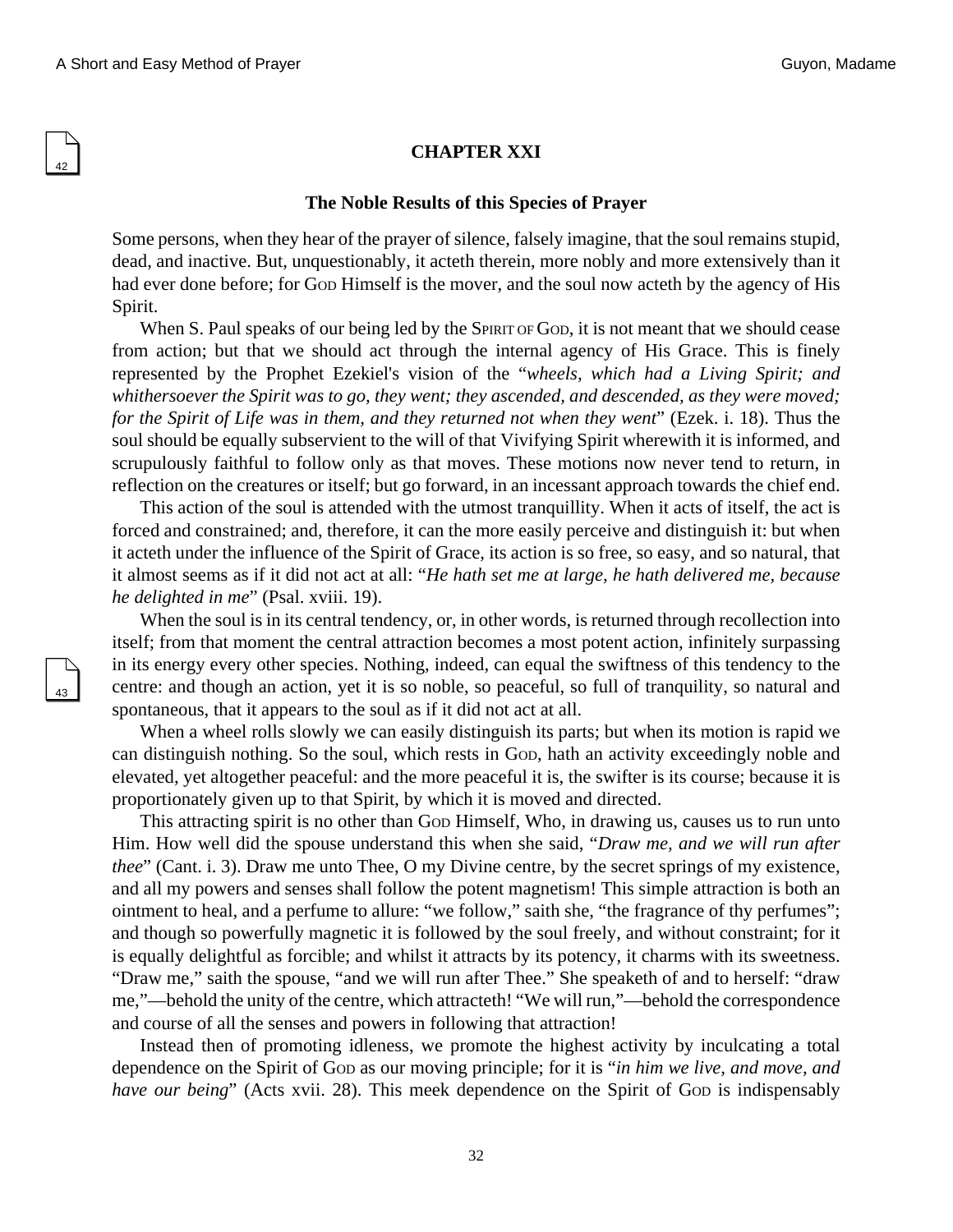necessary to reinstate the soul in its primeval unity and simplicity, that it may thereby attain the end of its creation.

<span id="page-36-6"></span><span id="page-36-4"></span>We must, therefore, forsake our multifarious activity, to re-enter the simplicity and unity of GOD, in Whose image we were originally formed. "*The Spirit is one and manifold*" [\(Wisdom vii.](http://www.ccel.org/b/bible/asv/xml/asv.Wis.7.xml#Wis.7.22) [22](http://www.ccel.org/b/bible/asv/xml/asv.Wis.7.xml#Wis.7.22)), and His unity doth not preclude His multiplicity. We enter into His unity when we are united unto His Spirit, and have one and the same Spirit with Him; and we are multiplied in respect to the outward execution of His will, without any departure from our state of union: so that when we are wholly moved by the DIVINE Spirit, which is infinitely active, our activity must, indeed, differ widely in its energy and degree from that which is merely our own.

<span id="page-36-5"></span><span id="page-36-1"></span><span id="page-36-0"></span>We must yield ourselves to the guidance of "*Wisdom, which is more moving than any motion*" ([Wisdom vii. 24](http://www.ccel.org/b/bible/asv/xml/asv.Wis.7.xml#Wis.7.24)); and by abiding in dependence on its action, our activity will be truly efficient. "*All things were made by the WORD, and without him was not anything made, that was made*" [\(John](http://www.ccel.org/b/bible/asv/xml/asv.John.1.xml#John.1.3) [i. 3\)](http://www.ccel.org/b/bible/asv/xml/asv.John.1.xml#John.1.3). GOD originally formed us in His own likeness; and He now informeth us with the Spirit of His WORD, that "*Breath of Life*" [\(Gen. ii. 7\)](http://www.ccel.org/b/bible/asv/xml/asv.Gen.2.xml#Gen.2.7), which was inbreathed at our creation, in the participation whereof the Image of GOD consisted; and this life is a Life of Unity, simple, pure, intimate, and always fruitful. The Devil having broken and deformed the Divine Image in the soul, the agency of the same WORD, whose Spirit was inbreathed at our creation, is absolutely necessary for its renovation; and it can only be renewed by our being passive under Him who is to renew it: but who can restore the Image of GOD within us in its primeval form, save He who is the Essential Image of the Father.

<span id="page-36-7"></span><span id="page-36-2"></span>Our activity should, therefore, consist in endeavoring to acquire and maintain such a state as may be most susceptible of Divine impressions, most flexile to all the operations of the ETERNAL WORD. Whilst a tablet is unsteady, the painter is unable to delineate a true copy: so every act of our own selfish and proper spirit is productive of false and erroneous lineaments; it interrupts the work, and defeats the design of this adorable Painter; we must then remain in peace and move only when He moves us. "*JESUS CHRIST hath the Life, in himself*" [\(John v. 26](http://www.ccel.org/b/bible/asv/xml/asv.John.5.xml#John.5.26)), and He should be the life of every living thing.

<span id="page-36-3"></span>As all action is estimable only in proportion to the dignity of the efficient principle, this action is incontestably more noble than any other. Actions produced by a Divine principle, are Divine; but creaturely actions, however good they appear, are only human, or at best virtuous, even when accompanied by Grace. JESUS CHRIST saith, He hath the Life in Himself. All other beings have only a borrowed life; but the WORD hath the Life in Himself, and being communicative of His nature He desireth to communicate it to man. We should, therefore, make room for the influx of this Life, which can only be done by the ejection of the Adamical life, the suppression of the activity of self. This is agreeable to the assertion of S. Paul: "*If any man be in CHRIST he is a new creature: old things are passed away; behold all things are become new!*" [\(2 Cor. v. 17\)](http://www.ccel.org/b/bible/asv/xml/asv.iiCor.5.xml#iiCor.5.17), but this state can be accomplished only by dying to ourselves and to all our own activity, that the activity of GOD may be substituted in its place.

Instead, therefore, of prohibiting activity, we enjoin it; but in absolute dependence on the Spirit of GOD, that His activity may take place of our own. This can only be effected by the concurrence of the creature; and this concurrence can only be yielded by moderating and restraining our own activity, that the activity of GOD may gradually gain the ascendancy, and finally absorb all that is ours as distinguishable from it.

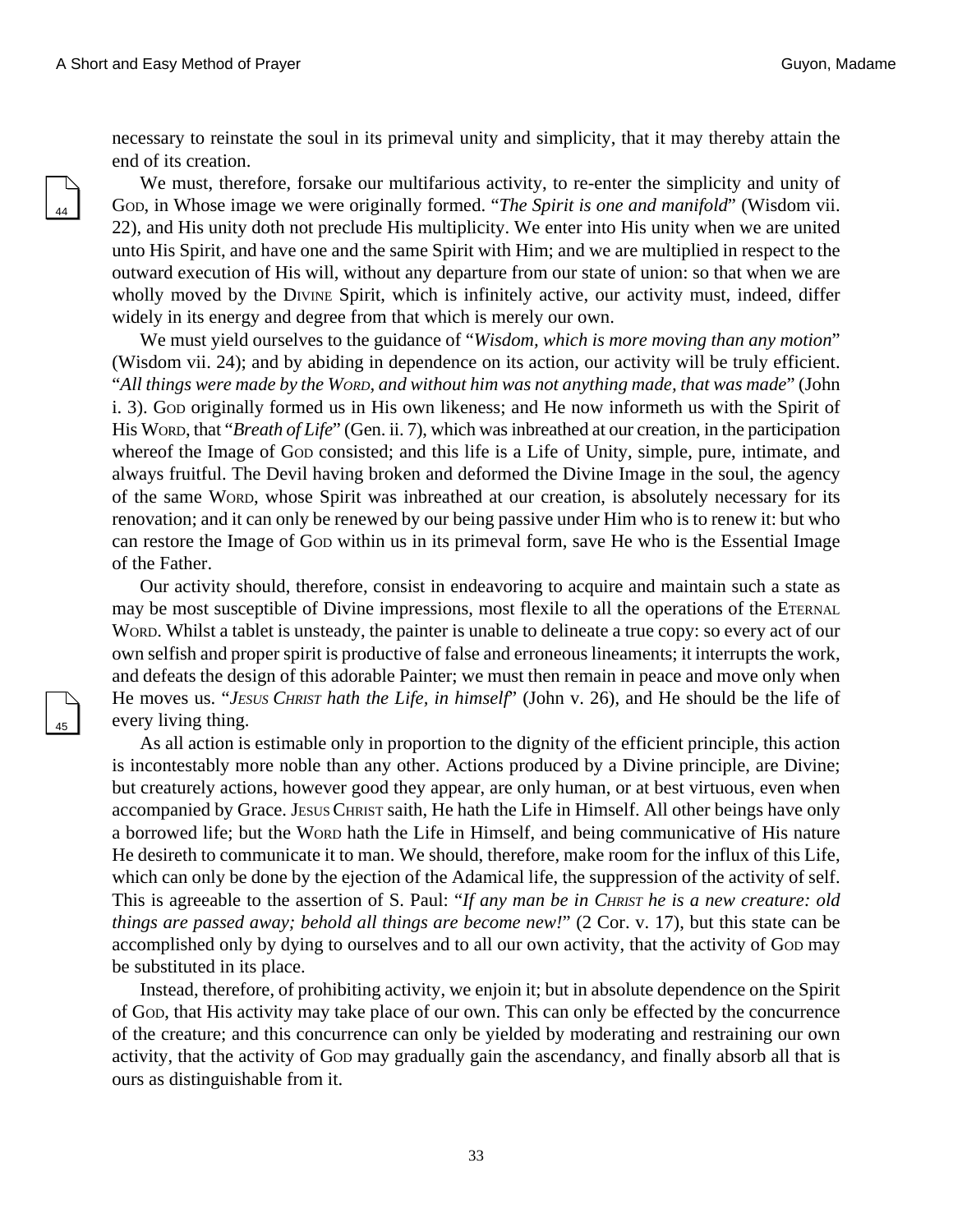<span id="page-37-1"></span>JESUS CHRIST hath exemplified this in the Gospel: Martha did what was right; but because she did it in her own spirit CHRIST rebuked her. The spirit of man is restless and turbulent; for which reason it does little, though it would appear to do much. "*Martha,"* saith CHRIST, "*thou art careful and troubled about many things, but one thing is needful; and Mary hath chosen that good part which shall not be taken away from her*" [\(Luke x. 41, 42](http://www.ccel.org/b/bible/asv/xml/asv.Luke.10.xml#Luke.10.41 Bible:Luke.10.42)). And what was it that Mary had chosen? Repose, tranquillity, and peace. She apparently ceased to act, that the Spirit of CHRIST might act in her; she ceased to live, that CHRIST might be her life.

<span id="page-37-7"></span><span id="page-37-6"></span><span id="page-37-0"></span>This shows us how necessary it is to renounce ourselves and all our own activity, to follow JESUS CHRIST; and we cannot follow Him without being animated with His Spirit. Now that His Spirit may gain admission in us it is necessary that our own proper spirit should be first expelled: "*He that is joined unto the Lord,*" saith S. Paul, "*is one spirit with him*" [\(1 Cor. vi. 17](http://www.ccel.org/b/bible/asv/xml/asv.iCor.6.xml#iCor.6.17)); and David said, "*It was good for him to draw near unto the Lord, and to put his trust in him*" [\(Ps. lxxiii. 28](http://www.ccel.org/b/bible/asv/xml/asv.Ps.73.xml#Ps.73.28)). This drawing near unto Gop, is the beginning of Union.

Divine Union has its commencement, its progression, and its consummation. It is first an inclination and tendency towards GOD: when the soul is introverted in the manner before described, it gets within the influence of the central attraction, and acquires an eager desire after Union: on a nearer approach unto GOD, it adheres to Him; and growing stronger and stronger in its adhesion, it finally becomes one; that is, "One Spirit with Him:" and it is thus that the spirit which had wandered and strayed from GOD, returns again to its proper source.

<span id="page-37-4"></span><span id="page-37-3"></span>Into this process, which is the Divine motion, and the Spirit of JESUS CHRIST, we must necessarily enter. S. Paul saith, "*If any man hath not the Spirit of CHRIST, he is none of his*" ([Rom. viii. 9\)](http://www.ccel.org/b/bible/asv/xml/asv.Rom.8.xml#Rom.8.9): therefore, to be CHRIST'S, we must be filled with His Spirit, and to be filled with His Spirit we must be emptied of our own. The Apostle, in the same passage, proves the necessity of this Divine influence or motion: "*As many*" saith he, "*as are led by the Spirit of GOD, they are the sons of GOD*" ([Rom. viii. 14](http://www.ccel.org/b/bible/asv/xml/asv.Rom.8.xml#Rom.8.14)). The Spirit of Divine Filiation is then the Spirit of Divine action or motion: he, therefore, adds, "*Ye have not received the spirit of bondage again to fear; but ye have received the Spirit of Adoption, whereby we, cry, Abba, Father.*"

<span id="page-37-8"></span><span id="page-37-5"></span>This Spirit is no other than the Spirit of CHRIST, through which we participate in His Filiation; "*And this Spirit beareth witness with our Spirit, that we are the children of GOD"* ([Rom. viii. 16](http://www.ccel.org/b/bible/asv/xml/asv.Rom.8.xml#Rom.8.16)). When the soul yields itself to the influence and motions of this Blessed Spirit, it feels the testimony of its Divine Filiation; and it feels also, with superadded joy, that it hath received not the Spirit of bondage, but of Liberty, even the liberty of the children of GOD. It then finds that it acts freely and sweetly, though with vigour and infallibility.

<span id="page-37-2"></span>The Spirit of Divine action is so necessary in all things, that S. Paul, in the same passage, foundeth that necessity on our ignorance with respect to what we pray for: *"The Spirit,"* saith he, *"also helpeth our infirmities: for we know not what we should pray for as we ought; but the Spirit itself maketh intercession for us, with groanings which cannot be uttered."* This is positive; if we know not what we stand in need of, nor pray, as we ought to do, for those things which are necessary; and if the Spirit which is in us, and to which we resign ourselves, asks and intercedes for us; should we not give unlimited freedom to its action, to its ineffable groanings in our behalf?

This Spirit is the Spirit of the WORD which is always heard, as He saith Himself: "*I know that thou hearest me always"* ([John xi. 42\)](http://www.ccel.org/b/bible/asv/xml/asv.John.11.xml#John.11.42); and if we freely admit this Spirit to pray and intercede in us, we also shall be always heard. The reason of this is given us by the same Apostle, that skilful Mystic, and Master of the Internal life, where he adds, *"He that searcheth the heart, knoweth what*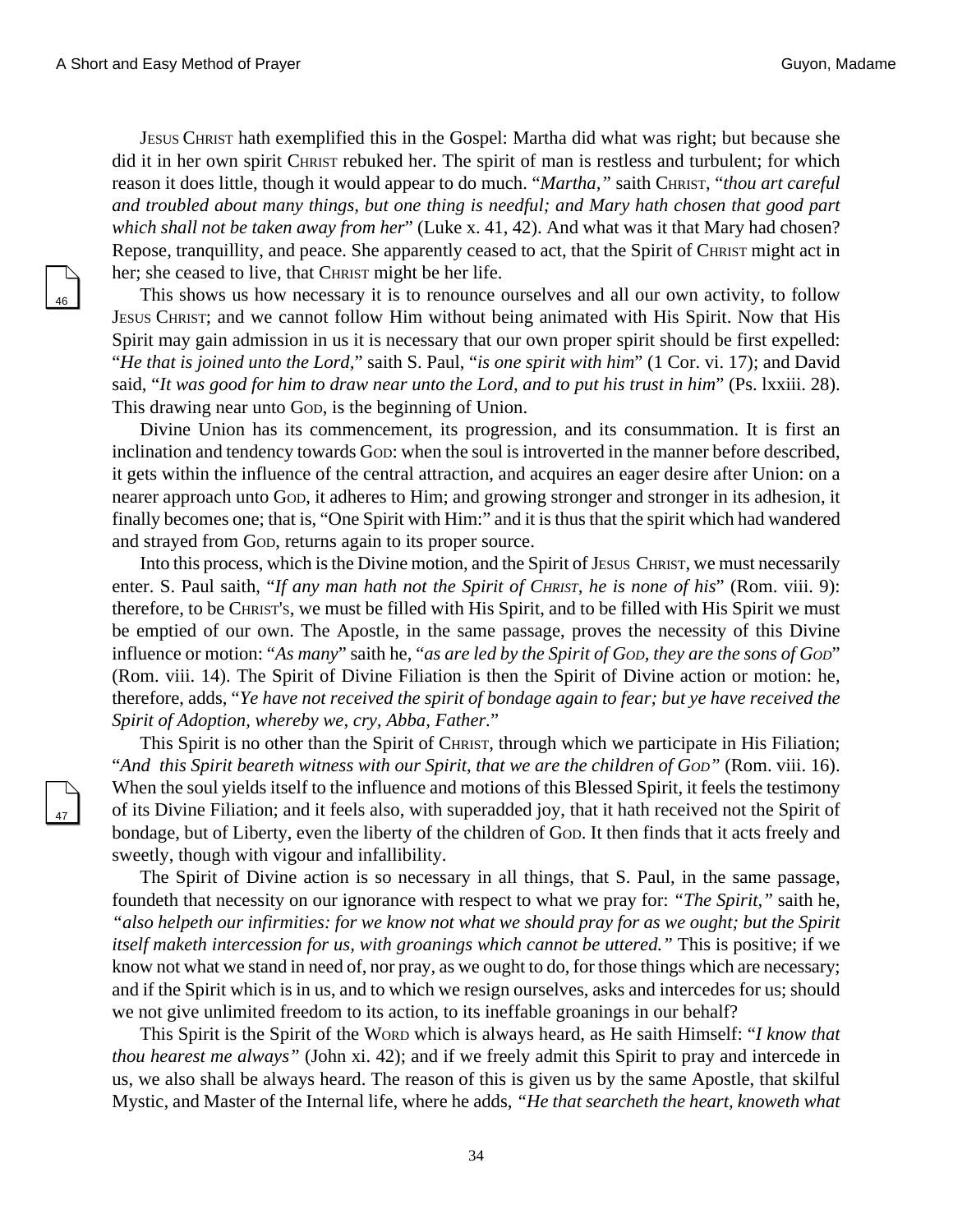<span id="page-38-3"></span>*is the mind of the Spirit; because he maketh intercession for the saints, according to the will of God*<sup>"</sup> ([Rom. viii. 27](http://www.ccel.org/b/bible/asv/xml/asv.Rom.8.xml#Rom.8.27)). That is to say, the Spirit demandeth only that which is conformable to the will of GoD; and the will of GoD is, that we should be saved: that we should become perfect: He, therefore, intercedeth for that which is necessary for so great an end.



<span id="page-38-4"></span>Why should we then burden ourselves with superfluous cares, and fatigue and weary ourselves in the multiplicity of our ways, without ever saying, "Let us rest in peace?" God Himself inviteth us to cast our cares, our anxieties, upon Him; and He complains in Isaiah, with ineffable goodness, that the soul had expended its powers and its treasures on a thousand external objects, and mistook its path to happiness, which was attainable by means much more facile: *"Wherefore,"* saith GOD, *"do you spend money for that which is not bread? and your labour for that which satisfieth not? Hearken diligently unto me, and eat ye that which is good, and let your soul delight itself in fatness"* ([Isa. lv. 2](http://www.ccel.org/b/bible/asv/xml/asv.Isa.55.xml#Isa.55.2)).

<span id="page-38-2"></span><span id="page-38-1"></span><span id="page-38-0"></span>Did we but know the blessedness of thus hearkening unto GOD, and how greatly the soul is strengthened and invigorated thereby, *"All flesh would surely be silent before the Lord"* [\(Zech. ii.](http://www.ccel.org/b/bible/asv/xml/asv.Zech.2.xml#Zech.2.13) [13](http://www.ccel.org/b/bible/asv/xml/asv.Zech.2.xml#Zech.2.13)); all would cease and be still, as soon as He appears. But to engage us farther in a boundless resignation, GOD assures us, by the same Prophet, that we should fear nothing in this abandonment, because He takes a care of us, surpassing the highest tenderness of which we can form an idea: *"Can a woman"* saith He, *"forget her sucking child, that she should not have compassion on the son of her womb? Yea, she may forget; yet will I not forget thee"* ([Isa. xlix. 15\)](http://www.ccel.org/b/bible/asv/xml/asv.Isa.49.xml#Isa.49.15). O blessed assurance, pregnant with consolation! Who, after this, shall be fearful of resigning themselves wholly to the dispensations and guidance of their GOD?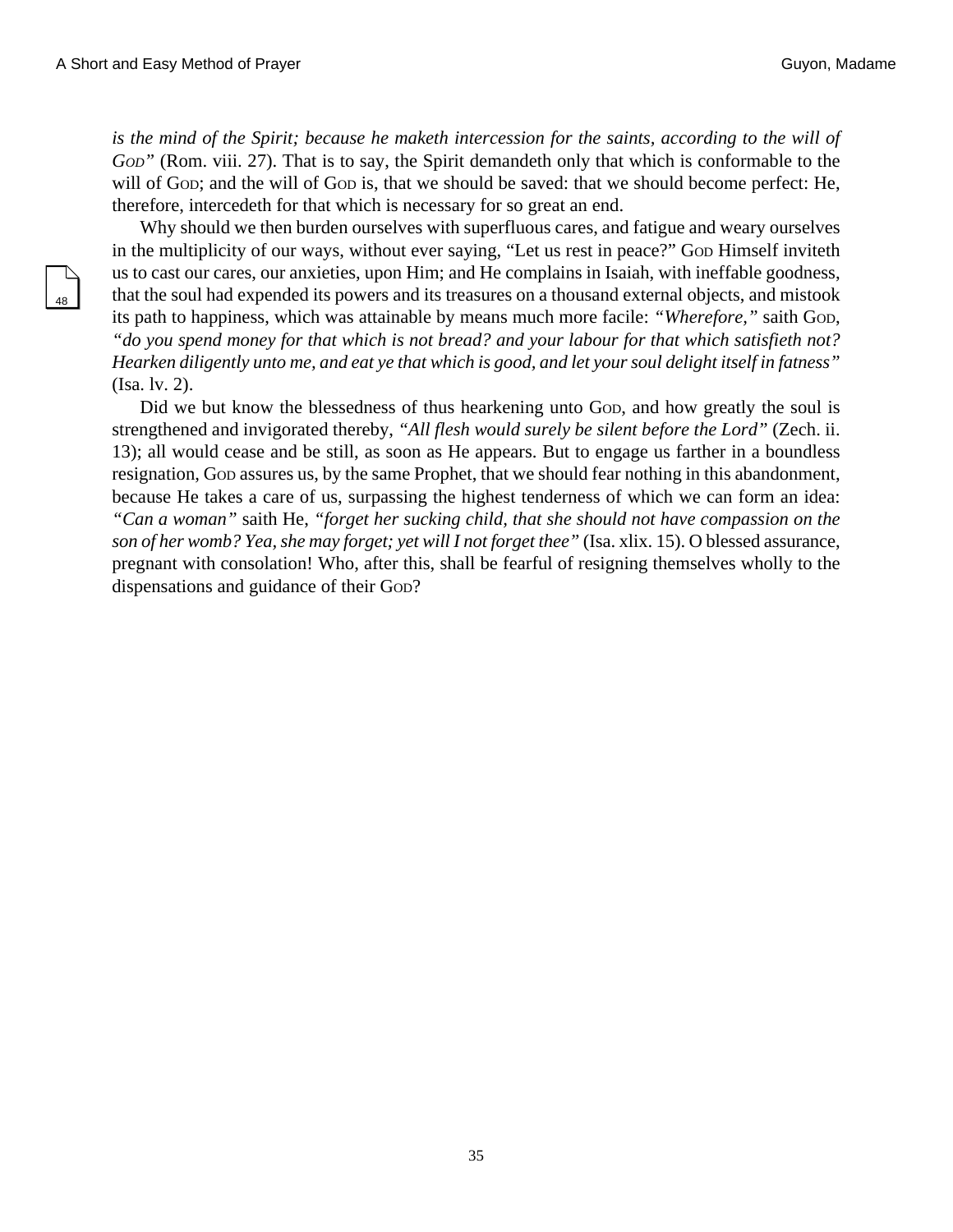#### **CHAPTER XXII**

#### **Of Internal Acts**

<span id="page-39-0"></span>ACTS are distinguished into External and Internal. External acts are those which bear relation to some sensible object, and are either morally good or evil, merely according to the nature of the principle from which they proceed. I intend here to speak only of Internal acts, those energies of the soul, by which it turns internally to some objects, and averts from others.

<span id="page-39-4"></span>If during my application to GOD I should form a will to change the nature of my act, I thereby withdraw myself from GoD, and turn to created objects, and that in a greater or less degree according to the strength of the act: and if, when I am turned towards the creature, I would return to GOD, I must necessarily form an act for that purpose; and the more perfect this act is, the more complete is the conversion.

<span id="page-39-3"></span><span id="page-39-2"></span><span id="page-39-1"></span>Till conversion is perfected many reiterated acts are necessary; for it is generally progressive, though with some it is almost instantaneous. My act, however, should consist in a continual turning unto GOD, an exertion of every faculty and power of the soul purely for Him, agreeably to the instructions of the Son of Sirach: *"Re-unite all the motions of thy heart in the holiness of GOD"* and to the example of David, *"I will keep my whole strength for thee"* [\(Ps. lviii. 10](http://www.ccel.org/b/bible/asv/xml/asv.Ps.58.xml#Ps.58.10)), which is done by earnestly re-entering into one's self. As Isaiah saith, *"Return to your heart"* [\(Isa. xlvi. 8](http://www.ccel.org/b/bible/asv/xml/asv.Isa.46.xml#Isa.46.8)); for we have strayed from our heart by sin, and it is our heart only that Go<sub>D</sub> requires, *"My son give me thine heart, and let thine eye observe my ways"* [\(Prov. xxiii. 26](http://www.ccel.org/b/bible/asv/xml/asv.Prov.23.xml#Prov.23.26)). To give the heart to GOD is to have the whole eternal energy of the soul ever centring in Him, that we may be rendered conformable to His will. We must, therefore, continue invariably turned to GOD from our very first application to Him.

But the soul being weak and unstable, and accustomed to turn to external objects, is consequently prone to dissipation. This evil, however, will be counteracted if the soul, on perceiving the aberration, by a pure act of return to GOD, instantly replaces itself again in Him; and this act subsists as long as the conversion by the powerful influence of a simple and unfeigned return to GOD lasts: and as many reiterated acts form a habit, the soul contracts the habit of conversion, and that act which was before interrupted and distinct becomes continual.

<span id="page-39-5"></span>The soul should not then be perplexed about forming an act which already subsists, and which, indeed, it cannot attempt to form without difficulty and constraint; it even finds that it is withdrawn from its proper state under pretence of seeking that which is in reality acquired, seeing the habit is already formed and is confirmed in habitual conversion and habitual love. It is seeking one act by the help of many, instead of continuing attached to GOD by one simple act alone.

We may remark that at times we form with facility many distinct yet simple acts, which shows that we have wandered, and that we re-enter our heart after having strayed from it; yet when we have re-entered we should remain there in peace. We err, therefore, in supposing that we do not form acts; we form them continually, but they should be in their nature conformable to the degree of our spiritual advancement.

The greatest difficulty with most spiritual people arises from their not clearly comprehending this matter. Now some acts are transient and distinct, others are continual; and again, some are direct, and others reflex. All cannot form the first, neither are all in a state suited to form the last.

[49](http://www.ccel.org/ccel/guyon/prayer/png/0049=49.htm)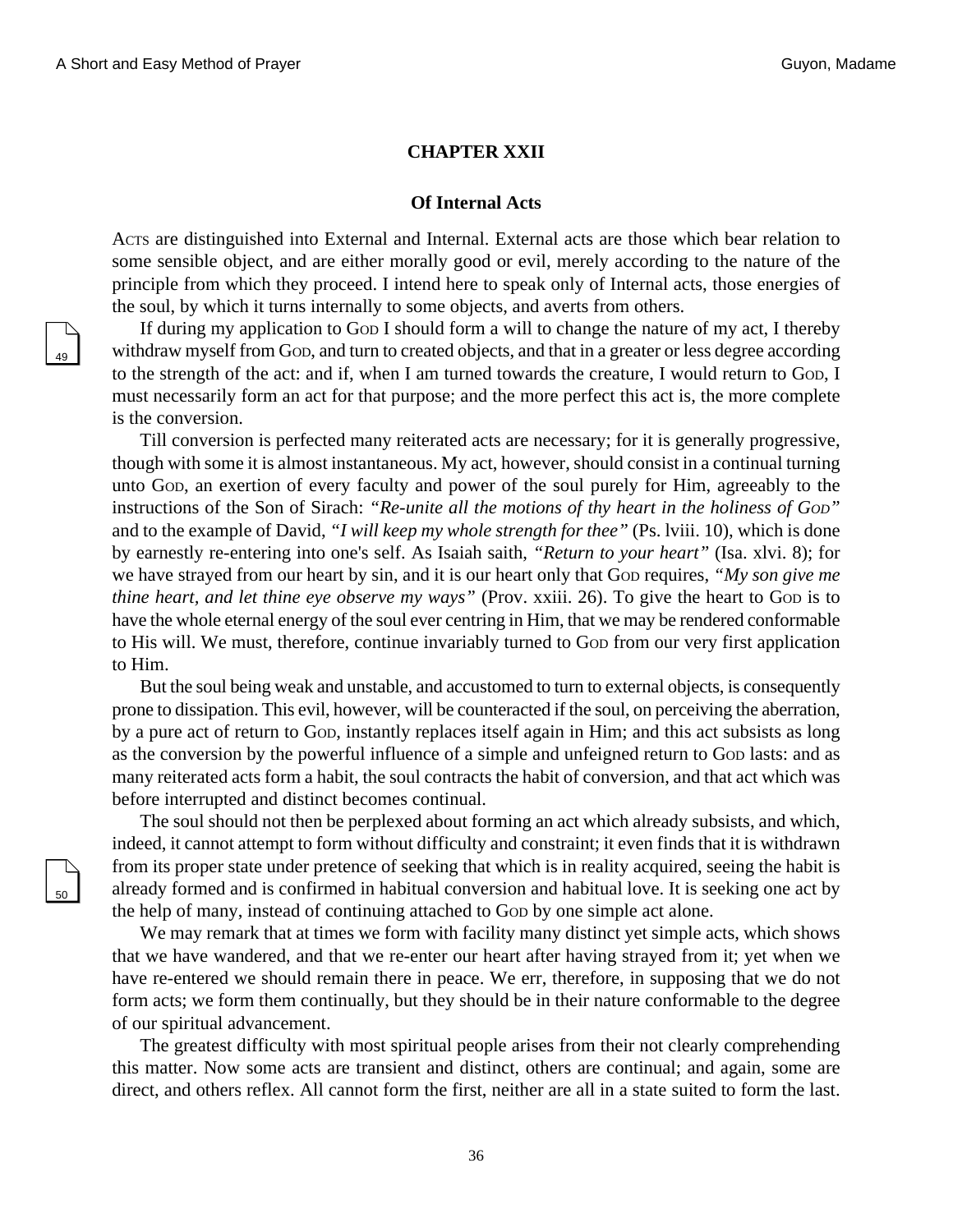[52](http://www.ccel.org/ccel/guyon/prayer/png/0052=52.htm)

The first are adapted to those who have strayed, and who require a distinguishable exertion, proportioned to the degree of their deviation, which, if inconsiderable, an act of the most simple kind is sufficient.

<span id="page-40-0"></span>By the continued act I mean that whereby the soul is altogether turned toward Gop in a direct tendency, which always subsists, and which it doth not renew unless it has been interrupted. The soul being thus turned is in charity, and abides therein, *"and he that dwelleth in love dwelleth in GoD*<sup>"</sup> ([1 John iv. 16](http://www.ccel.org/b/bible/asv/xml/asv.iJohn.4.xml#iJohn.4.16)). The soul then, as it were, existeth and reposeth in this habitual act, but free from sloth or torpor; for still there is an unintermitted act subsisting, which is a sweet sinking into the Deity, whose attraction becomes more and more powerful; and in following this potent attraction, the soul presses farther, and sinks continually deeper, into the ocean of Divine Love, maintaining an activity infinitely more powerful, vigorous, and effectual than that which served to accomplish its first return.

<span id="page-40-1"></span>Now the soul that is thus profoundly and vigorously active, being wholly given up to GOD, doth not perceive its activity, because it is direct and not reflex; and this is the cause why some, who do not express themselves properly, say that they do not act at all; but it is a mistake, for they were never more truly or nobly active: they should rather say that they did not distinguish their acts than that they did not act. I allow they do not act of themselves, but they are drawn, and they follow the attraction. Love is the weight which sinks them into GOD, as into an infinite sea, wherein they descend with inconceivable rapidity from one profound depth to another.

It is then an impropriety to say that we do not form acts: all form acts, but the manner of their formation is not alike in all. The cause of the mistake is this, all who know they should act are desirous of acting distinguishably and perceptibly. But this cannot be; distinct and sensible acts are for beginners, and acts of a higher nature for those in a more advanced state. To stop in the former, which are weak and of little profit, is to debar one's self of the latter; and again, to attempt the latter without having passed through the former is a no less considerable error.

<span id="page-40-2"></span>All things should then be done in their season. Every state has its commencement, its progress, and its consummation; and it is an unhappy error to stop in the beginning. There is even no art but what hath its progress; and at first we must labour with diligence and toil, but at last we shall reap the harvest of our industry. When the vessel is in port the mariners are obliged to exert all their strength that they may clear her thence and put to sea; but at length they turn her with facility as they please. In like manner, while the soul remains in sin and creaturely entanglements, very frequent and strenuous endeavours are requisite to effect its freedom; the cords which withhold it must be loosed; and then by strong and vigorous efforts it gathers itself inwards, pushing off gradually from the old port; and in leaving that at a distance it proceeds to the interior, the haven to which it wishes to steer.

When the vessel is thus turned, in proportion as she advances on the sea, she leaves the land behind; and the farther she departs from the old harbour, the less difficulty and labour is requisite in moving her forward: at length she begins to get sweetly under sail and now proceeds so swiftly in her course that the oars which have become useless are laid aside. How is the pilot now employed? He is content with spreading the sails and holding the rudder. To spread the sails is to lay one's self before GOD in the prayer of simple exposition, that we may be acted upon by His Spirit: to hold the rudder is to restrain our hearts from wandering from the true course, recalling it gently, and guiding it steadily to the dictates of the Blessed Spirit, which gradually gain possession and dominion of the heart, just as the wind by degrees fills the sails and impels the vessel. While the winds are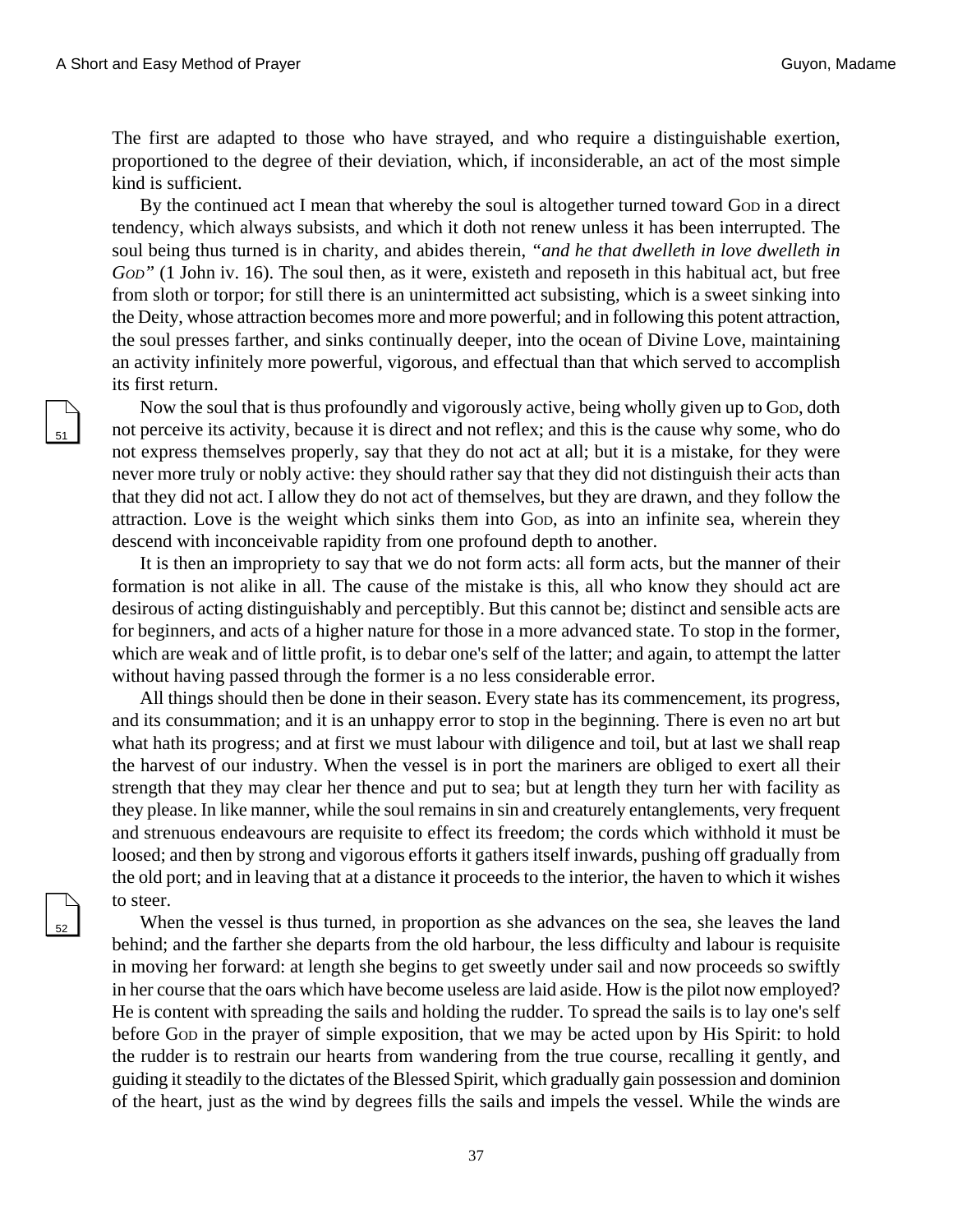fair the pilot and mariners rest from their labours, and the vessel glides rapidly along without their toil; and when they thus repose and leave the vessel to the wind, they make more way in one hour than they had done in a length of time by all their former efforts: were they even now to attempt using the oar they would not only fatigue themselves, but retard the vessel by their ill-timed labours.

This is the manner of acting we should pursue interiorly; it will, indeed, advance us in a short time, by the Divine impulsion, infinitely farther than a whole life spent in reiterated acts of self-exertion; and whosoever will take this path will find it easier than any other.

<span id="page-41-0"></span>If the wind is contrary and blows a storm, we must cast anchor to withhold the vessel: our anchor is a firm confidence and hope in our GOD, waiting patiently the calming of the tempest and the return of a favourable gale as David *waited patiently for the Lord, and He inclined unto him and heard his cry* [\(Ps. xl. 1\)](http://www.ccel.org/b/bible/asv/xml/asv.Ps.40.xml#Ps.40.1). We must, therefore, be resigned to the Spirit of GOD, giving up ourselves wholly to His Divine Guidance.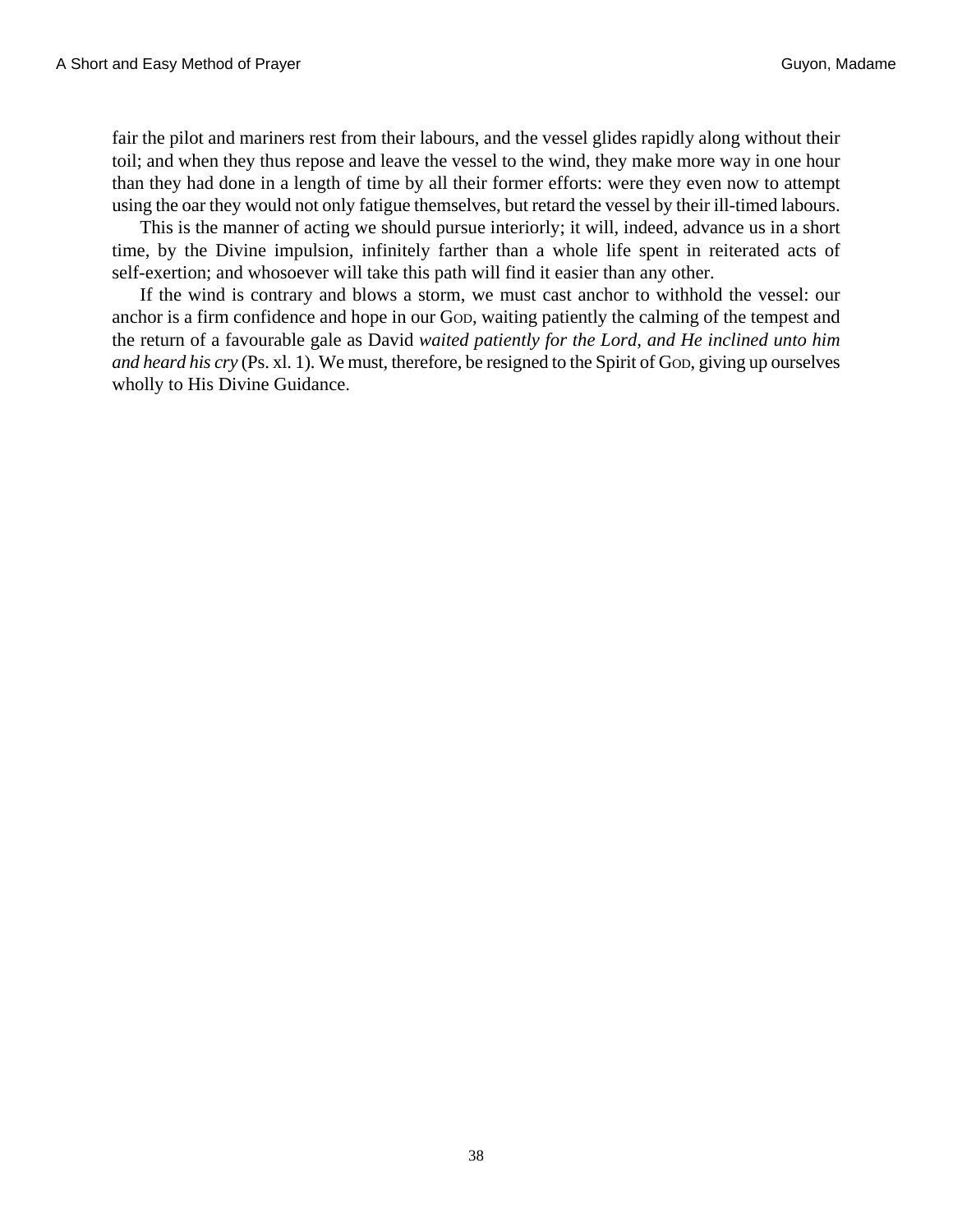#### **CHAPTER XXIII**

#### **To Pastors and Teachers**

<span id="page-42-4"></span><span id="page-42-0"></span>IF all who laboured for the conversion of others were to introduce them immediately into Prayer and the Interior Life, and make it their main design to gain and win over the heart, numberless as well as permanent conversions would certainly ensue. On the contrary, few and transient fruits must attend that labour which is confined to outward matters; such as burdening the disciple with a thousand precepts for external exercises, instead of leaving the soul to CHRIST by the occupation of the heart in Him.

If ministers were solicitous thus to instruct their parishioners; shepherds, while they watched their flocks, might have the Spirit of the primitive Christians, and the husbandman at the plough maintain a blessed intercourse with his GOD; the manufacturer, while he exhausts his outward man with labour, would be renewed in internal strength; and every species of vice would shortly disappear and every parishioner become a true follower of the Good Shepherd.

O when once the heart is gained, how easily is all moral evil corrected! it is, therefore, that GOD, above all things, requires the heart. It is the conquest of the heart alone that can extirpate those dreadful vices which are so predominant, such as drunkenness, blasphemy, lewdness, envy, and theft. JESUS CHRIST would become the universal and peaceful Sovereign, and the face of the Church would be wholly renewed.

<span id="page-42-5"></span>The decay of internal piety is unquestionably the source of the various errors that have arisen in the Church; all which would speedily be sapped and overthrown should inward religion be re-established. Errors are only so far prejudicial to the soul as they tend to weaken faith and deter from prayer; and if, instead of engaging our wandering brethren in vain disputes, we could but teach them simply to believe and diligently to pray, we should lead them sweetly unto GOD.

<span id="page-42-3"></span>O how inexpressibly great is the loss sustained by mankind from the neglect of the Interior Life! And how tremendous must the great day of retribution be to those who are entrusted with the care of souls, for not having discovered and dispensed to their flock this hidden treasure.

Some excuse themselves by saying that this is a dangerous way; pleading the incapacity of simple persons to comprehend spiritual matters. But the Oracles of Truth affirm the contrary: "*The Lord loveth those who walk simply*" ([Prov. xii. 22](http://www.ccel.org/b/bible/asv/xml/asv.Prov.12.xml#Prov.12.22)). And where can be the danger of walking in the only true way, which is JESUS CHRIST? of giving up ourselves to Him, fixing our eye continually upon Him, placing all our confidence in His grace, and tending with all the strength of our soul to His pure Love?

<span id="page-42-2"></span>The simple ones, so far from being incapable of this perfection, are, by their docility, innocence, and humility, peculiarly adapted and qualified for its attainment; and as they are not accustomed to reasoning, they are less employed in speculations, less tenacious of their own opinions. Even from their want of learning, they submit more freely to the teachings of the Divine Spirit: whereas others, who are blinded by self-sufficiency and enslaved by prejudice, give great resistance to the operations of Grace.

<span id="page-42-1"></span>We are told in Scripture "*that unto the simple GOD giveth the understanding of his law*" ([Ps.](http://www.ccel.org/b/bible/asv/xml/asv.Ps.18.xml#Ps.18.130) [cxviii. 130](http://www.ccel.org/b/bible/asv/xml/asv.Ps.18.xml#Ps.18.130)); and we are also assured that GOD loveth to commune freely with them: "*The Lord careth for the simple; I was reduced to extremity, and he saved me*" ([Ps. cxiv. 6\)](http://www.ccel.org/b/bible/asv/xml/asv.Ps.14.xml#Ps.14.6). To warn Spiritual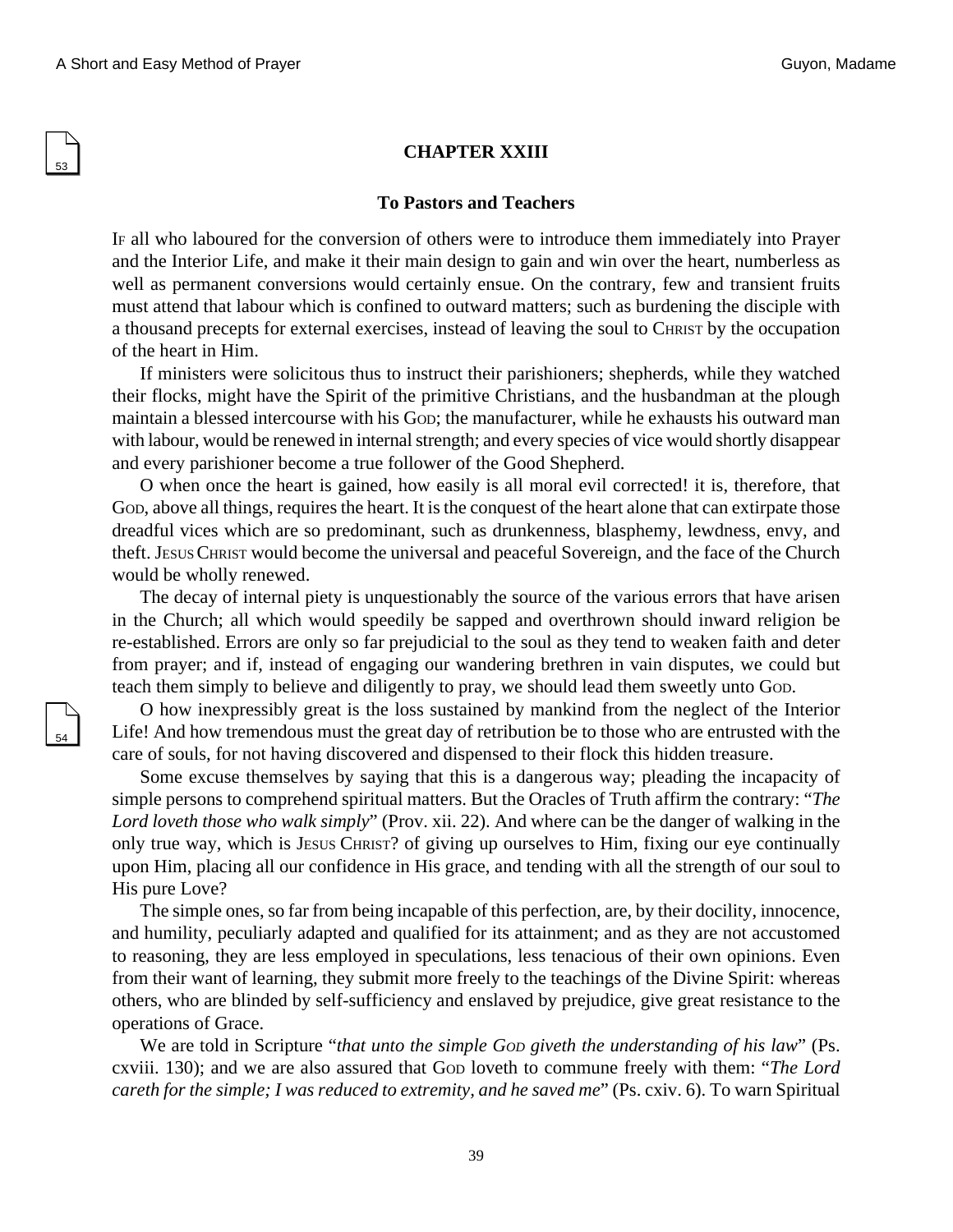<span id="page-43-5"></span>Fathers against preventing the little ones from coming to CHRIST, He Himself said to His Apostles, "*Suffer little children to come unto me, for of such is the kingdom of Heaven*" ([Matt. xix. 14](http://www.ccel.org/b/bible/asv/xml/asv.Matt.19.xml#Matt.19.14)). It was the endeavor of the Apostles to prevent children from going to our Lord, which occasioned this gracious charge. Man frequently applies a remedy to the outward body, whilst the disease lies at the heart.

<span id="page-43-6"></span>The cause of our being so unsuccessful in reforming mankind, especially those of the lower class, is our beginning with external matters; all our labours in this field do but produce such fruit as endures not: but if the key of the interior be first given, the exterior would be naturally and easily reformed. To teach man to seek GOD in his heart, to think of Him, to return to Him whenever he finds that he has wandered from Him, and to do and to suffer all things with a single eye to please Him, is the natural and ready process; it is leading the soul to the very source of Grace, wherein is to be found all that is necessary for sanctification.

<span id="page-43-3"></span><span id="page-43-2"></span>I, therefore, conjure you all, O ye who have the care of souls, to put them at once into this way, which is JESUS CHRIST; nay, it is He Himself who conjures you, by the Precious Blood He hath shed for those entrusted to you, "*to speak to the heart of Jerusalem*" ([Isa. xl. 2\)](http://www.ccel.org/b/bible/asv/xml/asv.Isa.40.xml#Isa.40.2). O ye Dispensers of His Grace, ye Preachers of His Word, ye Ministers of His Sacraments, establish His Kingdom!—and that it may indeed be established, make Him Ruler over the hearts of His subjects! For as it is the heart alone that can oppose His Sovereignty, it is by the subjection of the heart that His Sovereignty is most highly exalted: "*Give glory to the holiness of GOD, and he shall become your sanctification*" ([Isa. viii. 13\)](http://www.ccel.org/b/bible/asv/xml/asv.Isa.8.xml#Isa.8.13). Compose catechisms particularly to teach prayer, not by reasoning nor by method, for the simple are incapable thereof; but to teach the prayer of the heart, not of the understanding; the prayer of GOD'S Spirit, not of man's invention.

<span id="page-43-7"></span>Alas! by wanting them to pray in elaborate forms, and to be curiously critical therein, you create their chief obstacles. The children have been led astray from the best of Fathers, by your endeavouring to teach them too refined, too polished a language. Go then, ye poor children, to your Heavenly Father; speak to Him in your natural language; and though it be ever so rude and barbarous in the opinion of men, it is not so to Him. A Father is much better pleased with an address which love and respect in the child throws into disorder, because He knows it proceeds from the heart, than by a formal and barren harangue, though ever so elaborate in the composition. The simple and undisguised emotions of filial love are infinitely more expressive than all language and all reasoning.

<span id="page-43-4"></span><span id="page-43-1"></span><span id="page-43-0"></span>By forming instructions how to love by rule and method the ESSENTIAL LOVE, men have in a great measure estranged themselves from Him. O how unnecessary is it to teach an art of loving! The language of Love, though natural to the lover, is nonsense and barbarism to him who loveth not. The best way to learn the love of Gop is to love HIM. The ignorant and simple, because they proceed with more cordiality and simplicity, often become most perfect therein. The Spirit of GOD needs none of our arrangements and methods; when it pleaseth Him, He turns shepherds into prophets: and, so far from excluding any from the Temple of Prayer, He throws wide the gates, that all may enter; while Wisdom cries aloud in the highways, "*Whoso is simple let him turn in hither*" [\(Prov. ix. 4](http://www.ccel.org/b/bible/asv/xml/asv.Prov.9.xml#Prov.9.4)); and to the Fools she saith, "*Come eat of my bread, and drink of the wine which I have mingled*" [\(Prov. ix. 5](http://www.ccel.org/b/bible/asv/xml/asv.Prov.9.xml#Prov.9.5)). And doth not JESUS CHRIST Himself thank His Father for having *hid the secrets of his kingdom from the wise and prudent and revealed them unto babes*? ([Matt. xi. 25](http://www.ccel.org/b/bible/asv/xml/asv.Matt.11.xml#Matt.11.25)).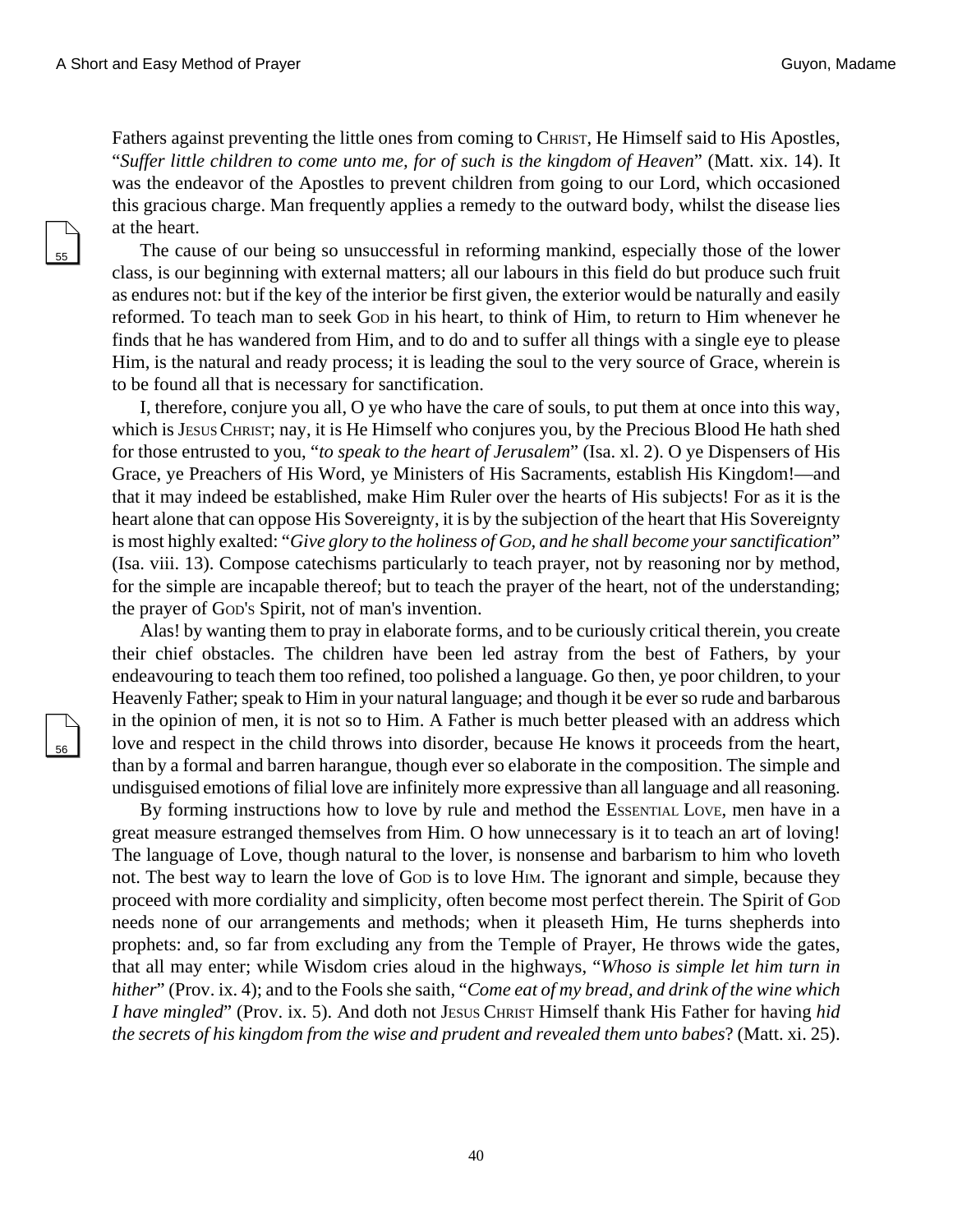[58](http://www.ccel.org/ccel/guyon/prayer/png/0058=58.htm)

#### **CHAPTER XXIV**

#### **Of the way to attain Divine Union**

<span id="page-44-3"></span><span id="page-44-0"></span>IT is impossible to attain Divine Union solely by the activity of meditation, or by the meltings of the affections, or even by the highest degree of luminous and distinctly-comprehended prayer. There are many reasons for this, the chief of which are as follow:—

<span id="page-44-1"></span>First, According to Scripture "*no man shall see GOD and live*" ([Exod. xxxiii. 20\)](http://www.ccel.org/b/bible/asv/xml/asv.Exod.33.xml#Exod.33.20). Now all the exercises of discursive prayer, and even of active contemplation, while esteemed as the summit and end of the passive, and not merely as a preparative to it, are still living exercises by which we cannot see GOD; that is to say, be united with Him; for all that is of man's own power or exertion must first die, be it ever so noble, ever so exalted.

<span id="page-44-2"></span>S. John relates "*That there was a great silence in heaven*" ([Rev. viii. 1\)](http://www.ccel.org/b/bible/asv/xml/asv.Rev.8.xml#Rev.8.1). Now heaven represents the foundation and centre of the soul, wherein, ere the Majesty of GOD appears, all must be hushed to silence. All the efforts, nay, the very existence of self-sufficiency must be destroyed, because nothing is opposite to GOD but self-sufficiency; and all the malignity of man is in this failing, as in the power of its evil nature, insomuch that the purity of a soul increases in proportion as it loses this quality; till at length that which had been a fault, while the soul lived in self-sufficiency and so acted, becomes no longer such, from the purity and innocence it hath acquired by departing from that which caused the dissimilitude between it and GOD.

Secondly, To unite two things so opposite, as the impurity of the creature and the purity of GOD, the simplicity of GOD and the multiplicity of man, much more is requisite than the impotent efforts of the creature: no less than a singular and efficacious operation of the Almighty can ever accomplish this, for things must be reduced to some familiarity before they can blend and become one. Can the impurity of dross be united with the purity of gold? What then does GOD do? He sends His own Wisdom before Him, as the last fire shall be sent upon earth to destroy by its activity all that is impure therein; and as nothing can resist the power of that fire, in like manner this Wisdom dissolves and destroys all the impurities of the creature and disposes it for Divine Union.

<span id="page-44-4"></span>This impurity, so opposite to Union, consists in self-sufficiency and activity.

This is the source and fountain of all that defilement and corruption which can never be allied to Essential Purity; the rays of the sun may glance, indeed, upon filth and mire, but can never be united with them. Activity obstructs Union; for GOD being an Infinite Stillness, the soul, in order to be united to Him, must participate in this stillness, else the contrariety between stillness and activity would prevent assimilation.

Therefore, the soul can never arrive at Divine Union but by the repose or stillness of the will, nor can it ever become One with GOD but by being re-established in the purity of its first creation, that is, in this central repose.

GOD purifies the soul by His Wisdom, as refiners do metals in the furnace. Gold cannot be purified but by fire, which gradually separates from and consumes all that is earthy and heterogeneous: it must be melted and dissolved, and all impure mixtures taken away by casting it again and again into the furnace; thus it is refined from all internal corruption, and even exalted to a state incapable of farther purification.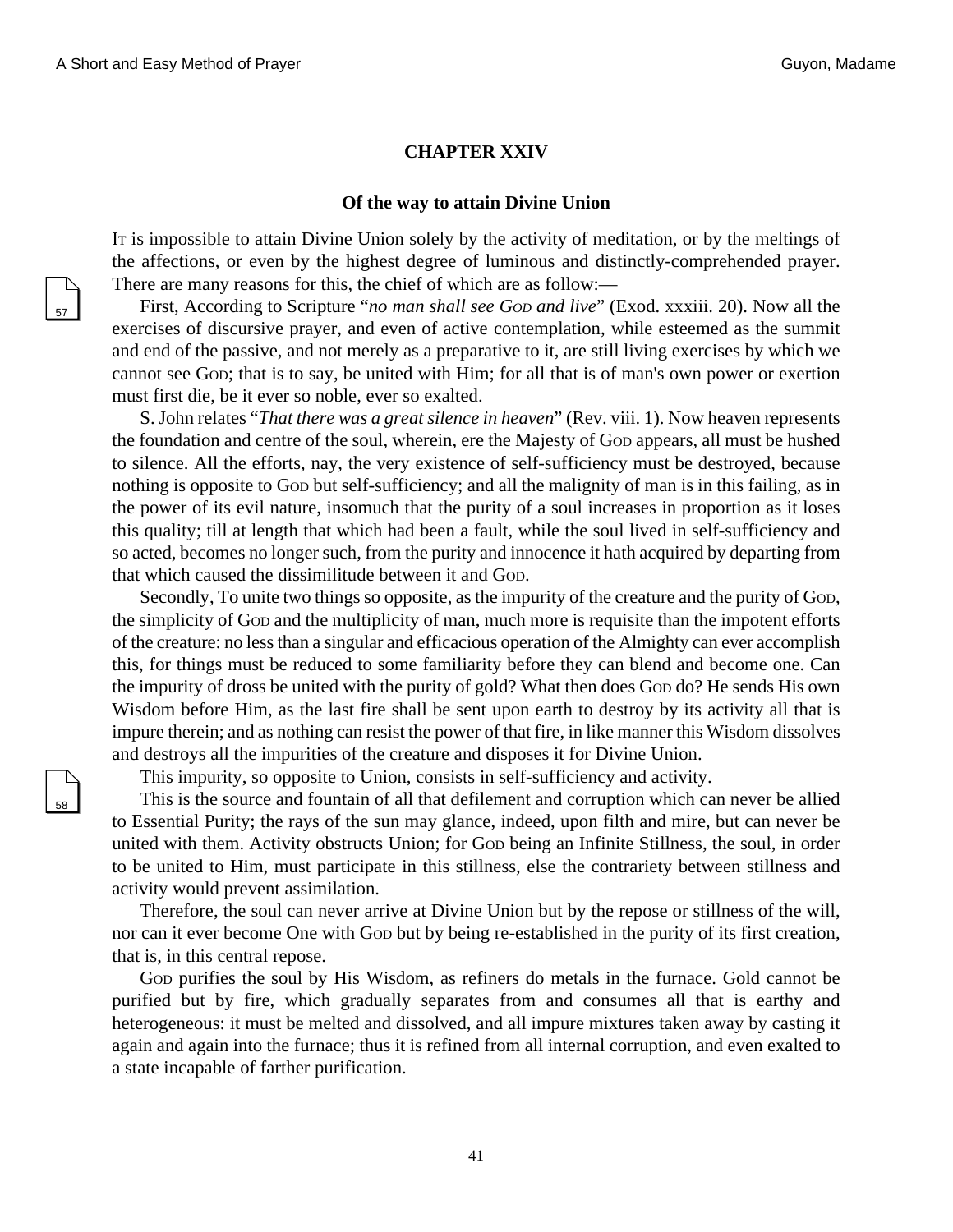The goldsmith now no longer discovers any adulterate mixture; its purity is perfect, its simplicity complete. The fire no longer touches it; and were it to remain an age in the furnace its purity would not be increased nor its substance diminished. Then is it fit for the most exquisite workmanship: and if thereafter this gold seems obscured or defiled, it is no more than an accidental defilement contracted by its contiguity to some impure body; but this is only superficial, and widely different from its former impurity, which was hidden in the very centre and ground of its nature and, as it were, identified with it. Those, however, who are ignorant of this process and its blessed effects would be apt to despise and reject the vessel of pure gold sullied by some external pollution, and prefer an impure and gross metal that appeared superficially bright and polished.

[60](http://www.ccel.org/ccel/guyon/prayer/png/0060=60.htm)

<span id="page-45-3"></span>Farther, the goldsmith never mingles together the pure and the impure gold, lest the dross of the one should corrupt the other; before they can be united they must first be equally refined; he therefore plunges the impure metal into the furnace till all its dross is purged away and it becomes fully prepared for incorporation and union with the pure gold.

<span id="page-45-2"></span><span id="page-45-1"></span><span id="page-45-0"></span>This is what S. Paul means when he declares that "*the fire shall try every man's work of what sort it is*" [\(1 Cor. iii. 13\)](http://www.ccel.org/b/bible/asv/xml/asv...xml#..). He adds, "*If any man's work be burnt, he shall suffer loss; yet he himself shall be saved, yet so as by fire*" ([15 verse](http://www.ccel.org/b/bible/asv/xml/asv.iCor.3.xml#iCor.3.15)). He here intimates that there is a species of works so degraded by impure mixtures that though the mercy of GOD accepts them, yet they must pass through the fire to be purged from the contamination of Self; and it is in this sense that GOD is said to "*examine and judge our righteousness*" ([Ps. xiv. 3](http://www.ccel.org/b/bible/asv/xml/asv.Ps.14.xml#Ps.14.3)), because that, "*by the deeds of the law, there shall no flesh be justified, but by the righteousness of GOD, which is by faith in JESUS CHRIST*" ([Rom.](http://www.ccel.org/b/bible/asv/xml/asv.Rom.3.xml#Rom.3.20) [iii. 20](http://www.ccel.org/b/bible/asv/xml/asv.Rom.3.xml#Rom.3.20), etc.).

Thus we see that the Divine Justice and Wisdom, as an unremitting fire, must devour and destroy all that is earthly, sensual, and carnal, and all self-activity, before the soul can be fitted for and capable of Union with GOD. Now this purification can never be accomplished by the industry of fallen man; on the contrary, he submits to it always with reluctance: he is so enamoured of self, and so averse to its destruction, that did not GOD act upon him powerfully and with authority, he would for ever resist.

<span id="page-45-4"></span>It may, perhaps, be objected here that as GOD never robs man of his free will he can always resist the Divine Operations, and that I therefore err in saying GOD acts thus absolutely and without the consent of man.

Let me, however, explain myself. By man's giving a passive consent, God, without usurpation, may assume full power and entire guidance; for having, in the beginning of his conversion, made an unreserved surrender of himself to all that GOD wills of him or by him, he thereby gave an active consent to whatsoever GOD thereafter might operate or require. But when GOD begins to burn, destroy, and purify, then the soul, not perceiving the salutary design of these operations, shrinks from them: and as the gold seems rather to blacken than brighten when first put into the furnace, so it conceives that its purity is lost and that its temptations are sins; insomuch that if an active and explicit consent were then requisite the soul could scarcely give it, nay, often would withhold it. The utmost the soul can do is to remain firm in a passive disposition, enduring as well as it is able all these Divine Operations, which it neither can nor will obstruct.

In this manner, therefore, the soul is purified from all proper, distinct, perceptible, and multiplied operations which constitute the great dissimilitude between it and GOD: it is rendered, by degrees, conformed, and then uniform; and the passive capacity of the creature is elevated, ennobled, and enlarged, though in a secret and hidden manner, and therefore called mystical: but in all these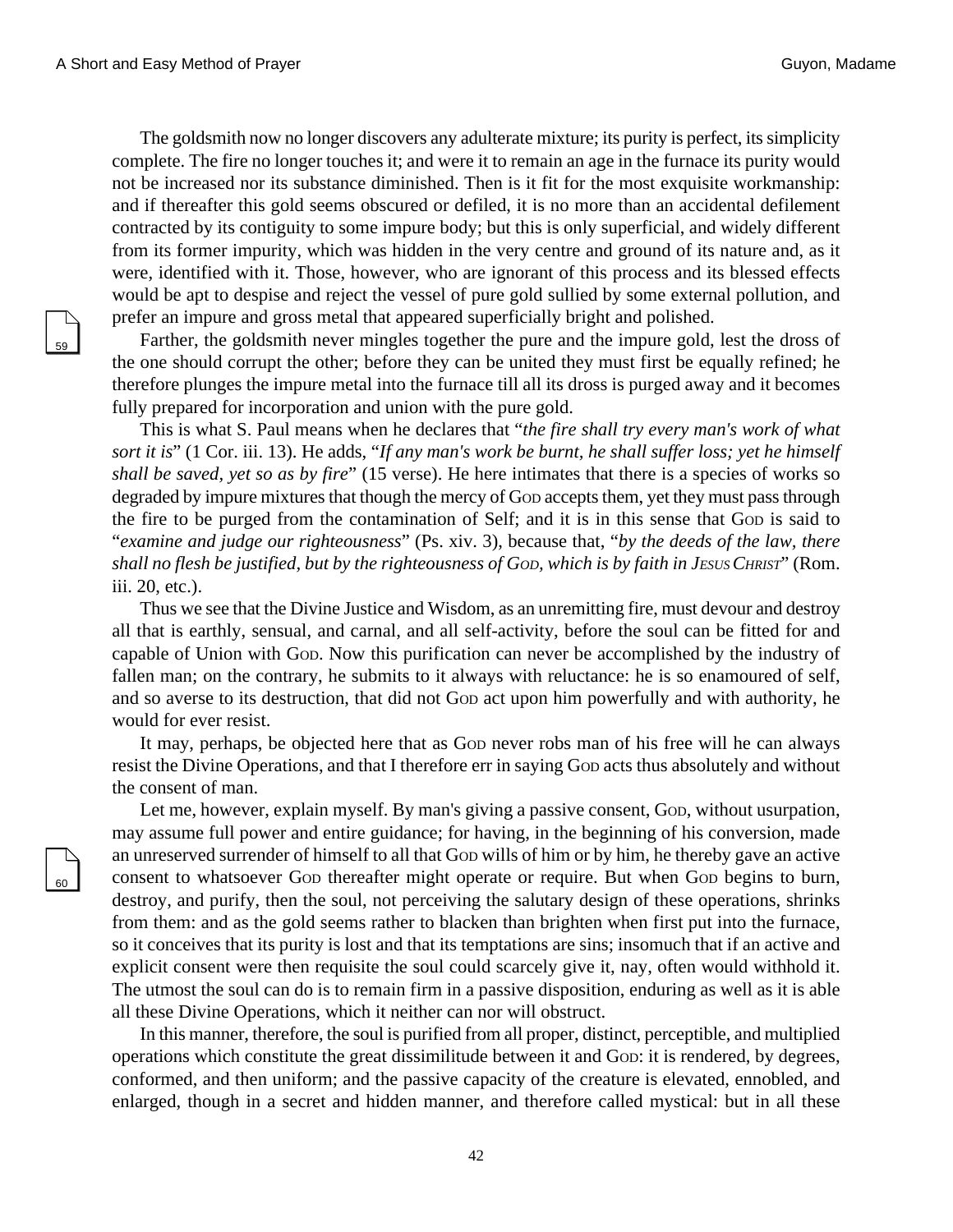[62](http://www.ccel.org/ccel/guyon/prayer/png/0062=62.htm)

operations the soul must concur passively. It is true, indeed, that at the beginning of its purification activity is requisite; which as the Divine Operations become stronger and stronger it must gradually cease, yielding itself up to the impulses of the Divine Spirit, till wholly absorbed in Him. But this is often a difficult and tedious process.

We do not then say, as some have falsely supposed, that there is no need of action in the process of Divine Purification; on the contrary, we affirm it is the gate; at which, however, we would not have those stop who are to obtain ultimate perfection, which is impractible, except the first helps are laid aside: for, however necessary they may have been at the entrance of the road, they become afterwards mere clogs, and greatly detrimental to those who adhere to them, preventing them from ever arriving at the end of their course. This made S. Paul say, "*Forgetting those things which are behind and reaching forth to those which are before, I press toward the mark for the prize of the high calling in CHRIST JESUS*" [\(Phil. iii. 13\)](http://www.ccel.org/b/bible/asv/xml/asv.Phil.3.xml#Phil.3.13).

<span id="page-46-1"></span><span id="page-46-0"></span>Would you not say that he had lost his senses, who, having undertaken an important journey, should fix his abode at the first inn because he had been told that many travellers who had come that way had lodged in the house and made it their place of residence? All that we would wish then is, that souls should press toward the mark, should pursue their journey, and take the shortest and easiest road; not stopping at the first stage, but following the counsel and example of S. Paul, suffer themselves to be guided and governed by the Spirit of Grace which would infallibly conduct them to the end of their creation, the enjoyment of GOD. But while we confess that the enjoyment of GOD is the end for which alone we were created; that without holiness none can attain it: and that to attain it, we must necessarily pass through a severe and purifying process; how strange is it that we should dread and avoid this process, as if that could be the cause of evil or imperfection in the present life, which is to be productive of glory and blessedness in the life to come!

None can be ignorant that GOD is the Supreme Good; that essential blessedness consists in Union with Him; that the Saints are more or less glorified, according as this Union is more or less advanced; and that the soul cannot attain this Union by the mere activity of its own powers: for GOD communicates Himself to the soul in proportion as its passive capacity is great, noble, and extensive; it cannot be united to GOD but in simplicity and passivity; and as this Union is beatitude itself, the way to it in simplicity and passivity, instead of being evil, must be good, must be most free from delusion and danger, the safest, the surest, and the best.

<span id="page-46-2"></span>Would JESUS CHRIST have made this the most perfect and necessary way had there been evil or danger therein? No! all can travel this road to blessedness; and all are called thereto, as to the enjoyment of GOD, which alone is beatitude, both in this world and the next. I say the enjoyment of GOD Himself and not His gifts which, as they do not constitute essential beatitude, cannot fully content an immortal spirit: the soul is so noble, so great, that the most exalted gifts of GOD cannot fill its immense capacity with happiness unless the Giver also bestows Himself. Now the whole desire of the Divine Being is to give Himself to every creature, according to the capacity with which it is endued; and yet, alas! how reluctantly man suffers himself to be drawn to Gop! how fearful is he to prepare for Divine Union!

Some say that we should not attempt, by our own ability, to place ourselves in this state. I grant it: but what a poor subterfuge is this? since I have all along asserted and proved that the utmost exertion of the highest created being could never accomplish this of itself: it is GOD alone must do it. The creature may, indeed, open the window; but it is the sun himself that must give the light.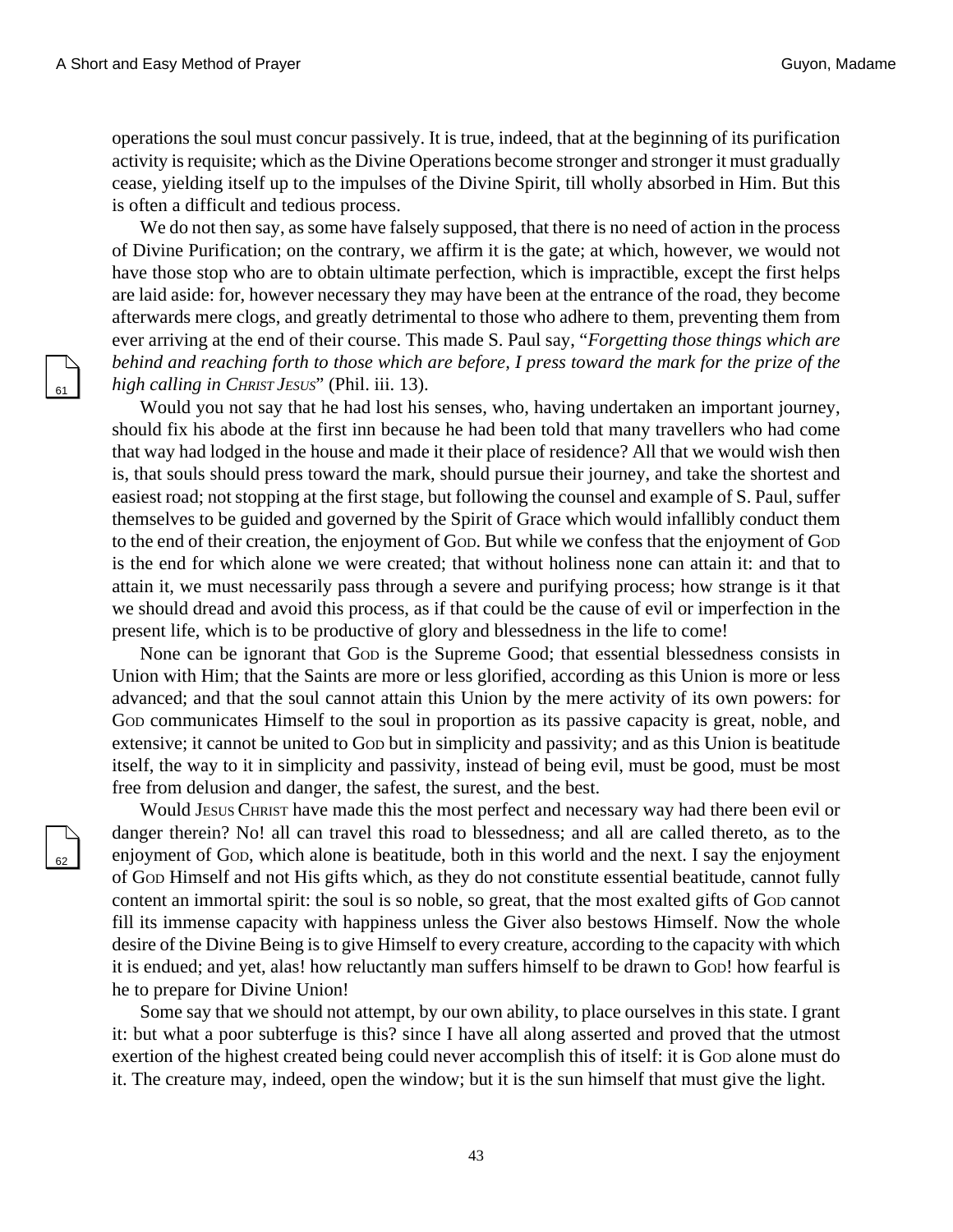The same persons say again that some may feign to have attained this blessed state: but, alas! none can any more feign this than the wretch, who is on the point of perishing with hunger can for a length of time feign to be full and satisfied; some wish or word, some sigh or sign, will inevitably escape him, and betray his famished state.

Since then none can attain this blessed state save those whom GOD Himself leads and places therein, we do not pretend to introduce any into it, but only to point out the shortest and safest road that leads to it: beseeching you not to be retarded in your progress by any external exercises, not to sit down a resident at the first inn, nor to be satisfied with the sweets which are tasted in the milk for babes. If the Water of Eternal Life is shown to some thirsty souls, how inexpressibly cruel would it be, by confining them to a round of external forms, to prevent their approaching it, so that their longing shall never be satisfied but they shall perish with thirst!

<span id="page-47-0"></span>Let us all agree in the way, as we all agree in the end, which is evident and incontrovertible. The way has its beginning, progress, and end; and the nearer we approach the end, the farther is the beginning behind us: it is only by proceeding from one that we can ever arrive at the other. Would you get from the entrance to the distant end of the road without passing over the intermediate space? And surely, if the end is good, holy, and necessary, and the entrance also good, can that be condemnable, as evil, which is the necessary passage, the direct road leading from the one to the other?

O ye blind and foolish men, who pride yourselves on science, wisdom, wit, and power, how well do you verify what GOD hath said, that "*His Secrets are hidden from the great and wise, and revealed unto THE LITTLE ONES—THE BABES!*"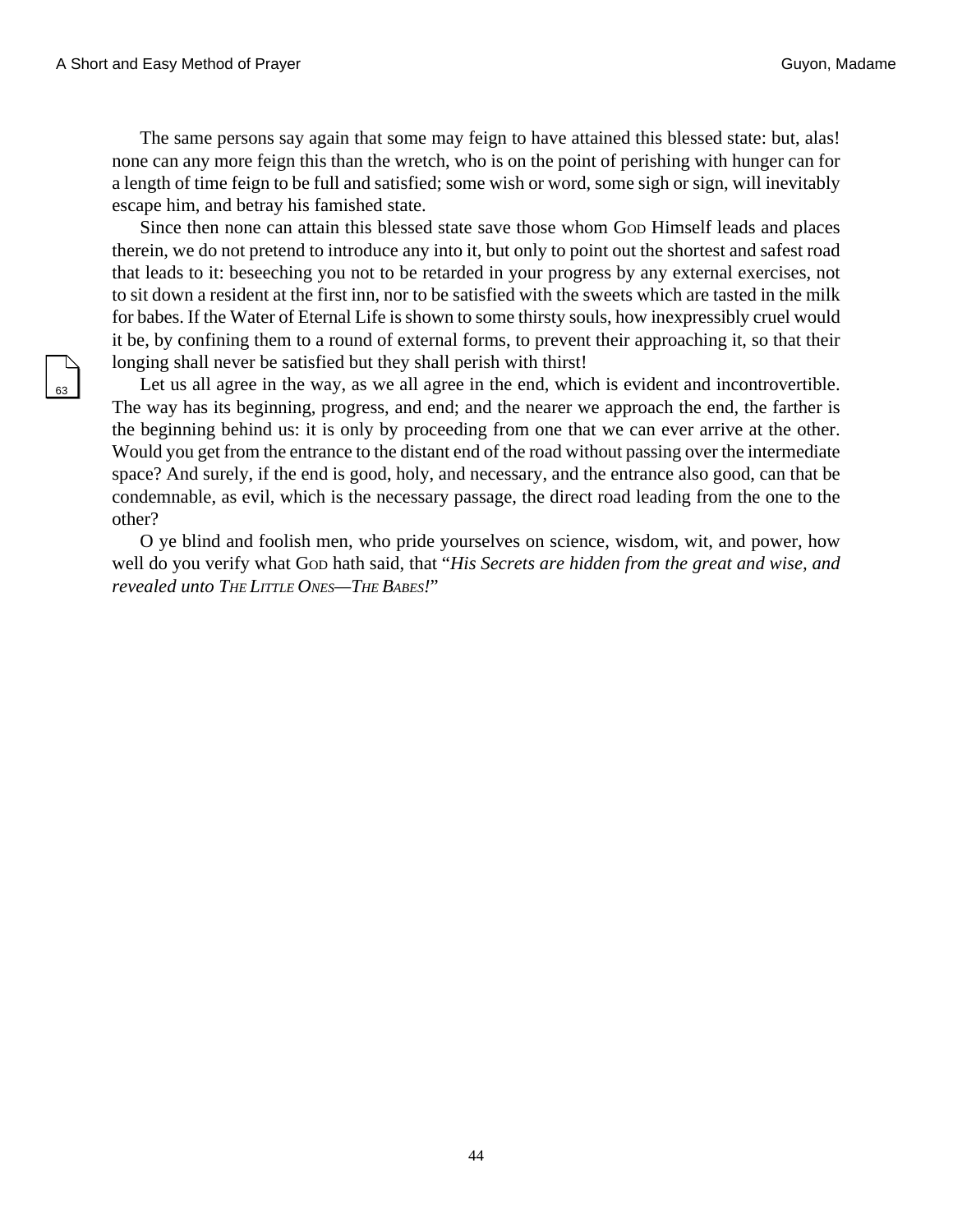# **Indexes**

# **Index of Scripture References**

<span id="page-48-1"></span><span id="page-48-0"></span>**Genesis** [2:7](#page-36-0) [17:1](#page-8-1) **Exodus** [33:20](#page-44-1) **Job** [6:1](#page-17-1) **Psalms** [14:3](#page-45-0)  [14:6](#page-42-1)  [16:8](#page-32-1) [16:9](#page-32-1) [18:19](#page-35-1)  [18:130](#page-42-2) [32:8](#page-31-1)  [36:5](#page-16-1)  [40:1](#page-41-0) [45:10](#page-26-1) [45:11](#page-26-1)  [45:14](#page-19-1) [46:5](#page-32-2)  [46:10](#page-23-1)  [58:10](#page-39-1)  [73:28](#page-37-0) **Proverbs** [3:6](#page-16-2)  [8:3](#page-6-0)  [9:4](#page-43-0) [9:5](#page-43-1)  [12:22](#page-42-3) [16:3](#page-16-3) [23:26](#page-39-2) **Ecclesiastes** [2:2](#page-15-1)  [2:3](#page-15-1) [3:20](#page-33-1)  [11:22](#page-27-1) [24:16](#page-33-2) **Song of Solomon** [1](#page-14-1) [1:3](#page-35-2)  [3:6](#page-33-3) [5:6](#page-33-3) **Isaiah** [5:20](#page-27-2) [8:13](#page-43-2) [31:6](#page-21-1)  [40:2](#page-43-3) [46:3](#page-26-2)  [46:8](#page-39-3)  [49:15](#page-38-0) [51:4](#page-26-3) [55:2](#page-38-1)  [57:10](#page-24-0) **Jeremiah** [2:13](#page-8-2) **Ezekiel** [1:18](#page-35-3) **Hosea** [2:14](#page-26-4) **Habakkuk** [2:20](#page-26-5) **Zechariah** [2:13](#page-38-2) **Matthew** [6:7](#page-12-1) [7:7](#page-6-1)  [11:25](#page-43-4) [13:44](#page-34-0)  [13:45](#page-34-0)  [16:23](#page-17-2) [19:14](#page-43-5) [20:25](#page-16-4) **Mark** [13:33](#page-8-3)  [13:37](#page-8-3) **Luke** [10:41](#page-37-1)  [10:42](#page-6-2) [10:42](#page-37-1)  [17:21](#page-12-2)  [17:21](#page-34-1) [38:42](#page-26-6) **John** [1:3](#page-36-1) [4:14-23](#page-34-2)  [4:23](#page-33-4)  [5:26](#page-36-2) [7:34](#page-5-1)  [7:37](#page-8-2) [11:42](#page-37-2) [14:6](#page-18-1)  [14:23](#page-10-1) **Acts** [17:28](#page-35-4)